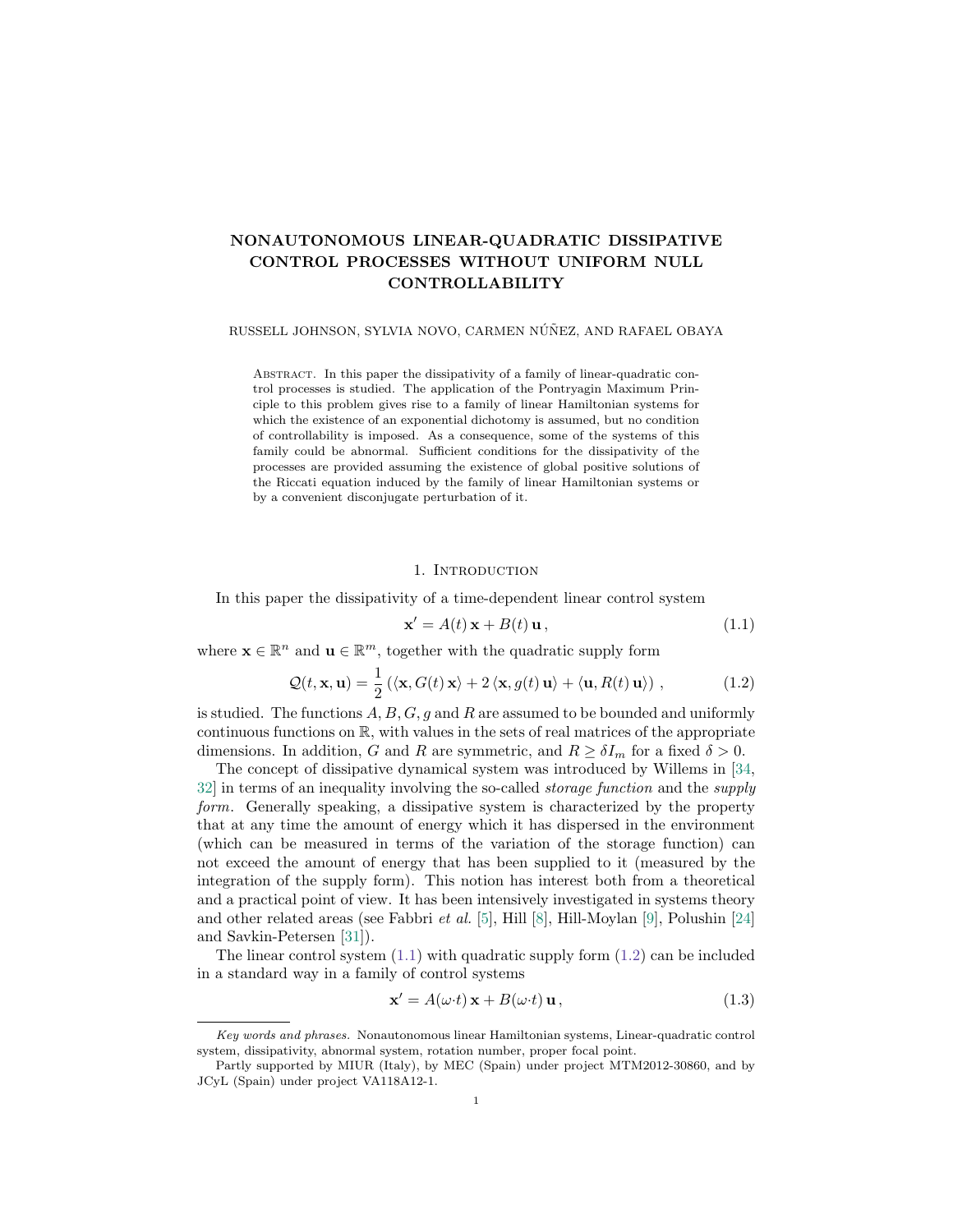with the corresponding family of quadratic forms

<span id="page-1-0"></span>
$$
\mathcal{Q}_{\omega}(t, \mathbf{x}, \mathbf{u}) = \frac{1}{2} \left( \langle \mathbf{x}, G(\omega \cdot t) \mathbf{x} \rangle + 2 \langle \mathbf{x}, g(\omega \cdot t) \mathbf{u} \rangle + \langle \mathbf{u}, R(\omega \cdot t) \mathbf{u} \rangle \right), \tag{1.4}
$$

for  $\omega \in \Omega$ , where  $\Omega$  is a compact metric space with a continuous flow  $\sigma$ , and  $A, G: \Omega \to \mathbb{M}_{n \times n}(\mathbb{R}), B, g: \Omega \to \mathbb{M}_{n \times m}(\mathbb{R})$  and  $R: \Omega \to \mathbb{M}_{m \times m}(\mathbb{R})$  are continuous matrix-valued functions, with G and R symmetric and  $R > 0$ . The results regarding the dissipativity of the initial system [\(1.1\)](#page-0-0) can be derived from the results concerning the family [\(1.3\)](#page-0-2). The advantage of this collective formulation is illustrated in Fabbri *et al.* [\[6,](#page-27-3) [5\]](#page-27-0) and Johnson-Núñez [\[15\]](#page-27-4).

The quadratic form [\(1.4\)](#page-1-0) gives rise to a quadratic functional by integrating:

$$
\widetilde{\mathcal{I}}_{\omega}(\mathbf{x}, \mathbf{u}) = \int_0^T \mathcal{Q}_{\omega}(t, \mathbf{x}(t), \mathbf{u}(t)) dt
$$

where  $0 < T \leq \infty$  and  $\mathbf{x}(t)$  is the solution of [\(1.3\)](#page-0-2) determined by a generic control function **u** and a fixed initial vector  $\mathbf{x}_0 \in \mathbb{R}^n$  (thus  $\mathbf{x}(0) = \mathbf{x}_0$ ; in the end  $\mathbf{x}_0$  is allowed to vary). The standard LQ (linear-quadratic) control problem consists in minimizing  $\mathcal{I}_{\omega}(\mathbf{x}, \mathbf{u})$  subject to [\(1.3\)](#page-0-2). It was noted by Yakubovich *et al.* [\[36\]](#page-28-4) that there is a close relation between the infinite-horizon  $(T = \infty)$  LQ control problem and the problem of the existence of a storage function for  $(1.1)$  and  $(1.2)$ . They assumed that the coefficients  $A, B, G, g, R$  are T-periodic functions of time; their results were extended to the case of general time-varying coefficients in [\[5\]](#page-27-0).

The application of the Pontryagin Maximum Principle to the study of the LQ control problem defined by [\(1.3\)](#page-0-2) and  $I_{\omega}$  gives rise to the family of nonautonomous linear Hamiltonian systems

<span id="page-1-1"></span>
$$
\mathbf{z}' = H(\omega \cdot t) \mathbf{z} \tag{1.5}
$$

for  $\omega \in \Omega$ , where  $\mathbf{z} = \begin{bmatrix} \mathbf{x} \\ \mathbf{y} \end{bmatrix}$  for  $\mathbf{x}, \mathbf{y} \in \mathbb{R}^n$  and

$$
H(\omega) = \begin{bmatrix} A(\omega) - B(\omega)R^{-1}(\omega)g^{T}(\omega) & B(\omega)R^{-1}(\omega)B^{T}(\omega) \\ G(\omega) - g(\omega)R^{-1}(\omega)g^{T}(\omega) & -A^{T}(\omega) + g(\omega)R^{-1}(\omega)B^{T}(\omega) \end{bmatrix},
$$

which induces skew-product flows on the linear bundle  $\Omega \times \mathbb{R}^{2n}$  and on the Lagrangian bundle  $\Omega \times \mathcal{L}_{\mathbb{R}}$ , as explained in Section [2.](#page-3-0)

Fabbri *et al.* [\[5\]](#page-27-0) and Johnson-Núñez [\[15\]](#page-27-4) study the dissipativity of  $(1.3)$  with supply rate [\(1.4\)](#page-1-0) in terms of the dynamical structure of this induced Lagrangian flow. They assume that the family [\(1.5\)](#page-1-1) admits an exponential dichotomy (Frequency Condition, as defined in  $[6]$ ) and that the family of control processes  $(1.3)$ is uniformly null controllable. Under these conditions, the family [\(1.5\)](#page-1-1) is uniformly weakly disconjugate and the Lagrange planes associated to the exponential dichotomy do not lie on the Maslov cycle (Nonoscillation Conditions for [\(1.5\)](#page-1-1) and its time reversed family, as defined in [\[6\]](#page-27-3)). Equivalently, they admit representations of the form  $l^-(\omega) \equiv \begin{bmatrix} I_n \\ M^-(\omega) \end{bmatrix}$  and  $l^+(\omega) \equiv \begin{bmatrix} I_n \\ M^+(\omega) \end{bmatrix}$  for each  $\omega \in \Omega$ . Here,  $l^{\pm}(\omega)$ represent the vector spaces of the solutions of  $(1.5)$  which are bounded as  $t \to \pm \infty$ , respectively. They prove that " $M^{-}(\omega) > 0$  for each  $\omega \in \Omega$ " is a necessary and sufficient condition for the dissipativity of the family of control processes [\(1.3\)](#page-0-2) with supply form [\(1.4\)](#page-1-0). In addition, the control processes are strictly dissipative if and only if  $M^{-}(\omega) > 0$  for every  $\omega \in \Omega$ . The study of the periodic case was carried out by Yakubovich *et al.* in [\[36\]](#page-28-4). The papers  $([5], [15])$  $([5], [15])$  $([5], [15])$  $([5], [15])$  $([5], [15])$  treat the general time-varying case.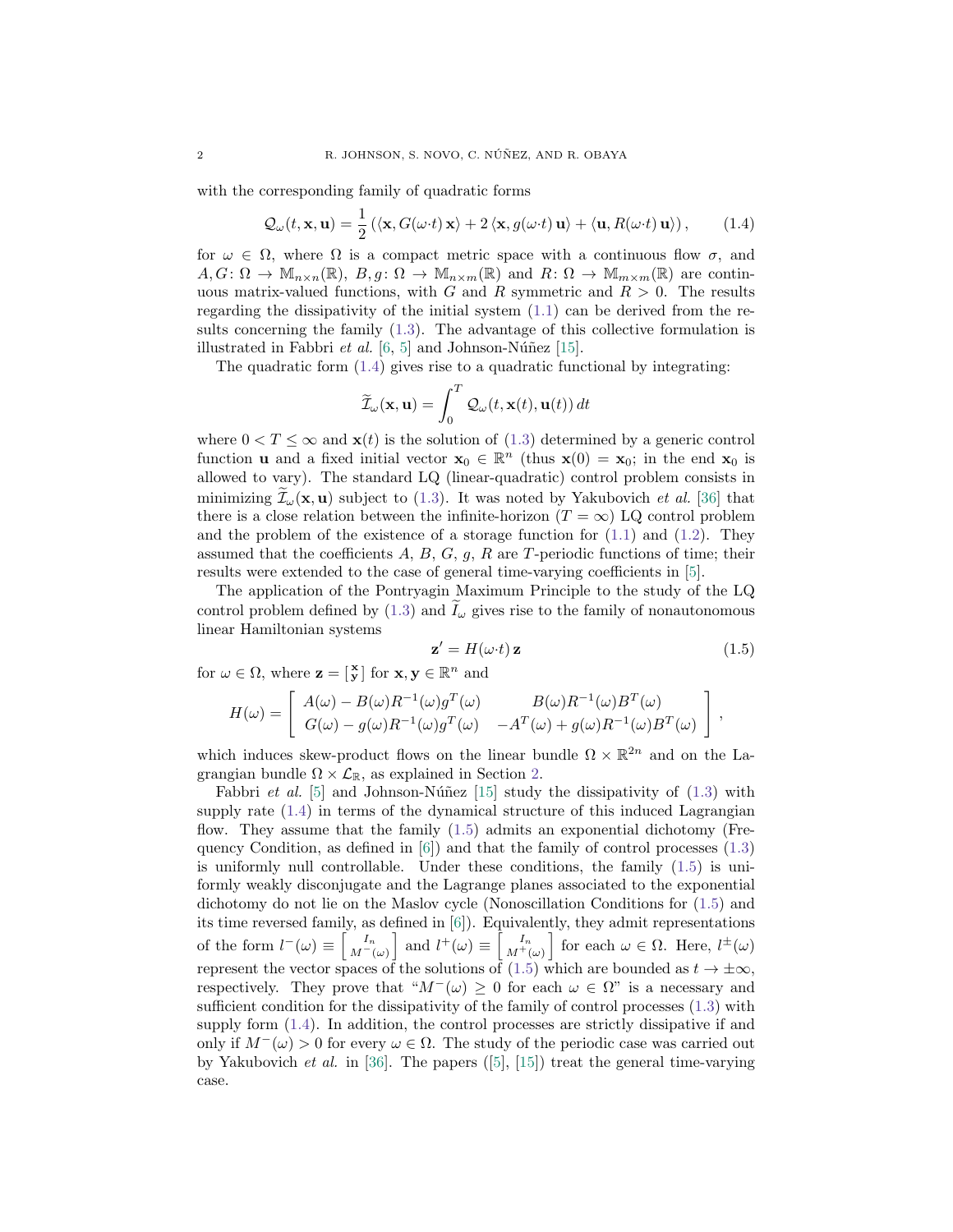In the present paper we assume again the existence of an exponential dichotomy for the family [\(1.5\)](#page-1-1) but the assumption of uniform null controllability is removed. We extend some of the previous criteria based on the positivity of the M-function and we also obtain some characterizations of the dissipativity in terms of the corresponding  $M$ -functions of an appropriate perturbation of the family  $(1.5)$ . Thus, we provide a quadratic storage function in a new and more complex scenario. Since, in the absence of uniform null controllability, some of the associated linear Hamiltonian systems of the family must be abnormal, a section of the paper is devoted to the study of this kind of system.

We next explain the structure and main results of the paper. In Section [2](#page-3-0) we recall the main notions of topological dynamics and ergodic theory which we will need. Section [3](#page-6-0) is devoted to the study of the structure of a family of linear Hamiltonian systems containing abnormal systems. We prove that the index of abnormality is a semicontinuous invariant function admitting a residual invariant set of continuity points where it is locally constant, and it takes its minimum there. The maximum value is attained on appropriate minimal subsets of  $\Omega$  where it is constant and greater or equal than 1. In addition, if the family admits an exponential dichotomy, one of the Lagrange planes associated to the exponential dichotomy lies in the Maslov cycle. Hence, the Nonoscillation Conditions for  $(1.5)$  and its timereversed system do not hold simultaneaously in this scenario. The rotation number for linear Hamiltonian systems is a robust parameter with dynamical significance, we refer the reader to Johnson  $[10]$ , Johnson and Nerurkar  $[11]$  and Novo *et al.*  $[23]$ for its study and applications. In this paper we obtain a representation of the rotation number which is useful for the abnormal case, in terms of the multiplicity of proper focal points of a conjoined basis.

In Section [4](#page-14-0) we define the dissipativity of a control system  $(1.1)$  with supply rate [\(1.2\)](#page-0-1) in the terms given by Willems [\[34\]](#page-28-0), and provide a nonautonomous version of the construction of the available storage in this context. When the family  $(1.3)$  is uniformly null controllable, the dissipativity of the system corresponding to  $\omega$  with supply rate [\(1.4\)](#page-1-0), is equivalent to the statement that  $\int_{t_1}^{t_2} \mathcal{Q}_{\omega}(s, \mathbf{x}(s), \mathbf{u}(s)) ds \ge 0$ for each pair  $t_1 < t_2$ , control  $\mathbf{u}: [t_1, t_2] \to \mathbb{R}^m$  and solution  $\mathbf{x}(t)$  of  $(1.3)$  satisfying  $\mathbf{x}(t_1) = 0$ . Thus, we can understand the integral of the supply form as a power function. Also under the assumption of uniform null controllability, we show that if the dissipativity holds for a point  $\omega_0$  with dense orbit, it holds for each  $\omega \in \Omega$ . It is not hard to observe that both results are false when the controllability condition is omitted and, in consequence, dissipative and non dissipative control processes can coexist in the family [\(1.3\)](#page-0-2). Some criteria, aimed at dealing with this new situation, and based on the existence of a global solution of the Riccati equation induced by the Lagrangian flow, are also given in this section.

This last section also contains criteria for dissipativity when the family of linear Hamiltonian systems [\(1.5\)](#page-1-1) has exponential dichotomy, in two cases: first, when the Lagrange plane  $l^-(\omega)$  admits a representation of the form  $\begin{bmatrix} I_n \\ M^-(\omega) \end{bmatrix}$ , with  $M^-(\omega) \geq 0$  for each  $\omega \in \Omega$ , without further assumptions on the family of Lagrange planes  $\{l^+(\omega)\}\ \omega \in \Omega\}$  (i.e., the Nonoscillation Condition for [\(1.5\)](#page-1-1) can fail); and second, without any additional hypothesis on  $l^{\pm}$ , in the sense that both Lagrange planes could globally or partially lie in the vertical Maslov cycle, but assuming the existence of an appropriate disconjugate  $\varepsilon$ -perturbation of [\(1.5\)](#page-1-1) for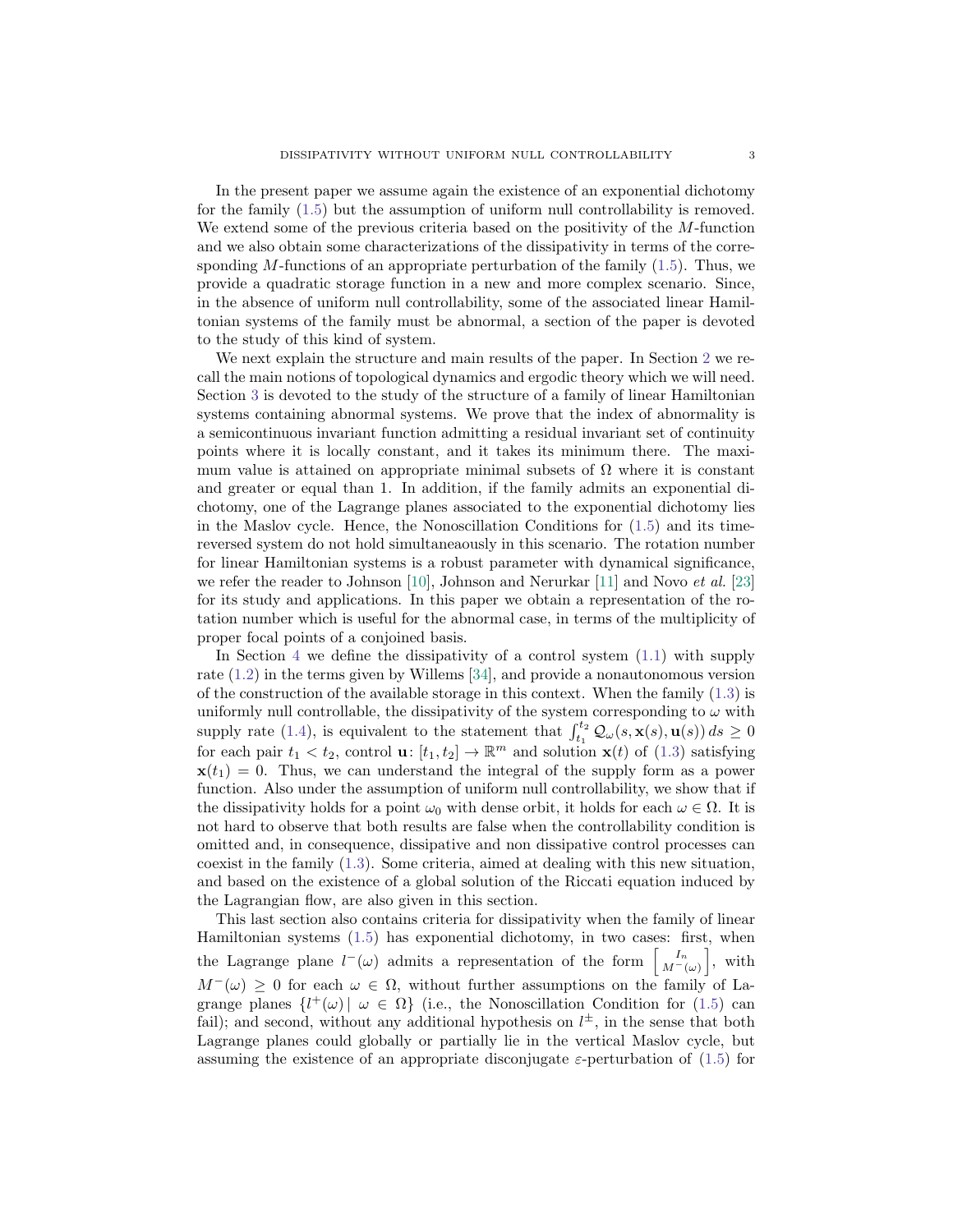which  $M_{\varepsilon}^{-}$  globally exists and is positive semidefinite. Finally, some examples show the applicability of the results.

#### 2. Preliminaries

<span id="page-3-0"></span>This section begins by recalling some basic concepts and properties on topological dynamics and ergodic theory, which are discussed in Ellis [\[3\]](#page-27-7) and Cornfeld et al. [\[2\]](#page-27-8). Let  $\Omega$  be a complete metric space. A (real and continuous) global flow on  $\Omega$  is a continuous map  $\sigma: \mathbb{R} \times \Omega \to \Omega$ ,  $(t, \omega) \mapsto \sigma(t, \omega)$  such that  $\sigma_0 = \text{Id}$  and  $\sigma_{s+t} =$  $\sigma_t \circ \sigma_s$  for each  $s, t \in \mathbb{R}$ , where  $\sigma_t(\omega) = \sigma(t, \omega)$ . The flow is local if the map  $\sigma$ is defined, continuous, and satisfies the previous properties on an open subset of  $\mathbb{R} \times \Omega$  containing  $\{0\} \times \Omega$ .

Let  $(\Omega, \sigma)$  be a global flow. The  $\sigma$ -orbit of a point  $\omega \in \Omega$  is the set  $\{\sigma_t(\omega) \mid t \in$ R}. Restricting the time to  $t \geq 0$  or  $t \leq 0$  leads to the definition of *forward* or backward  $\sigma$ -semiorbit. A subset  $\Omega_1 \subset \Omega$  is  $\sigma$ -invariant (resp. positively  $\sigma$ -invariant or negatively  $\sigma$ -invariant) if  $\sigma_t(\Omega_1) = \Omega_1$  for every  $t \in \mathbb{R}$  (resp.  $t \geq 0$  or  $t \leq 0$ ). A σ-invariant subset  $Ω_1 ⊂ Ω$  is minimal if it is compact and does not contain properly any other compact  $\sigma$ -invariant set; or, equivalently, if each one of the two semiorbits of anyone of its elements is dense in it. The continuous flow  $(\Omega, \sigma)$  is recurrent or *minimal* if  $\Omega$  itself is minimal.

If the forward semiorbit of a point  $\omega_0 \in \Omega$  is relatively compact, its *omega limit* set,  $\mathcal{O}(\omega_0)$ , is given by those points  $\omega \in \Omega$  such that  $\omega = \lim_{m\to\infty} \sigma(t_m, \omega_0)$  for some sequence  $(t_m) \uparrow \infty$ . This set is nonempty, compact, connected and forward  $\sigma$ invariant. The definition and properties of an alpha limit set  $\mathcal{A}(\omega_0)$  are analogous, working now with sequences  $(t_m) \downarrow -\infty$ .

The summary of the most basic notions required in the present paper is completed with the definitions of invariant and ergodic measures. Let m be a normalized Borel measure on  $\Omega$ ; i.e. a finite regular measure defined on the Borel subsets of  $\Omega$ and with  $m(\Omega) = 1$ . The measure m is  $\sigma$ -invariant if  $m(\sigma_t(\Omega_1)) = m(\Omega_1)$  for every Borel subset  $\Omega_1 \subset \Omega$  and every  $t \in \mathbb{R}$ . If, in addition,  $m(\Omega_1) = 0$  or  $m(\Omega_1) = 1$  for every  $\sigma$ -invariant subset  $\Omega_1 \subset \Omega$ , then the measure m is  $\sigma$ -ergodic. The measure m is concentrated on  $\Omega_1 \subset \Omega$  if  $m(\Omega_1) = 1$ . And the topological support of m, Supp m, is the complement of the largest open set  $O \subset \Omega$  for which  $m(O) = 0$ .

From now on  $\Omega$  will indicate a compact metric space and  $\sigma : \mathbb{R} \times \Omega \to \Omega$  a continuous flow, and  $\omega \cdot t$  will represent  $\sigma(t, \omega)$ . Consider the family of linear Hamiltonian systems

<span id="page-3-1"></span>
$$
\mathbf{z}' = \begin{bmatrix} H_1(\omega \cdot t) & H_3(\omega \cdot t) \\ H_2(\omega \cdot t) & -H_1^T(\omega \cdot t) \end{bmatrix} \mathbf{z} = H(\omega \cdot t) \mathbf{z}
$$
(2.1)

for  $\omega \in \Omega$ , where H is a continuous real  $2n \times 2n$  matrix-valued function on  $\Omega$  and  $H_2$  and  $H_3$  are  $n \times n$  symmetric matrices. Let  $U(t, \omega) = \begin{bmatrix} U_1(t, \omega) & U_3(t, \omega) \\ U_2(t, \omega) & U_4(t, \omega) \end{bmatrix}$  $\left[\begin{smallmatrix} U_1(t,\omega) & U_3(t,\omega) \ U_2(t,\omega) & U_4(t,\omega) \end{smallmatrix}\right]$  represent the fundamental matrix solution of the system [\(2.1\)](#page-3-1) for  $\omega \in \Omega$  with  $U(\bar{0}, \omega) = I_{2n}$ , which is globally defined. Then the map

<span id="page-3-2"></span>
$$
\tau_{\mathbb{R}} : \mathbb{R} \times \Omega \times \mathbb{R}^{2n} \to \Omega \times \mathbb{R}^{2n}, \ (t, \omega, \mathbf{z}) \mapsto (\omega \cdot t, U(t, \omega) \mathbf{z}) \tag{2.2}
$$

defines a global continuous flow on  $\Omega \times \mathbb{R}^{2n}$ , of linear skew-product type: it preserves the flow on  $\Omega$ , which can be considered as the base of the bundle  $\Omega \times \mathbb{R}^{2n}$ ; and it is linear on the fiber component.

Frequently, a family of this type comes from a single nonautonomous Hamiltonian system  $\mathbf{z}' = H_0(t) \mathbf{z}$  by means of the well known Bebutov construction: if  $H_0$  is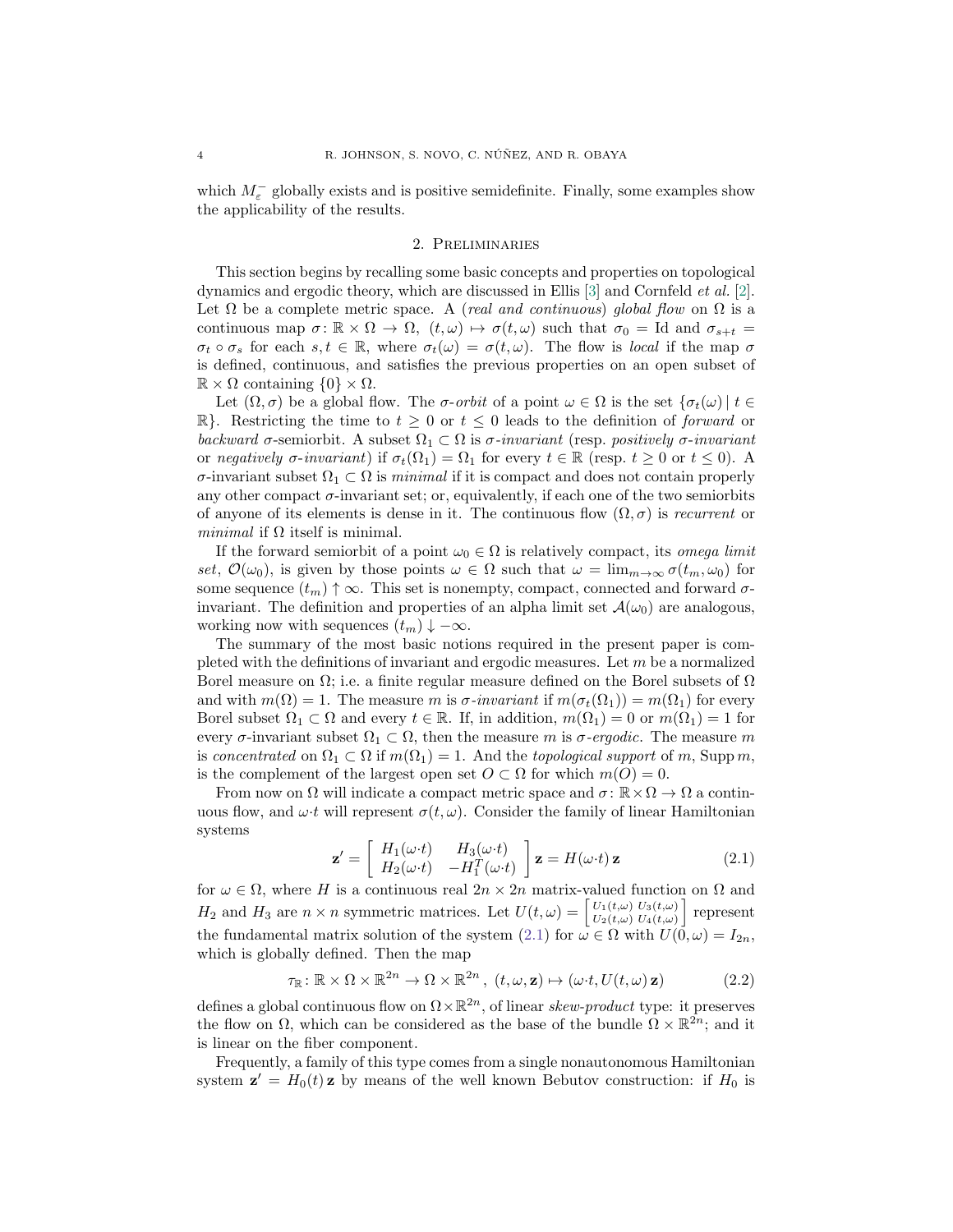bounded and uniformly continuous on R, then its hull  $\Omega$ , defined as  $\Omega = \text{cls}\{H_t, t \in$  $\mathbb{R}$  (where  $H_t(s) = H_0(t+s)$  and the closure is taken in the compact-open topology), is a compact metric space and the time-translation defines a continuous flow  $\sigma$  on it. The base space  $\Omega$  can hence be understood as the space in which the nonautonomous law varies with respect to time. Under additional recurrence properties on  $H_0$ , the base flow is minimal. This is the case if  $H_0$  is almost periodic or almost automorphic. Weaker conditions on  $H_0$  may provide a non minimal hull, which can contain different minimal subsets. In some of these cases the solutions of the different linear Hamiltonian systems of the family may show a significatively different qualitative behavior.

2.1. The Lagrangian flow. Recall that two vectors **z** and **w** in  $\mathbb{R}^{2n}$  are are *isotropic* if  $\mathbf{z}^T J \mathbf{w} = 0$ , where  $J = \begin{bmatrix} 0 & -I_n \\ I_n & 0_n \end{bmatrix}$ . Any linear subspace  $l \subset \mathbb{R}^{2n}$  whose vectors are pairwise isotropic satisfies dim  $l \leq n$ , since l is contained in the Euclidean subspace orthogonal to  $J \cdot l = \{ J \mathbf{z} \mid \mathbf{z} \in l \}.$  An *n*-dimensional linear subspace  $l \subset \mathbb{R}^{2n}$  is a *(real)* Lagrange plane if  $\mathbf{z}^T J \mathbf{w} = 0$  for all **z** and **w** in l. The space  $\mathcal{L}_{\mathbb{R}}$ of all real Lagrange planes of  $\mathbb{R}^{2n}$  is a compact orientable manifold of dimension  $n(n+1)/2$ : see Matsushima [\[21\]](#page-28-6) and Mishchenko *et al.* [\[22\]](#page-28-7). An element *l* of  $\mathcal{L}_{\mathbb{R}}$ can be represented by a  $2n \times n$  real matrix  $\begin{bmatrix} L_1 \\ L_2 \end{bmatrix}$  of range n with  $L_1^T L_2 = L_2^T L_1$ . We will write  $l \equiv \begin{bmatrix} L_1 \\ L_2 \end{bmatrix}$  in what follows. The representation means that the column vectors form the basis of the Lagrange subspace:  $\begin{bmatrix} L_1 \\ L_2 \end{bmatrix}$  and  $\begin{bmatrix} G_1 \\ G_2 \end{bmatrix}$  represent the same Lagrange plane if and only if there is a nonsingular  $n \times n$  real matrix P such that  $L_1 = G_1 P$  and  $L_2 = G_2 P$ .

The matrix-valued function H belongs to the symplectic Lie algebra  $\mathfrak{sp}(n,\mathbb{R})=$  ${G \in \mathbb{M}_{2n \times 2n}(\mathbb{R}) | G^T J + J G = 0_{2n}}$ , which implies that, for each  $t \in \mathbb{R}$  and  $\omega \in \Omega$ ,  $U(t,\omega)$  lies in the symplectic group  $Sp(n,\mathbb{R}) = \{V \in \mathbb{M}_{2n \times 2n}(\mathbb{R}) | V^T J V = J \}$ : the derivative of  $U^T(t,\omega) J U(t,\omega)$  is the  $2n \times 2n$  zero matrix  $0_{2n}$  for all  $\omega \in \Omega$ and  $t \in \mathbb{R}$ . As a consequence of this fact, if  $U(t, \omega) \cdot l$  represents the linear space  $\{U(t,\omega) \mathbf{z} \mid \mathbf{z} \in l\}$ , then  $U(t,\omega)\cdot l$  is a new Lagrange plane for all  $t \in \Omega$  and  $\omega \in \Omega$ : it has dimension n since  $U(t, \omega)$  defines an isomorphism on  $\mathbb{R}^{2n}$ ; and, if z and w belong to l, then  $\mathbf{z}^T U^T(t,\omega) J U(t,\omega) \mathbf{w} = \mathbf{z}^T J \mathbf{w} = 0$ . This property implies that the map

<span id="page-4-0"></span>
$$
\tau: \mathbb{R} \times \Omega \times \mathcal{L}_{\mathbb{R}} \to \Omega \times \mathcal{L}_{\mathbb{R}}, \ (t, \omega, l) \mapsto (\omega \cdot t, U(t, \omega) \cdot l) \tag{2.3}
$$

defines a *global* continuous skew-product flow on  $\mathcal{K}_{\mathbb{R}} = \Omega \times \mathcal{L}_{\mathbb{R}}$ . In addition, if  $l \equiv \begin{bmatrix} L_1 \\ L_2 \end{bmatrix}$ , then  $U(t, \omega) \cdot l \equiv U(t, \omega) \begin{bmatrix} L_1 \\ L_2 \end{bmatrix} = \begin{bmatrix} U_1(t, \omega) L_1 + U_3(t, \omega) L_2 \\ U_2(t, \omega) L_1 + U_4(t, \omega) L_2 \end{bmatrix}$  $U_1(t,\omega) L_1+U_3(t,\omega) L_2$ <br>  $U_2(t,\omega) L_1+U_4(t,\omega) L_2$ .

2.2. The Grassmannian flows. Let  $W$  be a d-dimensional linear subspace of  $\mathbb{R}^{2n}$ . Given  $k \in \{0, 1, ..., d\}$ , let  $\mathcal{G}_k(W)$  represent the set of the k-dimensional subspaces of W. The set  $\mathcal{G}_k(W)$  can be identified with the homogeneous space of left cosets  $GL(d,\mathbb{R})/\mathcal{H}$ , where  $\mathcal{H}$  is the closed Lie subgroup of  $GL(d,\mathbb{R})$  given by the matrices of the form  $\begin{bmatrix} A & * \\ 0 & B \end{bmatrix}$  for  $A \in GL(k, \mathbb{R})$  and  $B \in GL(d-k, \mathbb{R})$ . Here  $*$ represents any  $k \times (d-k)$  matrix and 0 represents the zero  $(d-k) \times k$  matrix. With this identification, which provides  $\mathcal{G}_k(W)$  with a differentiable structure,  $\mathcal{G}_k(W)$ is the Grassmannian manifold of the  $k$ -dimensional linear subspaces of  $W$ . This manifold can be also identified with  $SO(d, \mathbb{R})/\mathcal{H}$ , where  $\mathcal H$  is the closed subgroup of  $SO(d,\mathbb{R})$  given by the matrices of the form  $\begin{bmatrix} A & 0 \\ 0 & B \end{bmatrix}$  for  $A \in O(k,\mathbb{R})$ ,  $B \in O(d-k,\mathbb{R})$ and det A· det  $B = 1$ . Hence  $\mathcal{G}_k(W)$  is a compact and connected manifold, which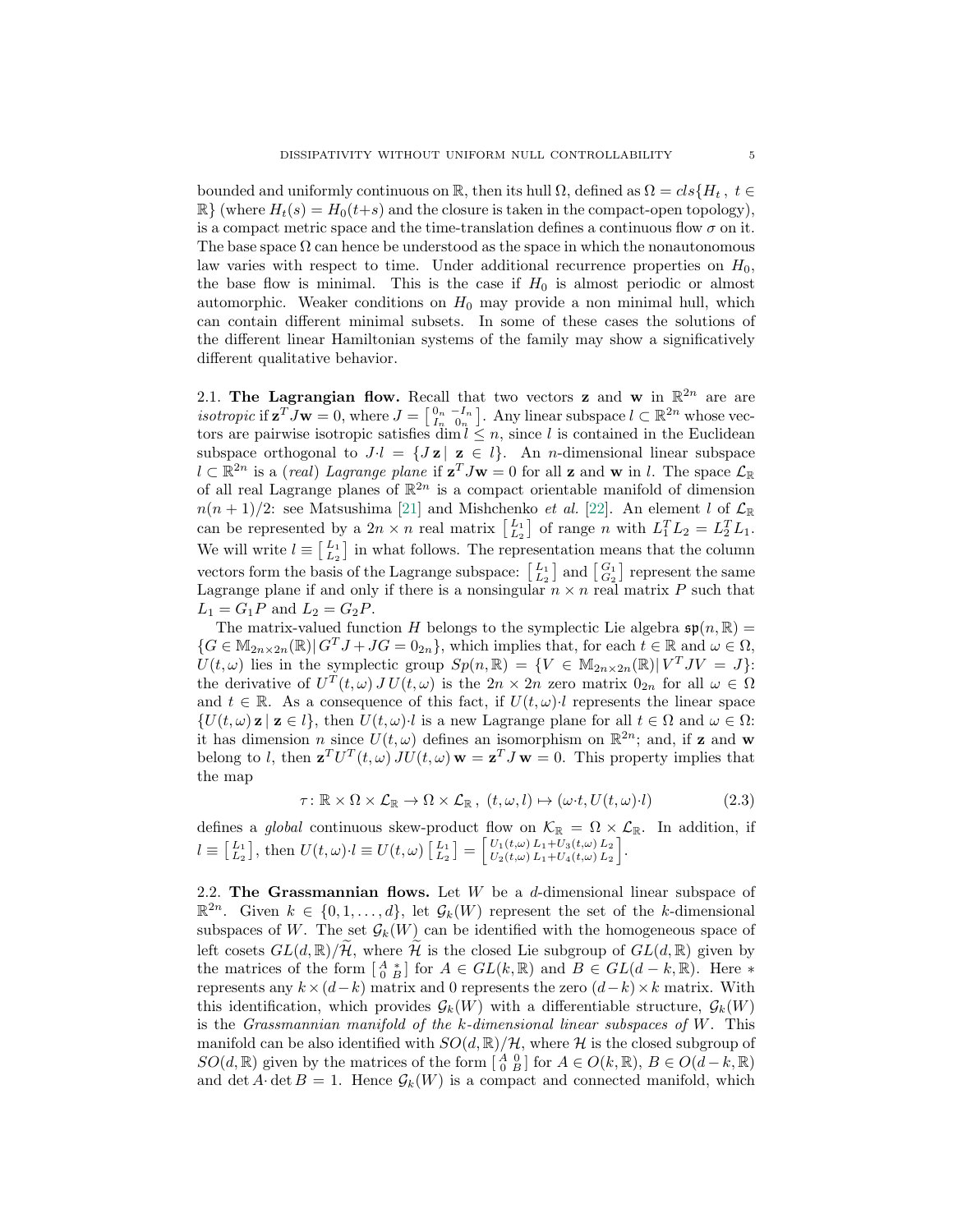agrees with the real projective line if  $k = 1$ . The reader is referred to [\[21\]](#page-28-6) for the proofs of these properties.

It is clear that the family [\(2.1\)](#page-3-1) defines a real continuous flow  $\tau_k$  on  $\Omega \times \mathcal{G}_k(\mathbb{R}^{2n})$ , sending  $(\omega, w)$  in time t to  $(\omega \cdot t, U(t, \omega) \cdot w)$ , where  $U(t, \omega) \cdot w = \{U(t, \omega) \mid \mathbf{z} \in w\}$ :  $\dim(U(t,\omega)\cdot w) = \dim w$ , since  $U(t,\omega)$  defines an isomorphism of  $\mathbb{R}^{2n}$  for any  $t \in \mathbb{R}$ and  $\omega \in \Omega$ . Note that  $\mathcal{K}_{\mathbb{R}} = \Omega \times \mathcal{L}_{\mathbb{R}}$  can be understood as a closed  $\tau_n$ -invariant subset of  $\Omega \times \mathcal{G}_n(\mathbb{R}^{2n})$ , and that  $\tau_n|_{\mathcal{K}_{\mathbb{R}}}$  agrees with the flow  $\tau$  defined by [\(2.3\)](#page-4-0).

## <span id="page-5-1"></span>2.3. The Riccati flow. Consider the open and dense subset  $\mathcal D$  of  $\mathcal L_{\mathbb R}$  defined by

$$
\mathcal{D} = \left\{ l \in \mathcal{L}_{\mathbb{R}} \mid l \equiv \begin{bmatrix} I_n \\ M \end{bmatrix} \right\}.
$$
\n(2.4)

Obviously, each  $l \in \mathcal{D}$  admits a unique representation of the form  $\begin{bmatrix} I_n \\ M \end{bmatrix}$ , and the  $n \times n$  matrix M has to be symmetric:  $M \in \mathbb{S}_n(\mathbb{R})$ . In addition,  $l \equiv \begin{bmatrix} L_1 \\ L_2 \end{bmatrix}$  belongs to D if and only if  $\det L_1 \neq 0$ , in which case  $M = L_2 L_1^{-1}$ . This means that D is the complement in  $\mathcal{L}_{\mathbb{R}}$  of the vertical Maslov cycle  $\mathcal C$  defined as

$$
\mathcal{C} = \{l \in \mathcal{L}_{\mathbb{R}} \mid \dim(l \cap l_0) \geq 1\},\
$$

where  $l_0$  is the Lagrange plane generated by the n last coordinate vectors, that is,  $l_0 \equiv \begin{bmatrix} 0_n \\ I_n \end{bmatrix}$ . By continuous dependence with respect to initial data, if  $\omega \in \Omega$  and  $l \in \mathcal{D}$ , then  $U(t, \omega) \cdot l \in \mathcal{D}$  for t close enough to zero: if  $l \equiv \begin{bmatrix} I_n \\ M_0 \end{bmatrix}$ , then  $U(t, \omega) \cdot l$  can be represented by  $\begin{bmatrix} I_n \\ M(t,\omega,M_0) \end{bmatrix}$  as long as  $\det(U_1(t,\omega) + U_3(t,\omega) M_0) \neq 0$ . Since  $M(t,\omega,M_0) = L_2(t,\omega) L_1(t,\omega)^{-1}$ , where  $\begin{bmatrix} L_1(t,\omega) \\ L_2(t,\omega) \end{bmatrix}$  $\left[\begin{array}{c}L_1(t,\omega)\\ L_2(t,\omega)\end{array}\right]$  is the  $2n \times n$  matrix-valued solution of [\(2.1\)](#page-3-1) with initial data  $\begin{bmatrix} I_n \\ M_0 \end{bmatrix}$ , it follows that  $M(t, \omega, M_0)$  is the solution of the Riccati equation

<span id="page-5-0"></span>
$$
M' = -M H_3(\omega \cdot t) M - M H_1(\omega \cdot t) - H_1^T(\omega \cdot t) M + H_2(\omega \cdot t)
$$
\n
$$
(2.5)
$$

with  $M(0, \omega, M_0) = M_0$ . These facts imply that the family of equations [\(2.5\)](#page-5-0) defines a local continuous skew-product flow

<span id="page-5-2"></span>
$$
\tau_s \colon \mathbb{R} \times \Omega \times \mathbb{S}_n(\mathbb{R}) \to \Omega \times \mathbb{S}_n(\mathbb{R}), \ (t, \omega, M_0) \mapsto (\omega \cdot t, M(t, \omega, M_0)), \tag{2.6}
$$

where, again,  $M(t, \omega, M_0)$  solves [\(2.5\)](#page-5-0) and satisfies  $M(0, \omega, M_0) = M_0$ .

By identifying D with the linear space  $\mathcal{S}_n(\mathbb{R})$ ,  $\tau_s$  can be also considered as a local skew-product flow on  $\Omega \times \mathcal{D}$ . Note that this flow is closely related to the restriction of the flow  $\tau$  given by [\(2.3\)](#page-4-0) to  $\Omega \times \mathcal{D} \subset \mathcal{K}_{\mathbb{R}}$ : if  $l \equiv \begin{bmatrix} I_n \\ M_0 \end{bmatrix}$ , then  $U(t,\omega) \cdot l \equiv$  $\begin{bmatrix} I_n \ M(t,\omega,M_0) \end{bmatrix}$  as long as the solution  $M(t,\omega,M_0)$  exists. It is important to emphasize the fact that, if  $l \equiv \begin{bmatrix} L_1 \\ L_2 \end{bmatrix}$  belongs to  $\mathcal{D}$ , then  $U(t,\omega) \cdot l$  belongs to  $\mathcal{D}$  as long as  $\det(U_1(t, \omega) L_1+U_3(t, \omega) L_2) \neq 0$ , which is independent of the representation chosen for l. This condition determines then the maximal interval of definition of any solution of  $(2.5)$ .

2.4. Exponential dichotomy. The next step consists in recalling the definition of exponential dichotomy (see also Johnson  $[10]$  and Johnson et al.  $[16]$  for more details). The Euclidean norm in  $\mathbb{R}^{2n}$  is fixed and represented by  $\|\cdot\|$ .

**Definition 2.1.** The family of systems [\(2.1\)](#page-3-1) has an exponential dichotomy over  $\Omega$ if there exist two positive constants  $\eta$  and  $\beta$  and a splitting  $\Omega \times \mathbb{R}^{2n} = L^+ \oplus L^$ of the complex bundle into the Whitney sum of two closed subbundles which are invariant under the flow  $\tau_{\mathbb{R}}$  given on  $\Omega \times \mathbb{R}^{2n}$  by [\(2.2\)](#page-3-2), with the following properties: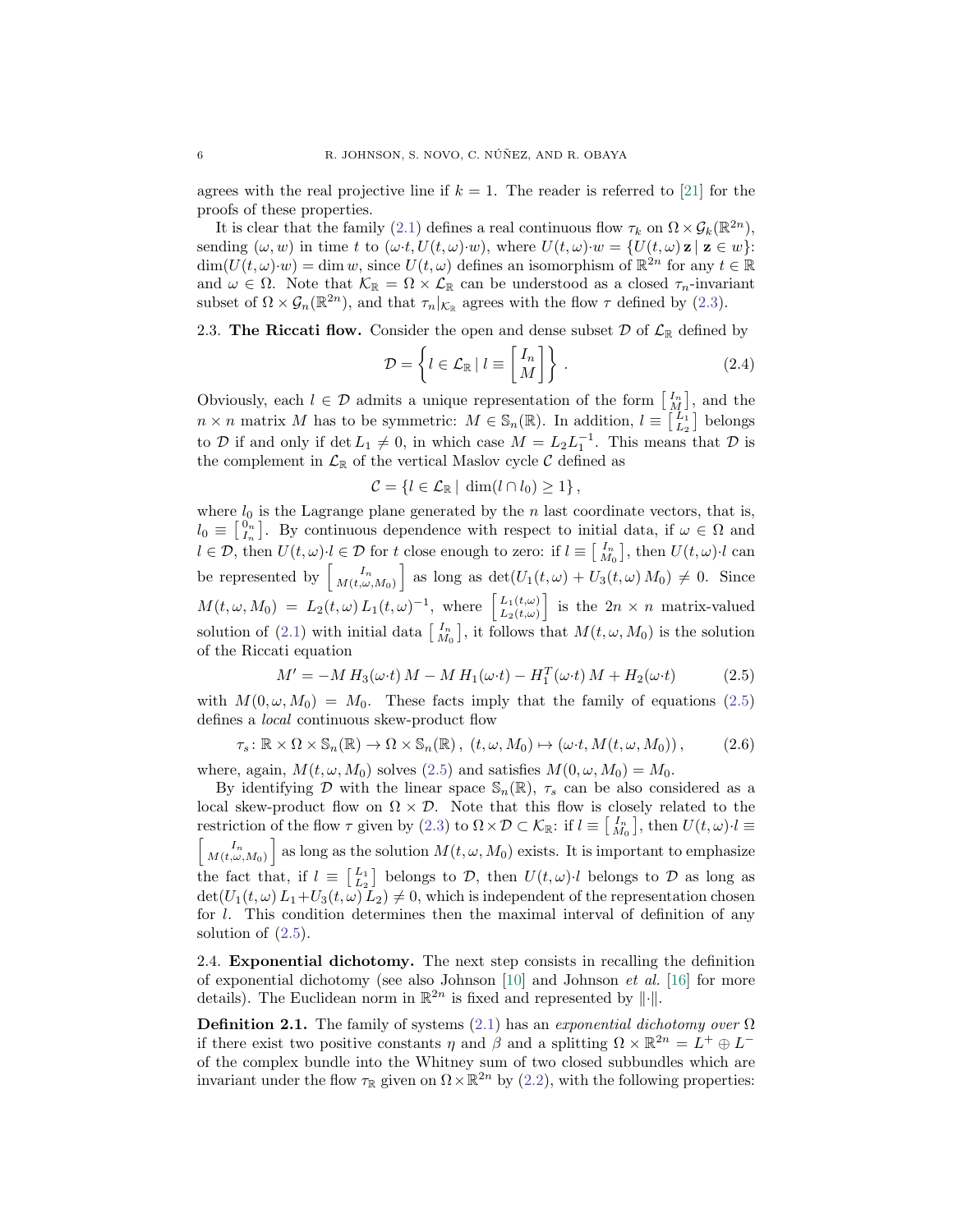(i)  $||U(t, \omega) \mathbf{z}|| \leq \eta e^{-\beta t} ||\mathbf{z}||$  for every  $t \geq 0$  and  $(\omega, \mathbf{z}) \in L^+$ , and (ii)  $||U(t, \omega) \mathbf{z}|| \leq \eta e^{\beta t} ||\mathbf{z}||$  for every  $t \leq 0$  and  $(\omega, \mathbf{z}) \in L^{-}$ .

**Proposition 2.2.** Suppose that the family  $(2.1)$  has an exponential dichotomy over  $\Omega$  and let  $\Omega \times \mathbb{R}^{2n} = L^+ \oplus L^-$  be the corresponding decomposition. Then, this decomposition is unique and, for each  $\omega \in \Omega$ , the fibers

$$
l^{\pm}(\omega) = \{ \mathbf{z} \mid (\omega, \mathbf{z}) \in L^{\pm} \}
$$

are real Lagrange planes which vary continuously with respect to  $\omega$ . In particular, the subbundles  $L^{\pm}$  are globally n-dimensional. In addition,  $U(t,\omega) \cdot l^{\pm}(\omega) = l^{\pm}(\omega \cdot t)$ for all  $t \in \mathbb{R}$  and  $\omega \in \Omega$ . That is, the sets  $\mathcal{L}^{\pm} = \{(\omega, l^{\pm}(\omega)) \mid \omega \in \Omega\} \subset \mathcal{K}_{\mathbb{R}}$  are τ-invariant, with τ given by [\(2.3\)](#page-4-0):  $\tau(t,\omega, l^{\pm}(\omega)) = (\omega \cdot t, l^{\pm}(\omega \cdot t)).$ 

### 3. Abnormal Linear Hamiltonian Systems

<span id="page-6-0"></span>This section is devoted to a study of the order of abnormality of the family of linear Hamiltonian systems [\(2.1\)](#page-3-1). Recall that the system (2.1) corresponding to  $\omega$ is *identically normal* on  $\mathbb R$  if, for every nonzero solution  $\begin{bmatrix} \mathbf{z}_1(t,\omega) \\ \mathbf{z}_2(t,\omega) \end{bmatrix}$  $\left[\mathbf{z}_{1}(t,\omega)\atop \mathbf{z}_{2}(t,\omega)\right],$  the vector  $\mathbf{z}_{1}(t,\omega)$ does not vanish identically on any nondegenerate interval.

Using a standard notation from Reid [\[25\]](#page-28-8), for a fixed  $\omega \in \Omega$  we denote by  $\Lambda_{\omega}([a,\infty))$  the subspace of *n*-dimensional vector-valued functions  $z_2(t,\omega)$  which satisfy the equations  $\mathbf{z}'_2 = -H_1^T(\omega \cdot t) \mathbf{z}_2$ ,  $H_3(\omega \cdot t) \mathbf{z}_2 = 0$  on  $[a, \infty)$ , that is,  $\begin{bmatrix} 0 \\ \mathbf{z}_2(t, \omega) \end{bmatrix}$ is a solution of [\(2.1\)](#page-3-1) on [a,  $\infty$ ). Let  $d_{\omega}([a,\infty))$  be the dimension of this finitedimensional subspace. Obviously  $d_{\omega}([a,\infty)) \leq n$  and it is not hard to check (see also  $[25]$ ) that it is a nondecreasing and piecewise constant function in a with at most  $n$  points of discontinuity, at which it is right-continuous. Hence, there is an  $\alpha(\omega)$  such that

$$
d_{\omega}([\alpha(\omega), \infty)) = d_{\omega}([t, \infty))
$$
 for each  $t \ge \alpha(\omega)$ .

We will denote this quantity by  $d^+(\omega)$ , the *index of abnormality at*  $+\infty$ . The system [\(2.1\)](#page-3-1) is said to be *abnormal at*  $+\infty$  if  $d^+(\omega) > 0$ , which means that it has at least one nonzero solution of the form  $\begin{bmatrix} 0 \\ z_2(t,\omega) \end{bmatrix}$  in a positive half-line. We refer the reader to Reid [\[26\]](#page-28-9) and Kratz [\[18\]](#page-28-10) for a study of abnormal systems. Reid [\[25\]](#page-28-8) and Sepitka-Simon Hilscher  $[29, 30]$  $[29, 30]$  $[29, 30]$  $[29, 30]$  generalize the concept and theory of principal solutions to this context.

In a analogous way we define  $\Lambda_{\omega}((-\infty, b])$  and  $d_{\omega}((-\infty, b]) = \dim \Lambda_{\omega}((-\infty, b])$ . Therefore, there exists  $\beta(\omega)$  such that

$$
d_{\omega}((-\infty,\beta(\omega)]) = d_{\omega}((-\infty,t]) = d^-(\omega) \quad \text{ for each } t \leq \beta(\omega),
$$

and the system [\(2.1\)](#page-3-1) is abnormal at  $-\infty$  if,  $d^-(\omega)$ , the index of abnormality at  $-\infty$ , satisfies  $d^-(\omega) > 0$ , which means that it has at least one nonzero solution of the form  $\begin{bmatrix} 0 \\ z_2(t,\omega) \end{bmatrix}$  in a negative half-line.

Finally, we will denote by  $\Lambda_{\omega}(\mathbb{R})$  the subspace of solutions of the system [\(2.1\)](#page-3-1) of the form  $\begin{bmatrix} 0 \\ z_2(t,\omega) \end{bmatrix}$  in R and by  $d(\omega) = \dim \Lambda_{\omega}(\mathbb{R})$  the dimension of this finitedimensional subspace, called the *index or order of abnormality*. The system  $(2.1)$ is abnormal if  $d(\omega) > 0$ . Notice that  $d(\omega) \le \min(d^+(\omega), d^-(\omega))$ .

When we consider all the points  $\omega \in \Omega$ , i.e., all the systems in the family [\(2.1\)](#page-3-1), the maximum and the minimum number of linearly independent solutions of the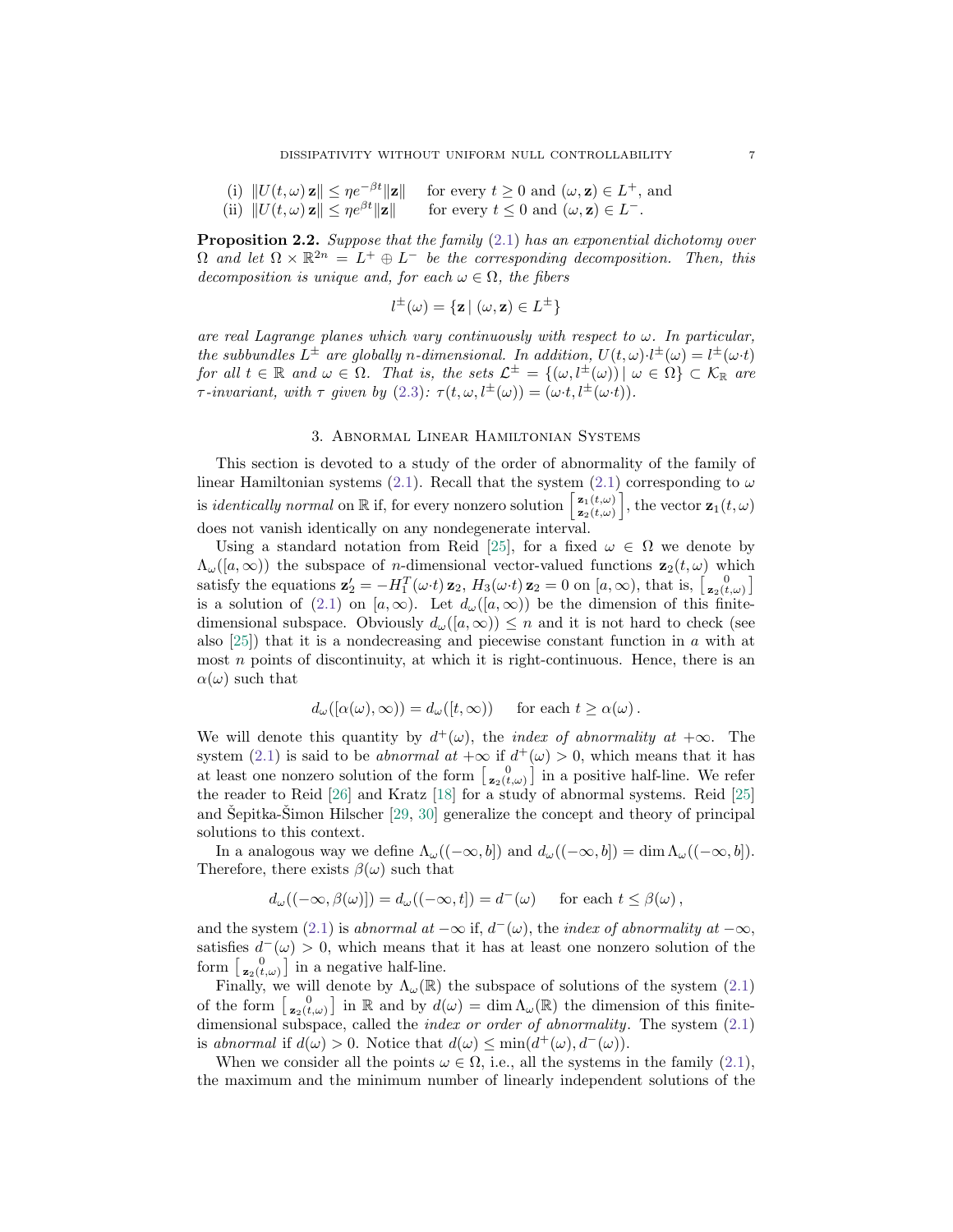form  $\begin{bmatrix} 0 \\ z_2(t) \end{bmatrix}$  in a positive half-line, a negative half-line or in R will be denoted by  $d_M^+, d_m^+, d_M^-$ ,  $d_m^-$  and  $d_M$ ,  $d_m$  respectively, that is,

<span id="page-7-0"></span>
$$
d_M^{\pm} = \max_{\omega \in \Omega} d^{\pm}(\omega), \ d_M = \max_{\omega \in \Omega} d(\omega), \ d_m^{\pm} = \min_{\omega \in \Omega} d^{\pm}(\omega) \text{ and } d_m = \min_{\omega \in \Omega} d(\omega). \tag{3.1}
$$

The next result collects some important properties of these functions and quantities.

- **Theorem 3.1.** (i) The functions  $d^+$ ,  $d^-$  and d are invariant on  $\Omega$ , that is,  $d^+(\omega \cdot s) = d^+(\omega)$ ,  $d^-(\omega \cdot s) = d^-(\omega)$  and  $d(\omega \cdot s) = d(\omega)$  for all  $\omega \in \Omega$  and  $s \in \mathbb{R}$ .
	- (ii) If  $\omega_1 \in \mathcal{O}(\omega)$ , then  $d^+(\omega) \leq d(\omega_1)$ , and if  $\omega_1 \in \mathcal{A}(\omega)$ , then  $d^-(\omega) \leq d(\omega_1)$ .
	- (iii) If  $m_0$  is a  $\sigma$ -ergodic measure on  $\Omega$ , then  $d^+$ ,  $d^-$  and d are constant and coincide for  $m_0$ -a.e.  $\omega \in \Omega$ .
	- (iv) If  $\Omega$  is minimal, then  $d^+(\omega) = d^-(\omega) = d(\omega)$  for all  $\omega \in \Omega$ , i.e., they are constant functions on  $\Omega$  and  $d_M^{\pm} = d_m^{\pm} = d_M = d_m$ .
	- (v)  $d_M = d_M^{\pm}$  and there is a minimal subset  $\Omega^* \subset \Omega$  such that  $d(\omega) = d^{\pm}(\omega)$  $d_M$  for each  $\omega \in \Omega^*$ .
	- (vi) d is an upper semicontinuous function, the set of its continuity points is an open residual invariant subset  $\Omega_c \subset \Omega$  in which d is locally constant, and

$$
\{\omega \in \Omega \mid d(\omega) = d_m\} \subset \Omega_c \, .
$$

- (vii) If there exists a point  $\omega_0 \in \Omega$  with dense positive and negative semiorbit, then  $d_m = d_m^{\pm}$  and  $d(\omega_0) = d^{\pm}(\omega_0) = d_m$ . In particular, d is continuous  $at \omega_0$ .
- (viii) If  $m_0$  is a  $\sigma$ -ergodic measure on  $\Omega$  with  $\text{Supp } m_0 = \Omega$ , then  $d_m = d_m^{\pm}$ and there is a subset  $\Omega_1 \subset \Omega$  with full measure  $m_0(\Omega_1) = 1$  such that  $d(\omega) = d^{\pm}(\omega) = d_m$  for each  $\omega \in \Omega_1$ . In particular,  $m_0(\Omega_c) = 1$ . In addition, in this case  $\Omega_c = \{ \omega \in \Omega \mid d(\omega) = d_m \}.$

*Proof.* (i) is an easy consequence of the fact that if  $\begin{bmatrix} 0 \\ u(t) \end{bmatrix}$  is a solution of the system [\(2.1\)](#page-3-1), then  $\begin{bmatrix} 0 \\ \hat{\mathbf{u}}(t) \end{bmatrix} = \begin{bmatrix} 0 \\ \mathbf{u}(t+s) \end{bmatrix}$  is a solution of  $\mathbf{z}' = H((\omega \cdot s) \cdot t) \mathbf{z}$ .

(ii) We will only prove that  $d^+(\omega) \leq d(\omega_1)$  if  $\omega_1 \in \mathcal{O}(\omega)$  because the other inequality is proved in an analogous way. If  $d^+(\omega) = 0$  the inequality is obvious.

Let  $d^+(\omega) = k > 0$  and consider a  $2n \times k$  matrix solution of  $(2.1)$   $\begin{bmatrix} G_1(t,\omega) \\ G_2(t,\omega) \end{bmatrix}$  $\left. \begin{array}{l} G_1(t,\omega) \ G_2(t,\omega) \end{array} \right]$ belonging to  $\mathcal{G}_k(\mathbb{R}^{2n})$  and of the form  $\begin{bmatrix} 0 \\ G_2(t,\omega) \end{bmatrix}$  for  $t \geq \alpha(\omega)$ . Since  $\omega_1 \in \mathcal{O}(\omega)$ , we take a sequence  $(t_n) \uparrow \infty$  with  $\omega_1 = \lim_{n \to \infty} \omega \cdot t_n$ . The sequence  $\begin{bmatrix} 0 \\ G_2(t_n,\omega) \end{bmatrix}$  of  $\mathcal{G}_k(\mathbb{R}^{2n})$  admits a convergent subsequence  $\begin{bmatrix} 0 \\ G_2(t_{n_j},\omega) \end{bmatrix} \rightarrow \begin{bmatrix} 0 \\ \tilde{G} \end{bmatrix}$  $G_2$ i . The continuity of the flow  $\tau_k$  on  $\Omega \times \mathcal{G}_k(\mathbb{R}^{2n})$  implies that

$$
U(t,\omega_1) \begin{bmatrix} 0 \\ \tilde{G}_2 \end{bmatrix} = \lim_{j \to \infty} U(t, \omega \cdot t_{n_j}) \begin{bmatrix} 0 \\ G_2(t_{n_j}, \omega) \end{bmatrix} = \lim_{j \to \infty} U(t, \omega \cdot t_{n_j}) U(t_{n_j}, \omega) \begin{bmatrix} G_1(0,\omega) \\ G_2(0,\omega) \end{bmatrix}
$$
  
= 
$$
\lim_{j \to \infty} U(t + t_{n_j}, \omega) \begin{bmatrix} G_1(0,\omega) \\ G_2(0,\omega) \end{bmatrix} = \lim_{j \to \infty} \begin{bmatrix} G_1(t + t_{n_j}, \omega) \\ G_2(t + t_{n_j}, \omega) \end{bmatrix},
$$

and hence  $U(t, \omega_1) \begin{bmatrix} 0 \\ \tilde{G} \end{bmatrix}$  $G_2$  $\left[ \begin{array}{c} 0 \\ \tilde{G}_2(t) \end{array} \right]$  for each  $t \in \mathbb{R}$  because  $t+t_{n_j} \geq \alpha(\omega)$ for  $n_j$  large enough. This shows that  $d^+(\omega) \leq d(\omega_1)$ , as stated.

(iii) From (i)  $d^+$ ,  $d^-$  and d are constant for  $m_0$ -a.e.  $\omega \in \Omega$ . In addition, by the Poincaré Recurrence Theorem (see [\[2\]](#page-27-8)) there is a subset  $\Omega_0$  of full measure such that  $\omega \in \mathcal{O}(\omega) \cap \mathcal{A}(\omega)$  for  $\omega \in \Omega_0$ , and the coincidence of d,  $d^+$  and  $d^-$  in a set of full measure follows from (ii).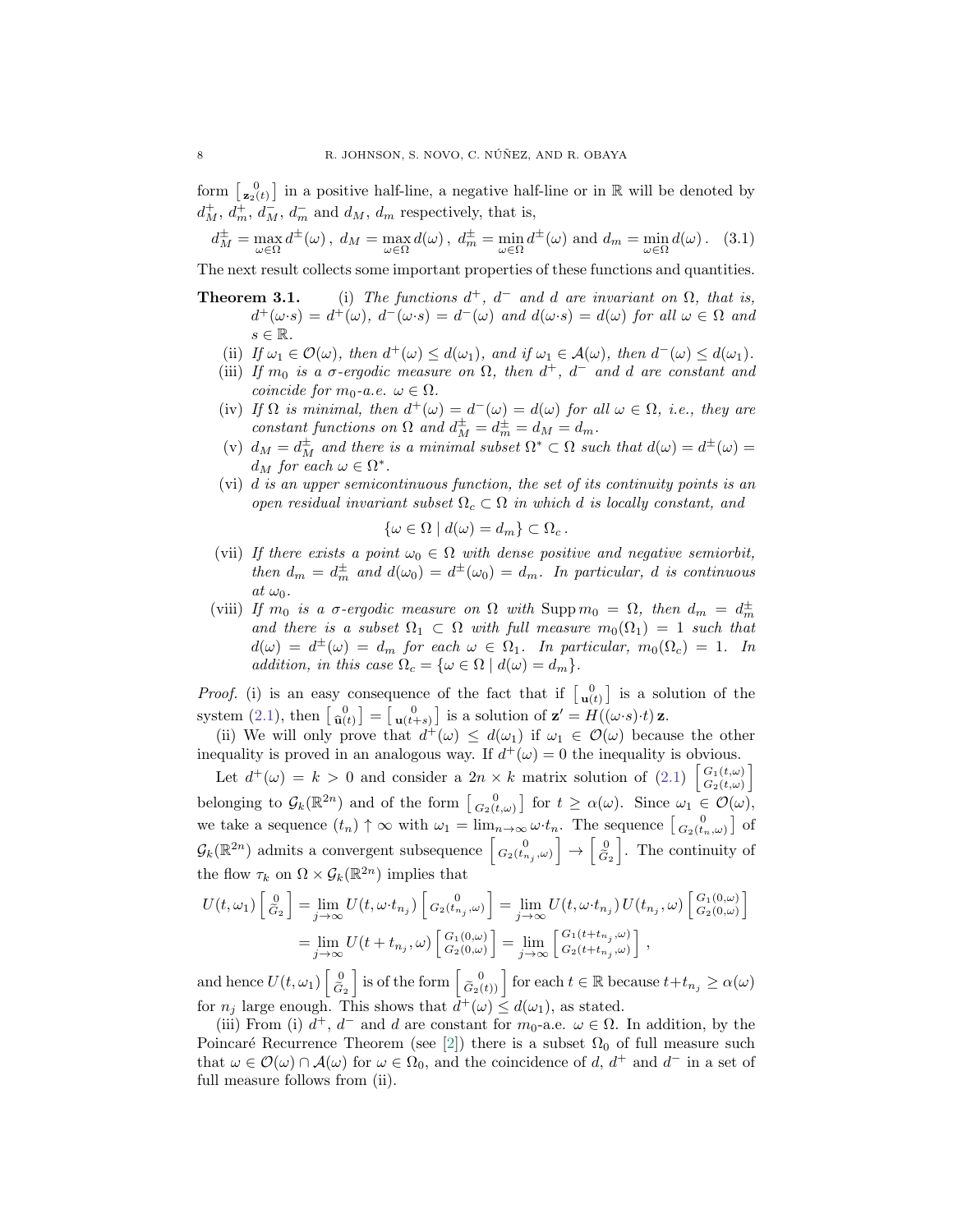(iv) follows immediately from (ii).

(v) Take  $\omega_0 \in \Omega$  such that  $d^+(\omega_0) = d^+_M$ . From (ii), we deduce that  $d_M \leq d^+_M =$  $d^+(\omega_0) \leq d(\omega) \leq d_M$  for each  $\omega \in \mathcal{O}(\omega_0)$ , and hence,  $d_M = d^+_M$ . Analogously, if we take  $\omega_1 \in \Omega$  with  $d^-(\omega_1) = d_M^-$ , for each  $\omega \in \mathcal{A}(\omega_1)$  we have  $d_M \leq d_M^- = d^-(\omega_1) \leq$  $d(\omega) \leq d_M$  and consequently  $d_M^- = d_M$ , that is,  $d_M = d_M^{\pm}$ , as asserted. Finally, taking a minimal subset  $\Omega^* \subset \mathcal{O}(\omega_0)$ , from (iv) we conclude that  $d(\omega) = d^{\pm}(\omega) =$  $d_m$  for each  $\omega \in \Omega^*$ .

(vi) We have to check that  $\limsup_{\omega \to \omega_0} d(\omega) \leq d(\omega_0)$  for each  $\omega_0 \in \Omega$ . Let  $(\omega_k)$ be a sequence with  $\lim_{k\to\infty} \omega_k = \omega_0$ . Since  $d(\omega_k) \leq n$  and d takes only integer values, it has a constant subsequence, i.e.,  $d(\omega_{kj}) = k_0$  for each  $j \in \mathbb{N}$ .

Therefore, we can take  $\begin{bmatrix} G_1(t,\omega_{k_j}) \\ G_2(t,\omega_{k_j}) \end{bmatrix}$  $\begin{bmatrix} G_1(t,\omega_{k_j}) \ G_2(t,\omega_{k_j}) \end{bmatrix}$  a  $2n \times k_0$  matrix solution of  $(2.1)$  belonging to  $\mathcal{G}_k(\mathbb{R}^{2n})$  of the form  $\begin{bmatrix} 0 \\ G_2(t,\omega_{k_j}) \end{bmatrix} = U(t,\omega_{k_j}) \begin{bmatrix} 0 \\ G_2(0,\omega_{k_j}) \end{bmatrix}$  for each  $t \in \mathbb{R}$ , and assume that  $\begin{bmatrix} 0 \\ G_2(0,\omega_{k_j}) \end{bmatrix} \rightarrow \begin{bmatrix} 0 \\ G_2 \end{bmatrix}$  as  $j \rightarrow \infty$  in  $\mathcal{G}_{k_0}(\mathbb{R}^{2n})$  (the result is true for an appropriate subsequence, as above). Again, the continuity of the flow  $\tau_{k_0}$  on  $\Omega \times \mathcal{G}_{k_0}(\mathbb{R}^{2n})$  implies that

$$
U(t,\omega_0) \begin{bmatrix} 0 \\ G_2 \end{bmatrix} = \lim_{j \to \infty} U(t,\omega_{k_j}) \begin{bmatrix} 0 \\ G_2(0,\omega_{k_j}) \end{bmatrix} = \lim_{j \to \infty} \begin{bmatrix} 0 \\ G_2(t,\omega_{k_j}) \end{bmatrix},
$$

is hence of the form  $\begin{bmatrix} 0 \\ G_2(t) \end{bmatrix}$ , and therefore  $k_0 \leq d(\omega_0)$ , which implies that d is upper semicontinuous.

As a consequence, the set  $\Omega_c \subset \Omega$  of continuity points is an invariant and residual set which is necessarily open because d only takes integer values, and hence for each  $\omega \in \Omega_c$  there is an open ball  $B(\omega, \delta_{\omega}) \subset \Omega_c$  in which d is constant, that is, d is locally constant in  $\Omega_c$ . Finally, we check that each  $\omega \in \Omega$  with  $d(\omega) = d_m$  is a continuity point. Let  $(\omega_k)$  be a sequence such that  $\lim_{k\to\infty} \omega_k = \omega$ . From the definition of  $d_m$  and the upper semicontinuity of d we deduce that

$$
d_m \leq \liminf_{k \to \infty} d(\omega_k) \leq \limsup_{k \to \infty} d(\omega_k) \leq d(\omega) = d_m,
$$

and hence  $\lim_{k\to\infty} d(\omega_k) = d(\omega)$ , as stated.

(vii) Since  $\mathcal{O}(\omega_0) = \Omega$ ,  $\mathcal{A}(\omega_0) = \Omega$  and  $d(\omega) \leq d^{\pm}(\omega)$ , we deduce from (ii) that  $d_m \leq d_m^{\pm} \leq d^{\pm}(\omega_0) \leq d(\omega) \leq d^{\pm}(\omega)$  for each  $\omega \in \Omega$ , which in particular implies that  $d(\omega_0) = d^{\pm}(\omega_0)$  and taking the infimum in  $\omega \in \Omega$  that  $d_m = d_m^{\pm}$ , as stated.

(viii) From Supp  $m_0 = \Omega$ , we deduce the existence of a subset  $\Omega_1 \subset \Omega$  with full measure such that the positive and negative semiorbit of each  $\omega \in \Omega_1$  is dense in  $\Omega$ , and the first part of the statement follows from (vii). The invariance of d and the density of one of these trajectories show that, in this case, the set of continuity points coincides with  $\{\omega \in \Omega \mid d(\omega) = d_m\}.$ 

Next, for a fixed  $(\omega, l) \in \Omega \times \mathcal{L}_{\mathbb{R}}$ , we want to study the number of independent solutions of [\(2.1\)](#page-3-1) of the form  $\begin{bmatrix} 0 \\ z_2(t,\omega) \end{bmatrix}$  in a positive, negative half-line or in the full line, with initial data in the subspace l.

First of all notice that if we denote by

$$
\Lambda^+(\omega) = \left\{ \mathbf{z}_0 \in \mathbb{R}^{2n} \mid U(t,\omega) \mathbf{z}_0 = \begin{bmatrix} 0 \\ \mathbf{z}_2(t,\omega) \end{bmatrix} \text{ for } t \text{ in a positive half-line} \right\},
$$
  
\n
$$
\Lambda^-(\omega) = \left\{ \mathbf{z}_0 \in \mathbb{R}^{2n} \mid U(t,\omega) \mathbf{z}_0 = \begin{bmatrix} 0 \\ \mathbf{z}_2(t,\omega) \end{bmatrix} \text{ for } t \text{ in a negative half-line} \right\},
$$
  
\n
$$
\Lambda(\omega) = \left\{ \mathbf{z}_0 \in \mathbb{R}^{2n} \mid U(t,\omega) \mathbf{z}_0 = \begin{bmatrix} \mathbf{z}_2(t,\omega) \end{bmatrix} \text{ for } t \in \mathbb{R} \right\},
$$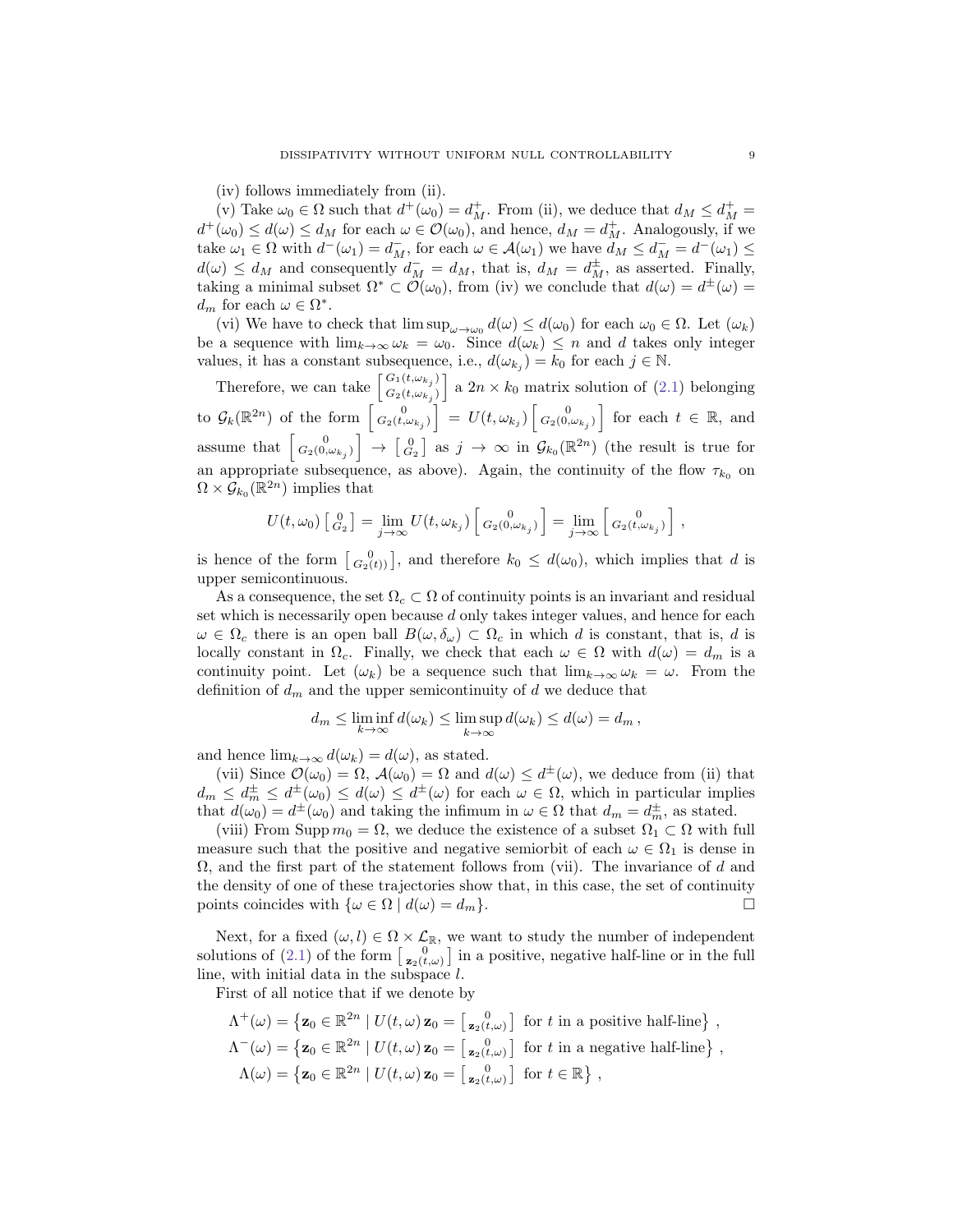we have  $d^{\pm}(\omega) = \dim(\Lambda^{\pm}(\omega))$  and  $d(\omega) = \dim(\Lambda(\omega)).$ 

Now we define

 $d^{\pm} \colon \Omega \times \mathcal{L}_{\mathbb{R}} \longrightarrow \{0, \ldots, n\}$  $(\omega, l) \longrightarrow \dim(\Lambda^{\pm}(\omega) \cap l),$  $d \colon \Omega \times \mathcal{L}_{\mathbb{R}} \to \{0, \ldots, n\}$  $(\omega, l) \longrightarrow \dim(\Lambda(\omega) \cap l).$ 

The next lemma provides a relation between  $d(\omega)$  and  $d(\omega, l)$  as well as between  $d^{\pm}(\omega)$  and  $d^{\pm}(\omega, l)$ .

**Lemma 3.2.** (i) Let  $\omega \in \Omega$  and  $k \in \{0, ..., d(\omega)\}\$ . Then there is a Lagrange plane  $l \in \mathcal{L}_{\mathbb{R}}$  such that  $d(\omega, l) = k$ .

- (ii) Let  $\omega \in \Omega$  and  $k \in \{0, ..., d^+(\omega)\}\$ . Then there is a Lagrange plane  $l \in \mathcal{L}_{\mathbb{R}}$ such that  $d^+(\omega, l) = k$ .
- (iii) Let  $\omega \in \Omega$  and  $k \in \{0, \ldots, d^-(\omega)\}\$ . Then there is a Lagrange plane  $l \in \mathcal{L}_{\mathbb{R}}$ such that  $d^-(\omega, l) = k$ .

*Proof.* (i) For  $k = 0$  it is immediate to check that  $d(\omega, l) = 0$  for  $l \equiv \begin{bmatrix} I_n \\ 0 \end{bmatrix}$ ; and for  $k = n$  it is also clear that  $d(\omega, l) = n$  for  $l \equiv \begin{bmatrix} 0 \\ I_n \end{bmatrix}$ , so take  $1 \leq k < n$ . Since there are  $d(\omega)$  linearly independent solutions of the form  $\begin{bmatrix} 0 \\ z_2(t,\omega) \end{bmatrix}$ , we can take k vectors  $\mathbf{z}^j_0 = \left[\begin{smallmatrix} 0 \ \mathbf{z}^j_0 \end{smallmatrix}\right]$  $\left[\mathbf{z}_{0,2}^{0}\right], j=1,\ldots,k, \text{ such that } U(t,\omega) \mathbf{z}_{0}^{j} = \begin{bmatrix} 0 \\ \mathbf{z}_{2}^{j}(t) \end{bmatrix}$  $\left[\mathbf{z}_2^j(t,\omega)\right]$ . Then we consider the k dimensional subspace generated by  $\mathbf{z}_{0,2}^1, \ldots, \mathbf{z}_{0,2}^k$  and its orthogonal subspace which has dimension  $n - k$ . If we take a basis  $\{w_1, \ldots, w_{n-k}\}\$ , it is immediate to check that  $l \equiv \begin{bmatrix} 0 & \cdots & 0 & \mathbf{w}_1 & \cdots & \mathbf{w}_{n-k} \\ \mathbf{z}^1 & \cdots & \mathbf{z}^k & 0 & \cdots & 0 \end{bmatrix}$  $\begin{bmatrix} 0 & \cdots & 0 & \mathbf{w}_1 & \cdots & \mathbf{w}_{n-k} \\ \mathbf{z}_{0,2}^1 & \cdots & \mathbf{z}_{0,2}^k & 0 & \cdots & 0 \end{bmatrix}$  is a Lagrange plane and  $d(\omega, l) = k$ .

The proof of (ii) (resp. (iii)) is almost analogous to that of (i). The only difference is that now we can take k vectors of this form at a positive time  $t_0^+$  (resp. at a negative time  $t_0^-$ ) to define a Lagrange plane  $l^+$  (resp.  $l^-$ ) as above, and we consider  $l = U(-t_0^+,\omega\cdot(-t_0^+))\cdot l^+$  (resp.  $l = U(-t_0^-,\omega\cdot(-t_0^+))\cdot l^-$ ) to show that  $d^+(\omega, l) = k$  $(\text{resp. } d^-(\omega, l) = k).$ 

As a consequence, the maxima of d and  $d^{\pm}$  on  $\Omega \times \mathcal{L}_{\mathbb{R}}$  coincide with the maxima of d and  $d^{\pm}$  on  $\Omega$ , as defined in [\(3.1\)](#page-7-0), that is,

$$
d_M = \max_{(\omega,l) \in \Omega \times \mathcal{L}_{\mathbb{R}}} d(\omega,l), \quad d_M^{\pm} = \max_{(\omega,l) \in \Omega \times \mathcal{L}_{\mathbb{R}}} d^{\pm}(\omega,l),
$$

and the minimum of d on  $\Omega \times \mathcal{L}_{\mathbb{R}}$  is 0.

- **Proposition 3.3.** (i) The functions  $d^+$ ,  $d^-$  and d are invariant in  $\Omega \times \mathcal{L}_{\mathbb{R}}$ , that is,  $d^+(\tau_s(\omega, l)) = d^+(\omega, l)$ ,  $d^-(\tau_s(\omega, l)) = d^-(\omega, l)$  and  $d(\tau_s(\omega, l)) = d(\omega, l)$ for each  $(\omega, l) \in \Omega \times \mathcal{L}_{\mathbb{R}}$  and  $s \in \mathbb{R}$ .
	- (ii) If  $(\omega_1, l_1) \in \mathcal{O}(\omega, l)$ , then  $d^+(\omega, l) \leq d(\omega_1, l_1)$ , and if  $(\omega_1, l_1) \in \mathcal{A}(\omega, l)$ , then  $d^-(\omega, l) \leq d(\omega_1, l_1).$
	- (iii) If  $\mu$  is a  $\tau$ -ergodic measure on  $\Omega \times \mathcal{L}_{\mathbb{R}}$ , then  $d^+$ ,  $d^-$  and d are constant and coincide for  $\mu$ -a.e.  $(\omega, l) \in \Omega \times \mathcal{L}_{\mathbb{R}}$ .
	- (iv) If K is a minimal set of  $\Omega \times \mathcal{L}_{\mathbb{R}}$ , then  $d^+(\omega, l) = d^-(\omega, l) = d(\omega, l) = d$  for each  $(\omega, l) \in K$ , i.e., they are constant functions on K.
	- (v)  $d_M = d_M^{\pm}$  and there is a minimal subset  $K^* \subset \Omega \times \mathcal{L}_{\mathbb{R}}$  such that  $d(\omega, l) =$  $d^{\pm}(\omega, l) = d_M$  for each  $(\omega, l) \in K^*$ .
	- (vi) d is an upper semicontinuous function on  $\Omega \times \mathcal{L}_{\mathbb{R}}$ . For each  $k \in \{0, \ldots, d_M\},$ the sets

$$
\mathcal{L}_k = \{(\omega, l) \in \Omega \times \mathcal{L}_{\mathbb{R}} \mid d(\omega, l) \geq k\}
$$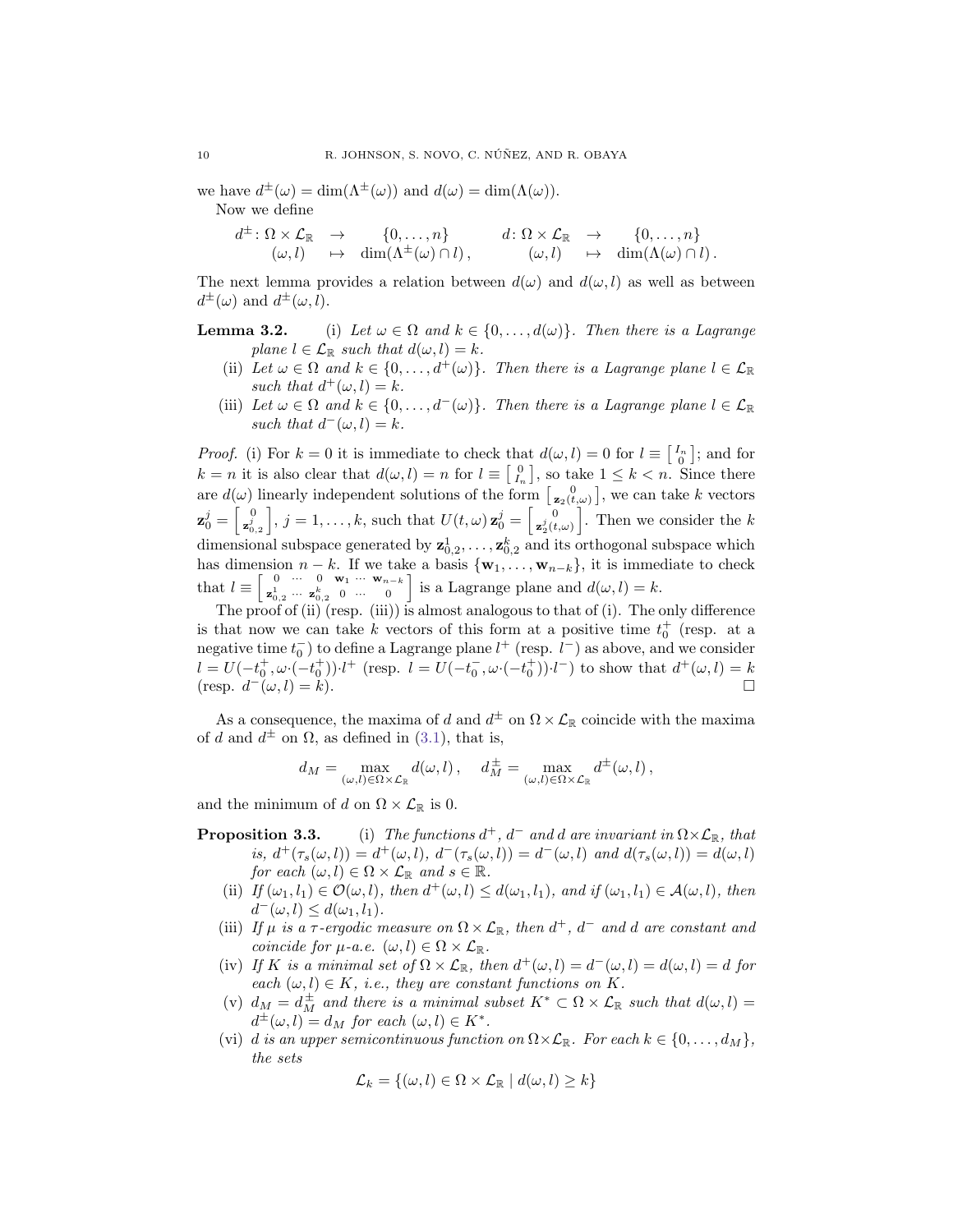are closed, and  $\mathcal{L}_k - \mathcal{L}_{k+1} = \{(\omega, l) \in \Omega \times \mathcal{L}_{\mathbb{R}} \mid d(\omega, l) = k\}$  is an open residual and dense set in  $\mathcal{L}_k$ , which coincides with the set of continuity points of d in  $\mathcal{L}_k$ .

*Proof.* We omit the proofs of (i)-(v) and of the upper semicontinuity of d on  $\Omega \times \mathcal{L}_{\mathbb{R}}$ because they are analogous to the corresponding ones in Theorem [3.1.](#page-0-3)

(vi) From the upper semicontinuity of d it is easily deduced that  $\mathcal{L}_k$  is closed, and hence  $\mathcal{L}_k - \mathcal{L}_{k+1}$  is open in  $\mathcal{L}_k$ . To check the density, assume that  $k < n$  (since the case  $k = n$  is trivial), and take  $(\omega, l) \in \mathcal{L}_{\mathbb{R}}$  with  $d(\omega, l) = k + 1$ . We consider two possible cases depending on the expression of l:

1.  $l \equiv \begin{bmatrix} 0 & \cdots & 0 & \mathbf{z}_1^{k+2} & \cdots & \mathbf{z}_1^n \\ \mathbf{z}_2^1 & \cdots & \mathbf{z}_2^{k+1} & 0 & \cdots & 0 \end{bmatrix}$ . Denote by  $S = \langle \mathbf{z}_2^1, \ldots, \mathbf{z}_2^k \rangle$  the subspace generated by the vectors  $\mathbf{z}_2^1, \ldots, \mathbf{z}_2^k$  (the null space if  $k = 0$ ) and choose a vector  $\mathbf{z}_1$  orthogonal to S and which is not a linear combination of the vectors  $z_1^{k+2}, \ldots, z_1^n$ . Then the subspace  $l_{\varepsilon} \equiv \begin{bmatrix} 0 & \cdots & \varepsilon \tilde{\mathbf{z}}_1 & \mathbf{z}_1^{k+2} & \cdots & \mathbf{z}_1^n \\ \mathbf{z}_2^1 & \cdots & \mathbf{z}_2^{k+1} & 0 & \cdots & 0 \end{bmatrix}$ is a Lagrange plane for each  $\varepsilon$ , satisfies  $d(\omega, l_{\varepsilon}) = k$ , i.e., belongs to  $\mathcal{L}_k - \mathcal{L}_{k+1}$ , and  $l_{\varepsilon}$  converges to l as  $\varepsilon$  goes to 0.

2.  $l \equiv \begin{bmatrix} 0 & \cdots & 0 & \mathbf{z}_1^{k+2} & \cdots & \mathbf{z}_1^d & \mathbf{z}_1^{d+1} & \cdots & \mathbf{z}_1^n \\ \mathbf{z}_2^1 & \cdots & \mathbf{z}_2^{k+1} & \mathbf{z}_2^{k+2} & \cdots & \mathbf{z}_2^d & 0 & \cdots & 0 \end{bmatrix}$ where  $k + 2 \leq d \leq n$ ,  $\mathbf{z}_1^j \neq 0$  for each  $j = k + 2, \ldots, n$  and the vectors  $\mathbf{z}_2^1, \ldots, \mathbf{z}_2^d$  are linearly independent. If  $d < n$ we choose a vector  $\tilde{\mathbf{z}}_1 \neq 0$  orthogonal to the subspace  $\langle \mathbf{z}_2^1, \ldots, \mathbf{z}_2^k, \mathbf{z}_2^{k+2}, \ldots, \mathbf{z}_2^d \rangle$  and which is not a linear combination of the vectors  $\mathbf{z}_1^{d+1}, \ldots, \mathbf{z}_1^n$ . If  $d = n$  we choose a vector  $\tilde{\mathbf{z}}_1 \neq 0$  orthogonal to the subspace  $\langle \mathbf{z}_2^1, \ldots, \mathbf{z}_2^k, \mathbf{z}_2^{k+2} \ldots, \mathbf{z}_2^d \rangle$ . We claim that, in both cases,  $\tilde{\mathbf{z}}_1$  is not a linear combination of the vectors  $\mathbf{z}_1^{k+2}, \ldots, \mathbf{z}_1^n$  $k+2, \ldots, \mathbf{z}_1^n$ . Assume on the contrary this possibility, that is,  $\tilde{\mathbf{z}}_1 = \sum_{j=k+2}^n \lambda_j \mathbf{z}_1^j$  with  $\lambda_j \neq 0$  for at least ang  $i \in \{k+2, \ldots, d\}$ . If  $\lambda_j \neq 0$  (a similar argument would only for any least one  $j \in \{k+2,\ldots,d\}$ . If  $\lambda_{k+2} \neq 0$  (a similar argument would apply for any other coefficient), then l could be written in the form  $\begin{bmatrix} 0 & \cdots & 0 & \tilde{\mathbf{z}}_1 & \cdots & \mathbf{z}_1^d \\ \mathbf{z}_2^1 & \cdots & \mathbf{z}_2^{k+1} & \tilde{\mathbf{z}}_2 & \cdots & \mathbf{z}_2^d & 0 & \cdots & 0 \\ 0 & \cdots & 0 & \cdots & 0 & 0 & 0 \\ \vdots & \vdots & \vdots & \ddots & \vdots & \vdots & \vdots & \vdots & \vdots \\$ i , which implies that  $\tilde{\mathbf{z}}_1$  is also orthogonal to  $\mathbf{z}_2^{k+1}$ . Hence,  $\tilde{\mathbf{z}}_1$  belongs to the subspace orthogonal to  $\langle \mathbf{z}_2^1, \ldots, \mathbf{z}_2^d \rangle$ , which is the subspace  $\langle \mathbf{z}_1^{d+1}, \ldots, \mathbf{z}_2^n \rangle$  if  $d < n$ , and the null space if  $d = n$ , contradicting the choice of  $\tilde{\mathbf{z}}_1$  in both cases. Therefore, the subspace  $l_{\varepsilon} \equiv \begin{bmatrix} 0 & \cdots & \varepsilon \tilde{\mathbf{z}}_1 & \mathbf{z}_1^{k+2} & \cdots & \mathbf{z}_1^d & \mathbf{z}_1^{d+1} & \cdots & \mathbf{z}_1^n \\ \mathbf{z}_2^1 & \cdots & \mathbf{z}_2^{k+1} & \mathbf{z}_2^{k+2} & \cdots & \mathbf{z}_2^d & 0 & \cdots & 0 \end{bmatrix}$ which is a Lagrange plane, except for at most a finite number of  $\varepsilon$ , satisfies  $d(\omega, l_{\varepsilon}) = k$ . Hence, we can take a sequence  $(\varepsilon_j)$  going to 0 such that  $l_{\varepsilon_j}$  is a Lagrange plane satisfying  $d(\omega, l_{\varepsilon_j}) = k$ , i.e., belongs to  $\mathcal{L}_k - \mathcal{L}_{k+1}$  and  $l_{\varepsilon_j}$  converges to l as  $\varepsilon_j$  goes to 0.

Similar arguments can be extended to the cases  $d(\omega, l) > k + 1$ , which shows the asserted density of the set  $\mathcal{L}_k - \mathcal{L}_{k+1}$  in  $\mathcal{L}_k$ . As a consequence, the set of continuity points of d in  $\mathcal{L}_k$ , which is a residual and invariant subset, is necessarily contained in  $\mathcal{L}_k - \mathcal{L}_{k+1}$ . Finally, we check that each  $(\omega, l) \in \mathcal{L}_k$  with  $d(\omega, l) = k$  is a continuity point, which finishes the proof. Let  $(\omega_j, l_j)$  be a sequence of  $\mathcal{L}_k$  such that  $\lim_{j\to\infty} (\omega_j, l_j) = (\omega, l)$ . From the definition of  $\mathcal{L}_k$  and the upper semicontinuity of d we deduce that

$$
k \leq \liminf_{j \to \infty} d(\omega_j, l_j) \leq \limsup_{j \to \infty} d(\omega_j, l_j) \leq d(\omega, l) = k,
$$

and hence  $\lim_{j\to\infty} d(\omega, l_j) = k$  as stated.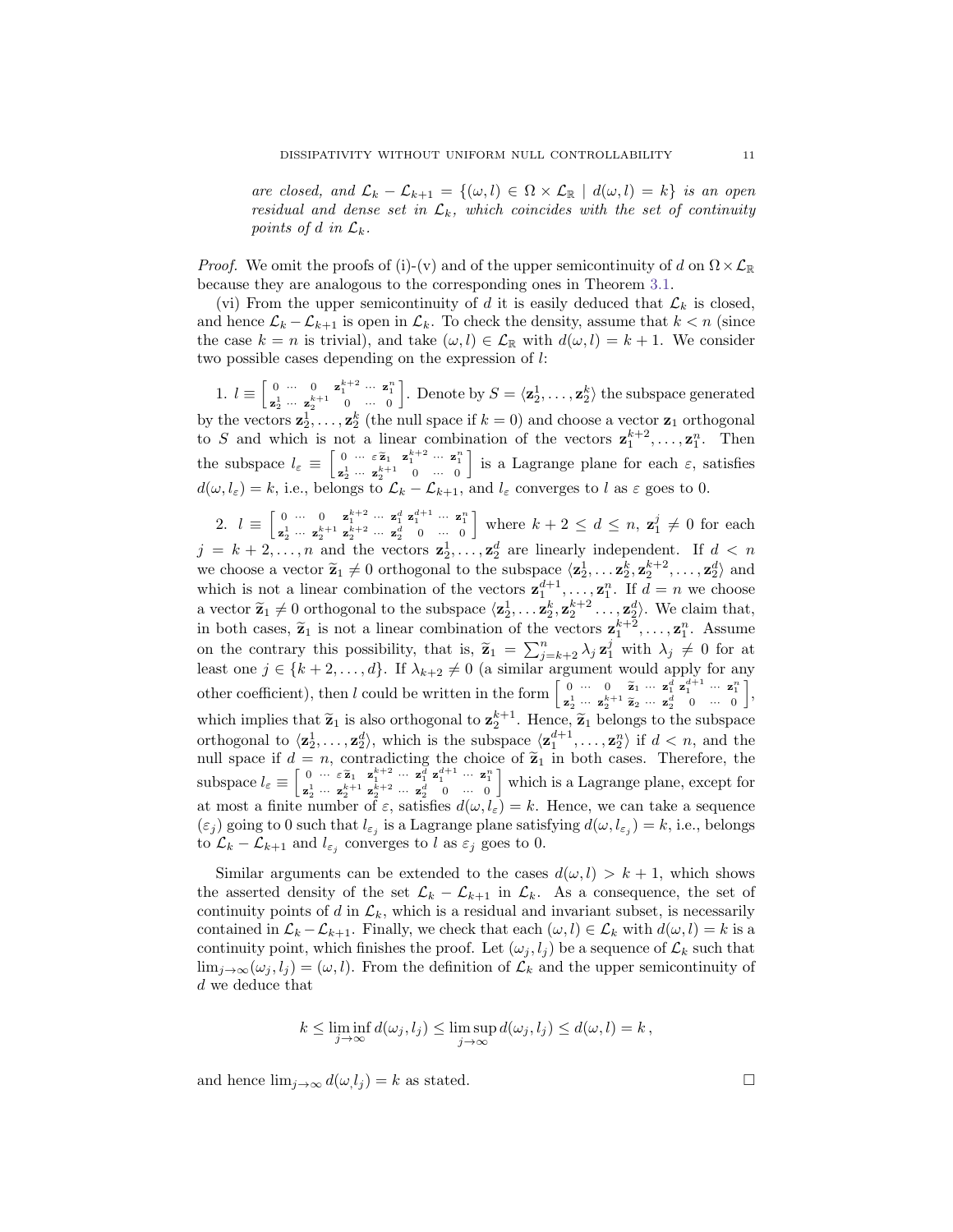Assume now that the family [\(2.1\)](#page-3-1) admits an exponential dichotomy over  $\Omega$  and let  $\Omega \times \mathbb{R}^{2n} = L^+ \oplus L^-$  be the corresponding decomposition with associated Lagrange planes  $l^{\pm}(\omega) = {\mathbf{z} | (\omega, \mathbf{z}) \in L^{\pm}}$ . We define the functions

$$
\widetilde{d}^{\pm} \colon \Omega \to \{0, \ldots, n\}, \quad \omega \mapsto \widetilde{d}^{\pm}(\omega) = d(\omega, l^{\pm}(\omega)).
$$

Is it not hard to check that these functions satisfy analogous properties to the ones stated in Theorem  $3.1$  for the function  $d$  but we omit the statements and corresponding proofs. The next result relates  $d^{\pm}$  with d and in particular proves that if  $\omega \in \mathcal{O}(\omega) \cup \mathcal{A}(\omega)$ , then the number of linearly independent solutions of [\(2.1\)](#page-3-1) of the form  $\begin{bmatrix} 0 \\ z_2(t,\omega) \end{bmatrix}$  can be calculated in terms of the number of linearly independent solutions of this form which are bounded as t goes to  $\pm\infty$ , or what is the same thing, have initial data in the subspaces  $l^+(\omega)$  and  $l^-(\omega)$ .

<span id="page-11-0"></span>**Theorem 3.4.** Assume that the family [\(2.1\)](#page-3-1) has an exponential dichotomy over  $\Omega$ . Then

- (i) if  $\omega \in \mathcal{O}(\omega) \cup \mathcal{A}(\omega)$ , then  $d(\omega) = \tilde{d}^+(\omega) + \tilde{d}^-(\omega)$ ;
- (ii) if  $m_0$  is a  $\sigma$ -ergodic measure, then there are constants  $\tilde{d}^+$ ,  $\tilde{d}^-$ , and d such that  $d = \tilde{d}^+ + \tilde{d}^-$  and  $\tilde{d}^{\pm}(\omega) = \tilde{d}^{\pm}$ ,  $d(\omega) = d$  for  $m_0$ -a.e.  $\omega \in \Omega$ ;
- (iii) if Supp  $m_0 = \Omega$ , then the equalities of (ii) hold in the open residual invariant set of full measure  $\{\omega \in \Omega \mid d(\omega) = d_m\};$
- (iv) if  $\Omega$  is minimal, then the equalities of (ii) hold for all  $\omega \in \Omega$ .

*Proof.* (i) The result is obviously true if  $d(\omega) = 0$ , since  $0 \le \tilde{d}^{\pm}(\omega) \le d(\omega)$ . Assume that  $d(\omega) = d > 0$ , and call  $k = \dim(\Lambda(\omega) \cap l^+(\omega)) \geq 0$ . Take d linearly independent vectors  $\mathbf{z}_1 = \begin{bmatrix} 0 \\ \mathbf{z}_{1,2} \end{bmatrix}, \ldots, \mathbf{z}_d = \begin{bmatrix} 0 \\ \mathbf{z}_{d,2} \end{bmatrix}$  in  $\Lambda(\omega)$  such that  $\mathbf{z}_j \in l^+(\omega)$  for  $j = 1, \ldots, k$ ; decompose  $\mathbf{z}_j = \mathbf{z}_j^+ + \mathbf{z}_j^-$  with  $\mathbf{z}_j^{\pm} \in l^{\pm}(\omega)$  for  $j = 1, \ldots, d$ , and note that  $\mathbf{z}_j^- = 0$ for  $j = 1, \ldots, k$ . Let  $U(t, \omega) \mathbf{z}_j = \begin{bmatrix} 0 \\ \mathbf{z}_{2,j}(t, \omega) \end{bmatrix}$  be the corresponding solutions for  $j = 1, \ldots, k$ . Now we assume that  $\omega \in \mathcal{O}(\omega)$ , take a sequence  $(t_m) \uparrow \infty$  with  $\lim_{m\to\infty}\omega\cdot t_m=\omega$ , and we suppose without restriction that

$$
\langle \widetilde{\mathbf{z}}_1, \ldots, \widetilde{\mathbf{z}}_k \rangle = \lim_{m \to \infty} U(t_m, \omega) \cdot \langle \mathbf{z}_1, \ldots, \mathbf{z}_k \rangle \quad \text{in } \mathcal{G}_k(\mathbb{R}^{2n}),
$$
  

$$
\langle \widetilde{\mathbf{z}}_{k+1}, \ldots, \widetilde{\mathbf{z}}_d \rangle = \lim_{m \to \infty} U(t_m, \omega) \cdot \langle \mathbf{z}_{k+1}, \ldots, \mathbf{z}_n \rangle \quad \text{in } \mathcal{G}_{d-k}(\mathbb{R}^{2n}).
$$

The arguments of Theorem 3.1(ii) of [\[16\]](#page-27-9) allow us to prove that

$$
\langle \widetilde{\mathbf{z}}_1,\ldots,\widetilde{\mathbf{z}}_k\rangle \in \mathcal{G}_k(l^+(\omega))
$$
 and  $\langle \widetilde{\mathbf{z}}_{k+1},\ldots,\widetilde{\mathbf{z}}_d\rangle \in \mathcal{G}_{d-k}(l^-(\omega))$ .

Repeating now the argument of Theorem [3.1\(](#page-0-3)ii) shows that  $U(t, \omega) \tilde{\mathbf{z}}_j$  is of the form  $\left[\tilde{\mathbf{z}}_{2,j}(t,\omega)\right]$  for each  $j = 1,\ldots,d$ . Therefore,  $\tilde{d}^+(\omega) = d(\omega, l^+(\omega)) \geq k$  and  $\widetilde{d}^-(\omega) = d(\omega, l^-(\omega)) \geq d - k.$  Since

$$
\widetilde{d}^+(\omega) + \widetilde{d}^-(\omega) = \dim(\Lambda(\omega) \cap l^+(\omega)) + \dim(\Lambda(\omega) \cap l^-(\omega))
$$
  

$$
\leq \dim(\Lambda(\omega) \cap (l^+(\omega) \oplus l^-(\omega))) = d(\omega),
$$

we conclude that  $d(\omega) = \tilde{d}^+(\omega) + \tilde{d}^-(\omega)$ , as stated. We omit the proof of the case  $\omega \in \mathcal{A}(\omega)$ , which is analogous.

(ii) From Theorem [3.1\(](#page-0-3)iii) and the corresponding result for  $\tilde{d}^{\pm}$ , the three functions d,  $\tilde{d}^+$  and  $\tilde{d}^-$  are constant for  $m_0$ -a.e.  $\omega \in \Omega$ ; in addition, by the Poincaré Recurrence Theorem there is a subset  $\Omega_0$  of full measure such that  $\omega \in \mathcal{O}(\omega) \cap \mathcal{A}(\omega)$ for all  $\omega \in \Omega_0$ , which together with (i) prove the statement.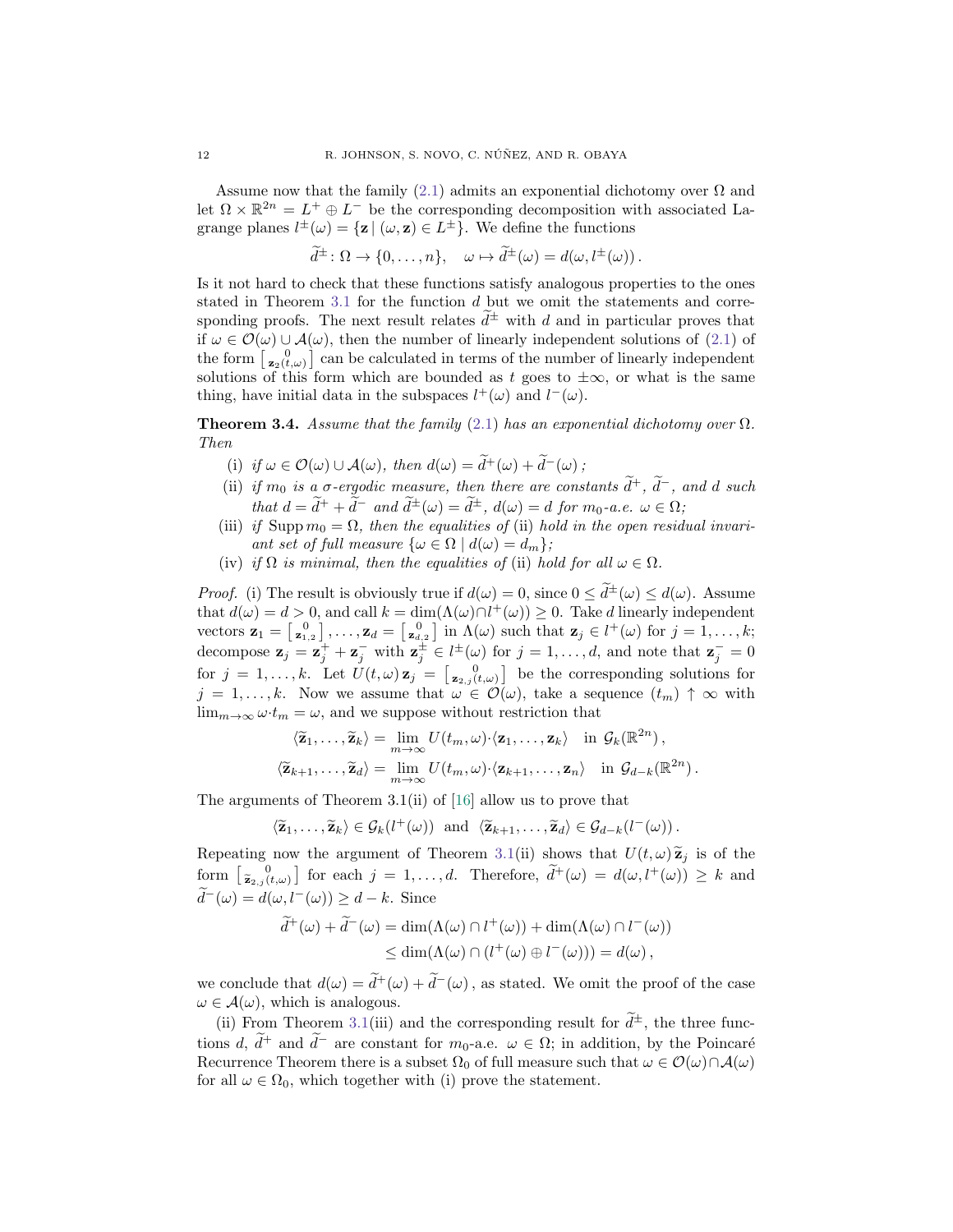(iii) From Theorem [3.1\(](#page-0-3)vi) $\&$ (viii) and the corresponding properties for  $d^+$  and  $\tilde{d}^-$ , the intersection of the sets of continuity points for  $d$ ,  $\tilde{d}^+$  and  $\tilde{d}^-$  provides an open residual invariant set of full measure for which the equalities of (ii) hold. To finish the proof of the statement, notice that if  $d(\omega) = d_m$ , from  $\tilde{d}^+(\omega) + \tilde{d}^-(\omega) \leq d(\omega)$ we deduce that  $\tilde{d}^+(\omega)$  and  $\tilde{d}^-(\omega)$  also attain the minimum at  $\omega$  and the previous intersection coincide with  $\{\omega \in \Omega \mid d(\omega) = d_m\}$ , as stated.

(iv) From Theorem [3.1\(](#page-0-3)iv) and the corresponding result for  $\tilde{d}^+$  and  $\tilde{d}^-$  we deduce they are constant functions on  $\Omega$ . In addition, since  $\Omega$  is minimal every trajectory is dense and the result follows from (i).

3.1. Proper focal points and rotation number. As we have explained, the abnormality of the Hamiltonian system [\(2.1\)](#page-3-1) is measured by the existence of nonzero solutions of the form  $\begin{bmatrix} 0 \\ z_2(t,\omega) \end{bmatrix}$  in a half-line. Given a *conjoined basis*, i.e., a  $2n \times n$ matrix solution  $U(t, \omega) \cdot l \equiv U(t, \omega) \begin{bmatrix} L_1 \\ L_2 \end{bmatrix} = \begin{bmatrix} L_1(t, \omega) \\ L_2(t, \omega) \end{bmatrix}$  $\left[\begin{array}{c}L_1(t,\omega)\\ L_2(t,\omega)\end{array}\right]$  with initial data  $l \equiv \left[\begin{array}{c}L_1\\ L_2\end{array}\right] \in$  $\mathcal{L}_{\mathbb{R}}$ , we can obtain solutions of this form provided that Ker  $L_1(t,\omega)$  is constant and non-zero in a half-line. This is related to the study of the properties of the so-called proper focal points, which is a modification, for the abnormal case, of the traditional notion of focal point.

A point  $t_0 \in \mathbb{R}$  is a focal point for  $\begin{bmatrix} L_1(t,\omega) \\ L_2(t,\omega) \end{bmatrix}$  $\left[\begin{array}{c}L_1(t,\omega)\\L_2(t,\omega)\end{array}\right]$  if det  $L_1(t_0,\omega)=0$ , which means that this solution intersects the Maslov cycle  $\mathcal{C}$ , defined in Section [2.3,](#page-5-1) at  $t_0$ . The multiplicity of a focal point is defined by  $n(t_0) = \dim \text{Ker } L_1(t_0, \omega)$ .

Among these focal points, the so-called proper focal points (see Definition 1.1 of [\[33\]](#page-28-13)) are fundamental in the analysis of the oscillatory properties of the Hamiltonian systems  $(2.1)$  when  $H_3$  is positive semidefinite. It is shown in Theorem 3 of [\[19\]](#page-28-14) that if

<span id="page-12-0"></span>
$$
H_3(\omega) \ge 0 \quad \text{ for each } \omega \in \Omega \,, \tag{3.2}
$$

then the solution  $\begin{bmatrix} L_1(t,\omega) \\ L_2(t,\omega) \end{bmatrix}$  $\left[\begin{smallmatrix}L_1(t,\omega)\\ L_2(t,\omega)\end{smallmatrix}\right]\in\mathcal{L}_{\mathbb{R}}$  is piecewise constant on any finite interval  $[a,b]\subset\mathbb{R}$ R, that is, there exists a finite number of points  $a = t_1 < t_2 < \cdots < t_p = b$  such that Ker  $L_1(t, \omega)$  is constant on  $(t_j, t_{j+1})$  for  $j = 1, \ldots, p-1$  and such that

$$
\operatorname{Ker} L_1(t,\omega) \subseteq \operatorname{Ker} L_1(t_j,\omega) \cap \operatorname{Ker} L_1(t_{j+1},\omega)
$$

for any  $t \in (t_j, t_{j+1})$ . This result also follows easily from the proof of Lemma 3.6(a) in [\[6\]](#page-27-3) and it justifies the equivalence stated in the next definition.

**Definition 3.5.** A point  $t_0 \in \mathbb{R}$  is a proper focal point for  $\begin{bmatrix} L_1(t,\omega) \\ L_2(t,\omega) \end{bmatrix}$  $\left[\begin{smallmatrix}L_1(t,\omega)\\ L_2(t,\omega)\end{smallmatrix}\right]$  if

$$
Ker L_1(t_0^-,\omega) \subsetneq \operatorname{Ker} L_1(t_0,\omega),
$$

where Ker  $L_1(t_0^-,\omega)$  denotes the left-hand limit of the constant kernel of  $L_1(t,\omega)$ at the point  $t_0$ . Or equivalently,

$$
m(t_0) = \dim \operatorname{Ker} L_1(t_0, \omega) - \dim \operatorname{Ker} L_1(t_0^-, \omega) \ge 1.
$$

In this case,  $m(t_0)$  is the multiplicity of the proper focal point  $t_0$ .

As a consequence, every conjoined basis has a finite number of proper focal points in each bounded subinterval of  $\mathbb{R}$ , although in a positive half-line it may have infinitely many proper focal points.

Let Arg be any argument on the set of symplectic matrices  $Sp(n, \mathbb{R})$  equivalent to  $\text{Arg}_3 V = \arg \det(V_1 + iV_3)$  (where  $V = \begin{bmatrix} V_1 & V_3 \\ V_2 & V_4 \end{bmatrix}$ ). See [\[35\]](#page-28-15) and [\[37\]](#page-28-16) for the precise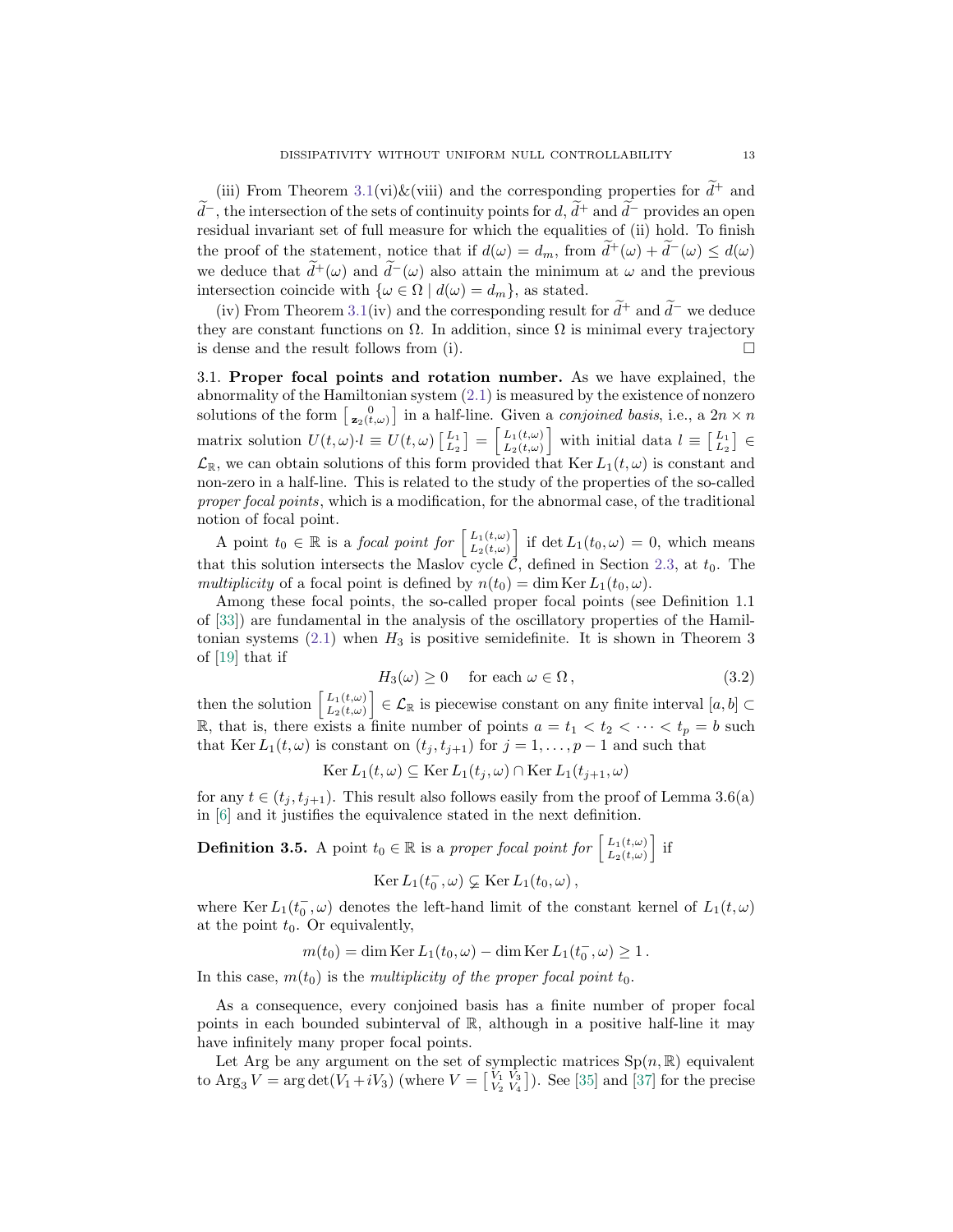definitions of arguments and of equivalence between them. Given a real symplectic matrix solution of [\(2.1\)](#page-3-1),  $V(t, \omega)$  =  $V_1(t,\omega) V_3(t,\omega)$  $V_1(t,\omega) V_3(t,\omega) V_4(t,\omega)$ , the rotation number of the family [\(2.1\)](#page-3-1) can be defined by

<span id="page-13-0"></span>
$$
\alpha = \lim_{t \to \infty} \frac{1}{t} \operatorname{Arg} V(t, \omega), \qquad (3.3)
$$

where a continuous branch of the argument is taken along the curve. As shown in  $[23]$ , the existence and the value of the limit  $(3.3)$  are independent of the choices of Arg and of  $V(t, \omega)$ . In addition, given a normalized  $\sigma$ -invariant measure  $m_0$ , there is a  $\sigma$ -invariant subset  $\Omega_0 \subseteq \Omega$  with  $m_0(\Omega_0) = 1$  such that the limit exists for every  $\omega \in \Omega_0$  and takes the same constant value. We refer to this constant as the rotation number with respect to  $m_0$ .

The next result provides a new formula for the rotation number in terms of the multiplicity of the proper focal points of a conjoined basis.

**Theorem 3.6.** Let  $\begin{bmatrix} L_1(t,\omega) \\ L_2(t,\omega) \end{bmatrix}$  $\left[\begin{array}{c}L_1(t,\omega)\\ L_2(t,\omega)\end{array}\right]\in\mathcal{L}_{\mathbb{R}}$  be a matrix solution of  $(2.1)$ ,  $\omega\in\Omega$  and denote by  $J_t$  the set of its proper focal points contained in the interval  $(0,t]$ . Then the rotation number of the family [\(2.1\)](#page-3-1) with respect to  $m_0$  can be calculated as

$$
\alpha = \lim_{t \to \infty} \frac{\pi}{t} \sum_{t^* \in J_t} m(t^*).
$$

*Proof.* We fix  $\omega \in \Omega$ , take  $\begin{bmatrix} L_1(0,\omega) \\ L_2(0,\omega) \end{bmatrix}$  $\left[\begin{smallmatrix}L_1(0,\omega)\\ L_2(0,\omega)\end{smallmatrix}\right] \equiv l \in \mathcal{L}_{\mathbb{R}},$  and choose  $\left[\begin{smallmatrix}L_3(0,\omega)\\ L_4(0,\omega)\end{smallmatrix}\right]$  $\left[\begin{smallmatrix} L_3(0,\omega) \ L_4(0,\omega) \end{smallmatrix}\right] \equiv l_1 \in \mathcal{L}_{\mathbb{R}}$  such that  $\begin{bmatrix} L_3(0,\omega) & L_1(0,\omega) \\ L_2(0,\omega) & L_3(0,\omega) \end{bmatrix}$  $\left[\begin{smallmatrix}L_{3}(0,\omega)&L_{1}(0,\omega)\L_{4}(0,\omega)&L_{2}(0,\omega)\end{smallmatrix}\right] \in \text{Sp}(n,\mathbb{R})$  (for instance,  $L_{3} = L_{2} R^{-1}$  and  $L_{4} = -L_{1} R^{-1}$  for  $R = L_1^T L_1 + L_2^T L_2$  at  $(0, \omega)$ ). Then

$$
V(t,\omega) = U(t,\omega) \begin{bmatrix} L_3(0,\omega) & L_1(0,\omega) \\ L_4(0,\omega) & L_2(0,\omega) \end{bmatrix} = \begin{bmatrix} L_3(t,\omega) & L_1(t,\omega) \\ L_4(t,\omega) & L_2(t,\omega) \end{bmatrix}
$$

is a symplectic matrix solution of  $(2.1)$ . We define the unitary and hence diagonalizable matrix

$$
W_V(t) = (L_3(t,\omega) - iL_1(t,\omega))^{-1} (L_3(t,\omega) + iL_1(t,\omega)).
$$

Theorem II.5.2 of [\[17\]](#page-27-10) and Lemma 5.1 of [\[14\]](#page-27-11) ensure the existence of continuous functions  $\rho_1, \ldots, \rho_n : \mathbb{R} \to \mathbb{C}$  with  $|\rho_i(t)| = 1$  for  $j = 1, \ldots, n$  and  $t \in \mathbb{R}$ , such that the set of eigenvalues of  $W_V(t)$ , repeated according to their multiplicities, coincides with the unordered n-uple  $\{p_1(t), \ldots, p_n(t)\}$ , and 1 is an eigenvalue of  $W_V$  if and only if det  $L_1 = 0$ . Let  $\varphi_1, \ldots, \varphi_n : \mathbb{R} \to \mathbb{R}$  be continuous argument functions:  $\rho_j(t) = e^{i\varphi_j(t)}$  for  $j = 1, ..., n$  and  $t \in \mathbb{R}$ . Under assumption [\(3.2\)](#page-12-0), it is known that the continuous function  $\varphi_j : \mathbb{R} \to \mathbb{R}$  is nondecreasing for  $j = 1, ..., n$ . A sketch of the proof of this result, essentially due to Lidski˘ı [\[20\]](#page-28-17), is given in Proposition 2.4 of [\[4\]](#page-27-12).

As a consequence of all this,  $\varphi(t) = (1/2) \sum_{j=1}^{n} \varphi_j(t)$  is a continuous branch of  $\text{Arg}_3 V(t, \omega) = \arg \det(L_3(t, \omega) + iL_1(t, \omega))$ , which implies that

$$
\alpha = \lim_{t \to \infty} \frac{1}{t} \operatorname{Arg}_3 V(t, \omega) = \lim_{t \to \infty} \frac{1}{t} \varphi(t),
$$

and the statement of the theorem holds if we check that

<span id="page-13-1"></span>
$$
\sum_{j=1}^{n} \varphi_j(t) = \sum_{j=1}^{n} \varphi_j(0) + 2\pi \sum_{t^* \in J_t} m(t^*) + \tilde{r}_t
$$
\n(3.4)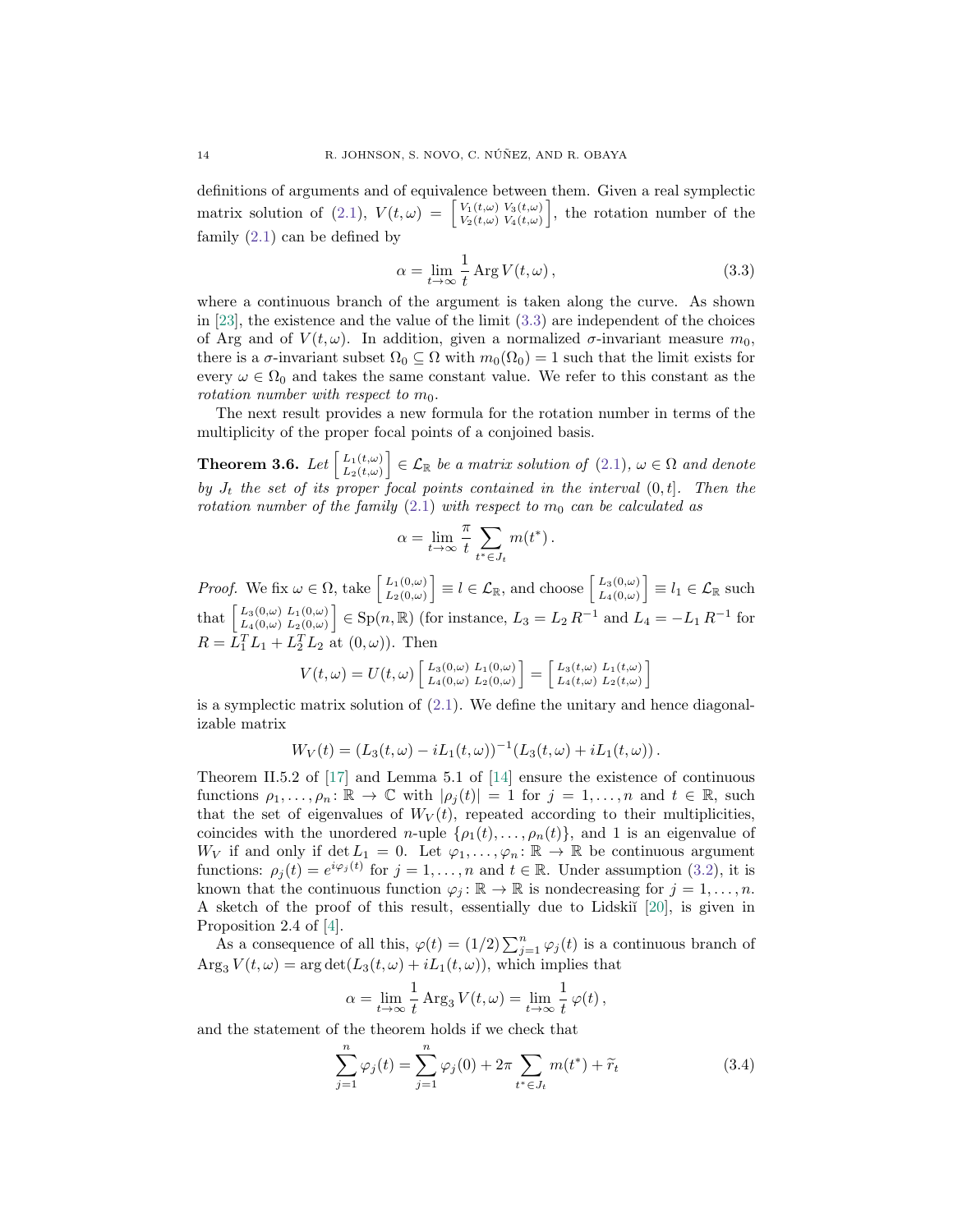with  $|\widetilde{r}_t| \leq 2\pi n$  for all  $t \in (0,\infty)$ .

Let  $t_0$  be the first proper focal point in  $(0, \infty)$ . As stated above, det  $L_1(t_0, \omega) = 0$ if and only if 1 is an eigenvalue of  $W_V(t_0)$  or equivalently, there is a j such that  $\varphi_j(t_0) \equiv 0 \mod 2\pi$ . Moreover, dim Ker  $L_1(t_0, \omega) = \dim \text{Ker } L_1(t_0^-, \omega) + m(t_0)$  and consequently, since  $W_V(t)$  is diagonalizable and the multiplicity of its eigenvalue 1 coincide with dim Ker  $L_1(t,\omega)$ ,  $m(t_0)$  measures the increment of the number of eigenvalues satisfying  $\varphi_j(t_0) \equiv 0 \mod 2\pi$  from the left. Hence, from the nondecreasing character of the arguments, since there are exactly  $m(t_0)$  arguments for which  $|\varphi_j(t_0) - \varphi_j(0) - 2\pi| \leq 2\pi$ , and the variation of the rest of argument lies in an interval of length  $2\pi$ , the total sum satisfies

$$
\sum_{j=1}^{n} \varphi_j(t_0) = \sum_{j=1}^{n} \varphi_j(0) + 2\pi m(t_0) + \widetilde{r}_{t_0}
$$

for some  $|\tilde{r}_{t_0}| \leq 2\pi n$ . This equality is also valid substituting  $t_0$  by any  $t \in [t_0, t_1)$ ,<br>where  $t_0$  denotes the next proper focal point. Analogously, the number of times where  $t_1$  denotes the next proper focal point. Analogously, the number of times that the argument 0 mod  $2\pi$  has been strictly reached (not being constant from the left) in the interval  $(0, t_2)$  ( $t_2$  being the next proper focal point) is  $m(t_0)+m(t_1)$ , and we obtain

$$
\sum_{j=1}^{n} \varphi_j(t) = \sum_{j=1}^{n} \varphi_j(0) + 2\pi m(t_0) + 2\pi m(t_1) + \tilde{r}_t
$$

for  $t \in [t_1, t_2)$  and some  $|\tilde{r}_t| \leq 2\pi n$ . Completely similar arguments prove the formula [\(3.4\)](#page-13-1) and the proof is finished. Notice that if there are no proper focal points in  $(0, \infty)$ , then it is immediate to check that  $\alpha = 0$ .

This theorem gives precise significance to the interpretation of the rotation number as "the average number of times a given solution curve intersects the Maslov cycle". Also it is worth noting that  $2\pi n$  is not the optimal bound for  $\widetilde{r}_t$  when  $t > t_0$ .

Recall that the linear Hamiltonian system  $(2.1)$  is said to be *nonoscillatory at*  $+\infty$  if Arg  $V(t,\omega)$  is a bounded function on  $[a,\infty)$ , where  $V(t,\omega)$  is any symplectic fundamental matrix solution and a continuous branch of the argument is taken along the curve. Under condition [\(3.2\)](#page-12-0), the previous result provides an equivalent characterization of a linear Hamiltonian system [\(2.1\)](#page-3-1) as nonoscillatory (resp. *oscillatory*) at  $+\infty$  if each solution  $\begin{bmatrix} L_1(t,\omega) \\ L_2(t,\omega) \end{bmatrix}$  $\left[\begin{array}{c}L_1(t,\omega)\\ L_2(t,\omega)\end{array}\right] \in \mathcal{L}_{\mathbb{R}}$  has a finite number (resp. infinite number) of proper focal points in  $[a,\infty)$ , a definition which has already been introduced in the literature (see for instance [\[29\]](#page-28-11)).

In addition, as we have stated above, under assumption [\(3.2\)](#page-12-0) each solution  $L_1(t,\omega)$  $\left\{L_1(t,\omega) \atop L_2(t,\omega)\right\} \in \mathcal{L}_{\mathbb{R}}$  with initial data  $l \in \mathcal{L}_{\mathbb{R}}$  has Ker  $L_1(t,\omega)$  piecewise constant on any compact subinterval of  $[a, \infty)$ , and then, in the nonoscillatory case there is a  $t_0^+(\omega)$  (resp.  $t_0^-(\omega)$ ) such that Ker  $L_1(t,\omega)$  is constant for each  $t \geq t_0^+(\omega)$  (resp.  $t \leq t_0^-(\omega)$ ). As a consequence, in the nonoscillatory case at  $+\infty$  (resp. at  $-\infty$ )

 $d^+(\omega, l) = \dim \text{Ker } L_1(t_0^+(\omega), \omega)$  (resp.  $d^-(\omega, l) = \dim \text{Ker } L_1(t_0^-(\omega), \omega)$ ).

4. Linear-quadratic dissipative control systems

<span id="page-14-0"></span>We next study and adapt the concept of dissipative control system introduced by Willems (see [\[34,](#page-28-0) [32\]](#page-28-1)) to the case of a time-varying linear control system with a linear-quadratic supply rate.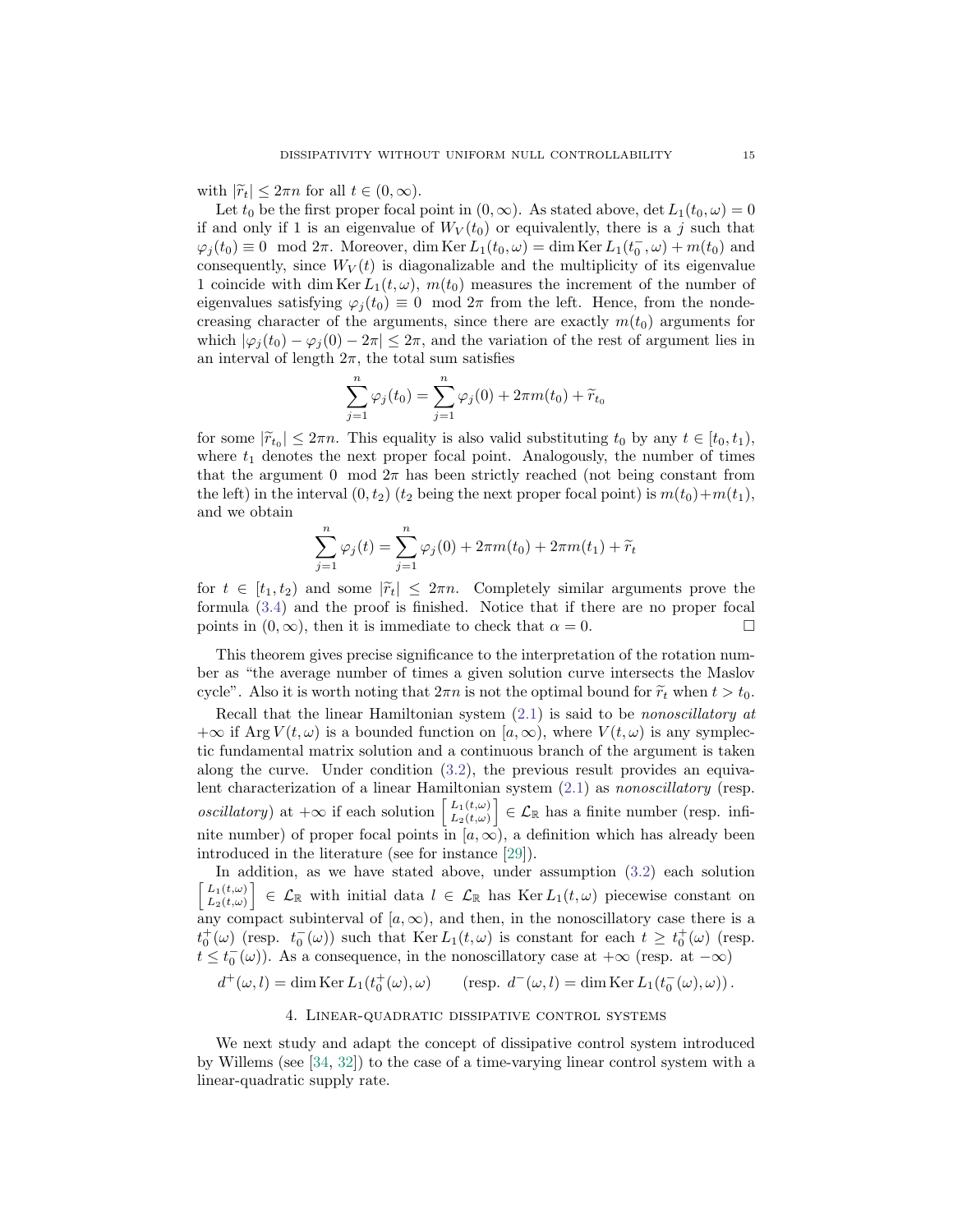Consider the control system

<span id="page-15-0"></span>
$$
\mathbf{x}' = A(t)\mathbf{x} + B(t)\mathbf{u},\tag{4.1}
$$

where  $\mathbf{x} \in \mathbb{R}^n$  and  $\mathbf{u} \in \mathbb{R}^m$ , together with the quadratic form

$$
Q(t, \mathbf{x}, \mathbf{u}) = \frac{1}{2} (\langle \mathbf{x}, G(t) \mathbf{x} \rangle + 2 \langle \mathbf{x}, g(t) \mathbf{u} \rangle + \langle \mathbf{u}, R(t) \mathbf{u} \rangle). \tag{4.2}
$$

The functions  $A, B, G, g$  and R are assumed to be bounded and uniformly continuous functions on R, with values in the sets of real matrices of the appropriate dimensions. In addition, G and R are symmetric, and  $R > \delta I_m$  for a  $\delta > 0$ .

The notion of dissipativity is related to that of a *storage function*.

**Definition 4.1.** A function  $V: \mathbb{R} \times \mathbb{R}^n \to \mathbb{R}$  is a *storage function* for the control system [\(4.1\)](#page-15-0) with supply rate Q if the following conditions hold. First,  $V(t, 0) = 0$ and  $V(t, \mathbf{x}) \geq 0$  for all  $(t, \mathbf{x}) \in \mathbb{R} \times \mathbb{R}^n$ . Second, if  $t_1 < t_2$ , if  $\mathbf{u} \colon [t_1, t_2] \to \mathbb{R}^m$  is a square integrable control function, and if  $\mathbf{x}(t)$  solves the corresponding system [\(4.1\)](#page-15-0) (with arbitrary initial value  $\mathbf{x}(t_1) \in \mathbb{R}^n$ ), then

<span id="page-15-1"></span>
$$
\int_{t_1}^{t_2} \mathcal{Q}(t, \mathbf{x}(t), \mathbf{u}(t)) dt \ge V(t_2, \mathbf{x}(t_2)) - V(t_1, \mathbf{x}(t_1)).
$$
\n(4.3)

The function V is a *strong storage function* for  $(4.1)$  with supply rate Q if it is a storage function and if, in addition,  $V(t, \mathbf{x}) > 0$  for all  $t \in \mathbb{R}$  and all nonzero  $\mathbf{x} \in \mathbb{R}^n$ .

**Definition 4.2.** The control system  $(4.1)$  is *dissipative with supply rate*  $Q$  if there is a storage function V with supply rate  $Q$ . The control system  $(4.1)$  is *strictly* dissipative with supply rate Q if there exists  $\delta > 0$  such that [\(4.1\)](#page-15-0) is dissipative with the modified supply rate

$$
\mathcal{Q}^{\delta}(t, \mathbf{x}, \mathbf{u}) = \mathcal{Q}(t, \mathbf{x}, \mathbf{u}) - \delta \left( \|\mathbf{x}\|^2 + \|\mathbf{u}\|^2 \right).
$$

Generally speaking, our system exchanges energy with its environment, and this phenomenon is modelled by the supply rate  $\mathcal{Q}$ : when this quantity is integrated it measures the flow of energy from the environment into the system. The storage function measures the quantity of energy stored inside the system. The inequality [\(4.3\)](#page-15-1) formalizes the idea that a dissipative system is characterized by the property that the change of internal stored energy in a given time interval will never exceed the amount of energy that flows into the system in that interval.

A dissipative system is characterized by the existence of the available storage next defined. As shown later, it turns out to be the minimum of all the storage functions for the control system.

**Definition 4.3.** The *available storage* of the control system  $(4.1)$  for  $\mathcal Q$  is the extended-real function  $V_a$  defined on  $\mathbb{R} \times \mathbb{R}^n$  by

$$
V_a(t, \mathbf{x}) = \sup_{h \ge 0} \left\{ - \int_t^{t+h} \mathcal{Q}(s, \mathbf{x}(s), \mathbf{u}(s)) ds \mid \mathbf{u} : [t, t+h] \to \mathbb{R}^m \text{ control and } \mathbf{x}(t) = \mathbf{x} \right\}.
$$

Notice that  $V_a(t, x) \geq 0$ . The next result is a nonautonomous version of Theorem 1 of [\[34\]](#page-28-0).

<span id="page-15-2"></span>Proposition 4.4. The following statements are equivalent:

(i) The control system  $(4.1)$  is dissipative with supply rate  $\mathcal{Q}$ .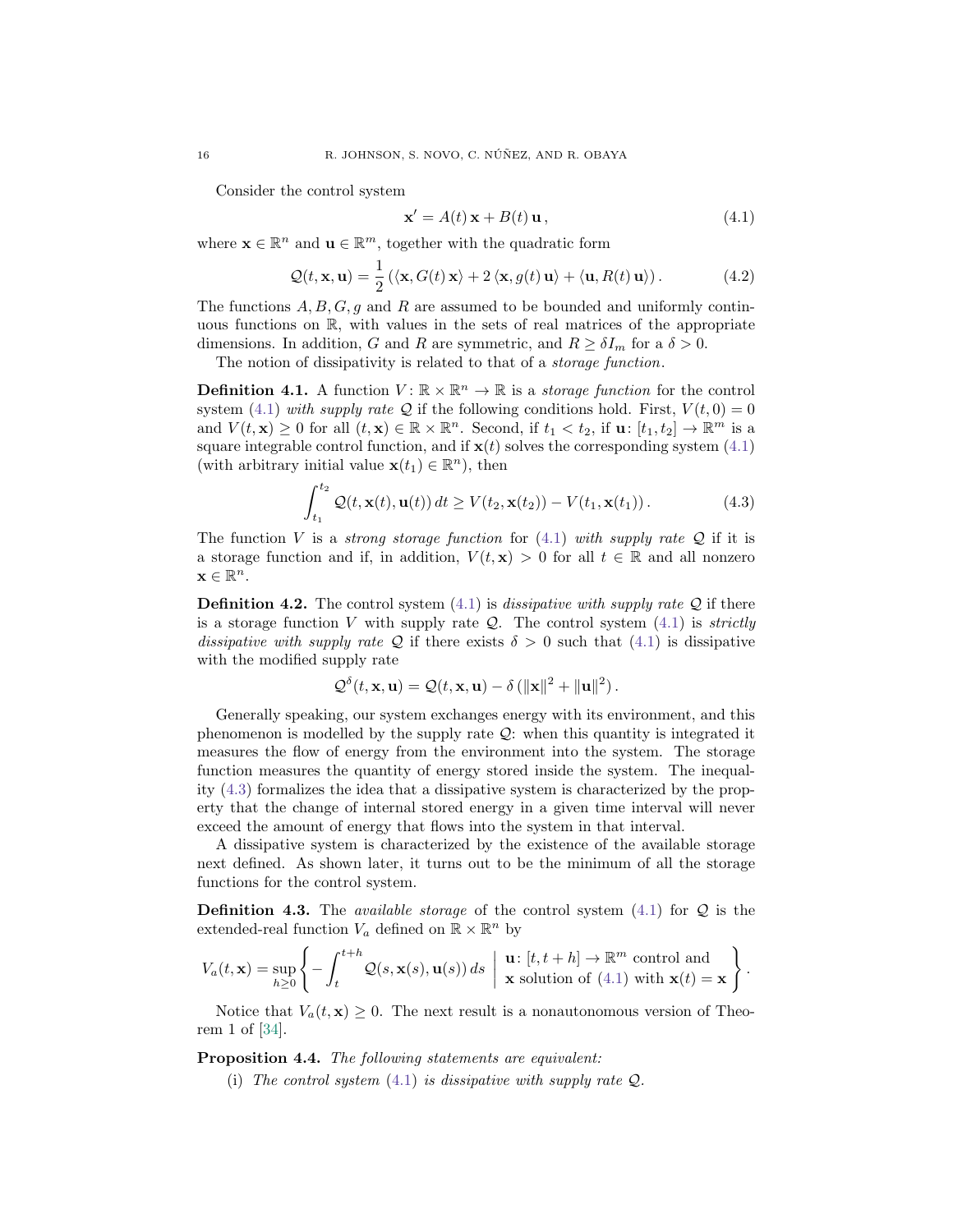(ii) The available storage  $V_a$  for Q satisfies  $V_a(t, \mathbf{x}) < \infty$  for each  $(t, \mathbf{x}) \in$  $\mathbb{R} \times \mathbb{R}^n$ .

Under these conditions  $V_a$  is a storage function for [\(4.1\)](#page-15-0) with supply rate  $Q$  and  $V_a \leq V$  for any other storage function V.

*Proof.* (i)  $\Rightarrow$  (ii) Let V be a storage function for [\(4.1\)](#page-15-0) with supply rate Q. Since V is nonnegative

$$
-\int_{t}^{t+h} \mathcal{Q}(s, \mathbf{x}(s), \mathbf{u}(s)) ds \leq V(t, \mathbf{x}(t)) - V(t+h, \mathbf{x}(t+h)) \leq V(t, \mathbf{x}(t)) < \infty,
$$

so that  $V_a(t, \mathbf{x}) < \infty$  and  $V_a(t, \mathbf{x}) \leq V(t, \mathbf{x})$  for each  $(t, \mathbf{x}) \in \mathbb{R} \times \mathbb{R}^n$ .

(ii)  $\Rightarrow$  (i) Assume that  $V_a(t, \mathbf{x}) < \infty$  for each  $(t, \mathbf{x}) \in \mathbb{R} \times \mathbb{R}^n$ . We consider a square integrable control function  $\mathbf{u}: [t_1, t_2] \to \mathbb{R}^m$  and a solution  $\mathbf{x}: [t_1, t_2] \to$  $\mathbb{R}^n$  of [\(4.1\)](#page-15-0). For any  $h \geq 0$ , we take any control  $\tilde{\mathbf{u}}$ :  $[t_2, t_2 + h] \to \mathbb{R}^m$  and the colution  $\tilde{\mathbf{v}}$ :  $[t_1, t_2 + h] \to \mathbb{R}^n$  of (4.1) for  $\tilde{\mathbf{v}}$  with  $\tilde{\mathbf{v}}(t_1) = \mathbf{v}(t_2)$ . We denote by solution  $\widetilde{\mathbf{x}}$ :  $[t_2, t_2 + h] \rightarrow \mathbb{R}^n$  of [\(4.1\)](#page-15-0) for  $\widetilde{\mathbf{u}}$  with  $\widetilde{\mathbf{x}}(t_2) = \mathbf{x}(t_2)$ . We denote by  $\hat{\mathbf{x}}: [t_1, t_2 + h] \to \mathbb{R}^n$  and  $\hat{\mathbf{u}}: [t_1, t_2 + h] \to \mathbb{R}^m$  the concatenations of **x** with  $\tilde{\mathbf{x}}$  and **y** with  $\tilde{\mathbf{v}}$  reconcatively. Note that  $\hat{\mathbf{x}}$  coincides with the solution of (4.1) for  $\hat{\mathbf{v}}$ **u** with  $\tilde{u}$  respectively. Note that  $\hat{x}$  coincides with the solution of [\(4.1\)](#page-15-0) for  $\hat{u}$  with  $\hat{\mathbf{x}}(t_1) = \mathbf{x}(t_1)$ . From the definition of  $V_a$ 

$$
V_a(t_1, \mathbf{x}(t_1)) \ge -\int_{t_1}^{t_2+h} \mathcal{Q}(s, \widehat{\mathbf{x}}(s), \widehat{\mathbf{u}}(s)) ds
$$
  
= 
$$
-\int_{t_1}^{t_2} \mathcal{Q}(s, \mathbf{x}(s), \mathbf{u}(s)) ds - \int_{t_2}^{t_2+h} \mathcal{Q}(s, \widetilde{\mathbf{x}}(s), \widetilde{\mathbf{u}}(s)) ds.
$$

Taking the supremum on  $h \geq 0$  and  $\tilde{u}$  we conclude that

$$
V_a(t_1,\mathbf{x}(t_1))\geq -\int_{t_1}^{t_2}\mathcal{Q}(s,\mathbf{x}(s),\mathbf{u}(s))\,ds+V_a(t_2,\mathbf{x}(t_2)),
$$

that is,

$$
\int_{t_1}^{t_2} \mathcal{Q}(s, \mathbf{x}(s), \mathbf{u}(s)) ds \geq V_a(t_2, \mathbf{x}(t_2)) - V_a(t_1, \mathbf{x}(t_1)).
$$

In order to check that  $V_a$  is a storage function with supply rate  $Q$ , it remains to prove that  $V_a(t, 0) = 0$  for each  $t \in \mathbb{R}$ . Given  $\varepsilon > 0$  there exist  $h_{\varepsilon} \geq 0$ , a control  $\mathbf{u}_{\varepsilon} : [t, t+h_{\varepsilon}] \to \mathbb{R}^{m}$  and a solution  $\mathbf{x}_{\varepsilon} : [t, t+h_{\varepsilon}] \to \mathbb{R}^{n}$  of [\(4.1\)](#page-15-0) with  $\mathbf{x}_{\varepsilon}(t) = 0$  such that

$$
V_a(t,0) \leq -\int_t^{t+h_{\varepsilon}} \mathcal{Q}(s,\mathbf{x}_{\varepsilon}(s),\mathbf{u}_{\varepsilon}(s)) ds + \varepsilon.
$$

Since Q is a quadratic form, for each  $\lambda > 0$ 

$$
V_a(t,0) \leq -\frac{1}{\lambda^2} \int_t^{t+h_{\varepsilon}} \mathcal{Q}(s,\lambda \mathbf{x}_{\varepsilon}(s),\lambda \mathbf{u}_{\varepsilon}(s)) ds + \varepsilon \leq \frac{1}{\lambda^2} V_a(t,0) + \varepsilon,
$$

and taking the limit as  $\lambda \uparrow \infty$ , we deduce that  $V_a(t, 0) \leq \varepsilon$  for each  $\varepsilon > 0$ , that is,  $V_a(t, 0) = 0$ , which finishes the proof.

The analysis which follows will be carried out for a family of control systems defined over a compact metric space  $\Omega$  with a continuous flow  $\sigma$ . In particular, in the case in which  $\Omega$  is constructed as the hull of the initial data  $(A, B, G, g, R)$  in a suitable topology, the results regarding the dissipativity of the initial system [\(4.1\)](#page-15-0) can be derived from the results concerning the family [\(4.4\)](#page-17-0) below by an obvious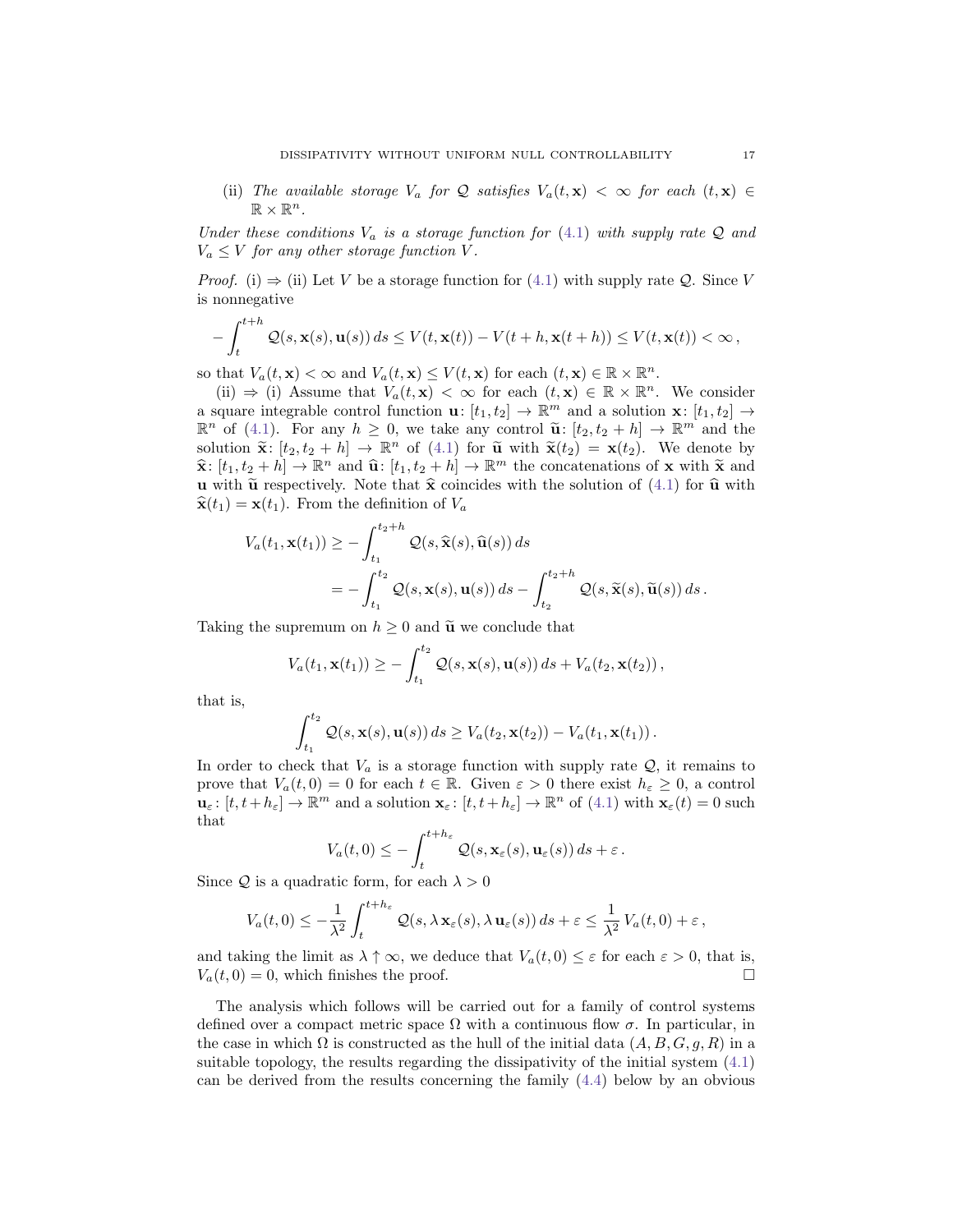"restriction" process. See also  $[6, 5]$  $[6, 5]$  $[6, 5]$  and  $[15]$  regarding the advantages of a "collective" study.

So, let  $A, G: \Omega \to \mathbb{M}_{n \times n}(\mathbb{R}), B, g: \Omega \to \mathbb{M}_{n \times m}(\mathbb{R})$  and  $R: \Omega \to \mathbb{M}_{m \times m}(\mathbb{R})$  be continuous matrix-valued functions, with G and R symmetric and  $R > 0$ . We consider the family of control systems

<span id="page-17-0"></span>
$$
\mathbf{x}' = A(\omega \cdot t) \mathbf{x} + B(\omega \cdot t) \mathbf{u},\tag{4.4}
$$

together with the family of quadratic functionals

<span id="page-17-4"></span>
$$
\mathcal{Q}_{\omega}(t, \mathbf{x}, \mathbf{u}) = \frac{1}{2} \left( \langle \mathbf{x}, G(\omega \cdot t) \mathbf{x} \rangle + 2 \langle \mathbf{x}, g(\omega \cdot t) \mathbf{u} \rangle + \langle \mathbf{u}, R(\omega \cdot t) \mathbf{u} \rangle \right), \tag{4.5}
$$

for  $\omega \in \Omega$ , as well as the family of time-reversed control systems

<span id="page-17-1"></span>
$$
\mathbf{x}' = -A(\omega \cdot (-t)) \mathbf{x} - B(\omega \cdot (-t)) \mathbf{u}, \qquad (4.6)
$$

together with the family of time-reversed quadratic functionals

<span id="page-17-5"></span>
$$
\mathcal{Q}_{\omega}^-(t, \mathbf{x}, \mathbf{u}) = \frac{1}{2} \left( \langle \mathbf{x}, G(\omega \cdot (-t)) \mathbf{x} \rangle + 2 \langle \mathbf{x}, g(\omega \cdot (-t)) \mathbf{u} \rangle + \langle \mathbf{u}, R(\omega \cdot (-t)) \mathbf{u} \rangle \right). \tag{4.7}
$$

**Definition 4.5.** The system [\(4.4\)](#page-17-0) is *null controllable* if for each  $\mathbf{x}_0 \in \mathbb{R}^n$  there exist a time  $t_0 > 0$  and an integrable control function  $\mathbf{u} \colon [0, t_0] \to \mathbb{R}^m$  such that the solution  $\mathbf{x}(t)$  with  $\mathbf{x}(0) = \mathbf{x}_0$  satisfies  $\mathbf{x}(t_0) = 0$ . In this case, the control **u** steers  $\mathbf{x}_0$  to 0 in time  $t_0$ .

**Definition 4.6.** The family  $(4.4)$  is *uniformly null controllable* if all the systems of the family are null controllable with a common time  $t_0 > 0$ .

We refer the reader to Johnson and Nerurkar [\[12\]](#page-27-13) for the proofs of the following remarks.

<span id="page-17-6"></span>Remarks 4.7. 1. The definition of uniform null controllability is equivalent to the existence of numbers  $t_0 > 0$  and  $\delta > 0$  such that for all  $\omega \in \Omega$ ,

$$
\int_0^{t_0} U_A^{-1}(t,\omega) B(\omega \cdot t) B^T(\omega \cdot t) (U_A^{-1})^T(t,\omega) dt \ge \delta I_n,
$$

where  $U_A(t,\omega)$  is the fundamental matrix solution of the system  $\mathbf{x}' = A(\omega \cdot t) \mathbf{x}$ with  $U_A(0, \omega) = I_n$ .

2. The family [\(4.4\)](#page-17-0) is uniformly null controllable if and only if each minimal subset of  $\Omega$  contains at least one point  $\omega_1$  such that the corresponding system [\(4.4\)](#page-17-0) for  $\omega_1$  is null controllable.

The next result is proved in Proposition 2.5 of [\[5\]](#page-27-0).

<span id="page-17-2"></span>Proposition 4.8. If the family of control systems  $(4.4)$  is uniformly null controllable so is the family of time-reversed control systems [\(4.6\)](#page-17-1).

The next result provides a characterization of the dissipativity of the family of control systems [\(4.4\)](#page-17-0) under the hypothesis of uniform null controllability.

<span id="page-17-3"></span>**Proposition 4.9.** Assume that the family [\(4.4\)](#page-17-0) is uniformly null controllable. Fix  $\omega \in \Omega$ . Then the following statements are equivalent:

(i) The control system [\(4.4\)](#page-17-0) is dissipative with supply rate  $Q_{\omega}$ .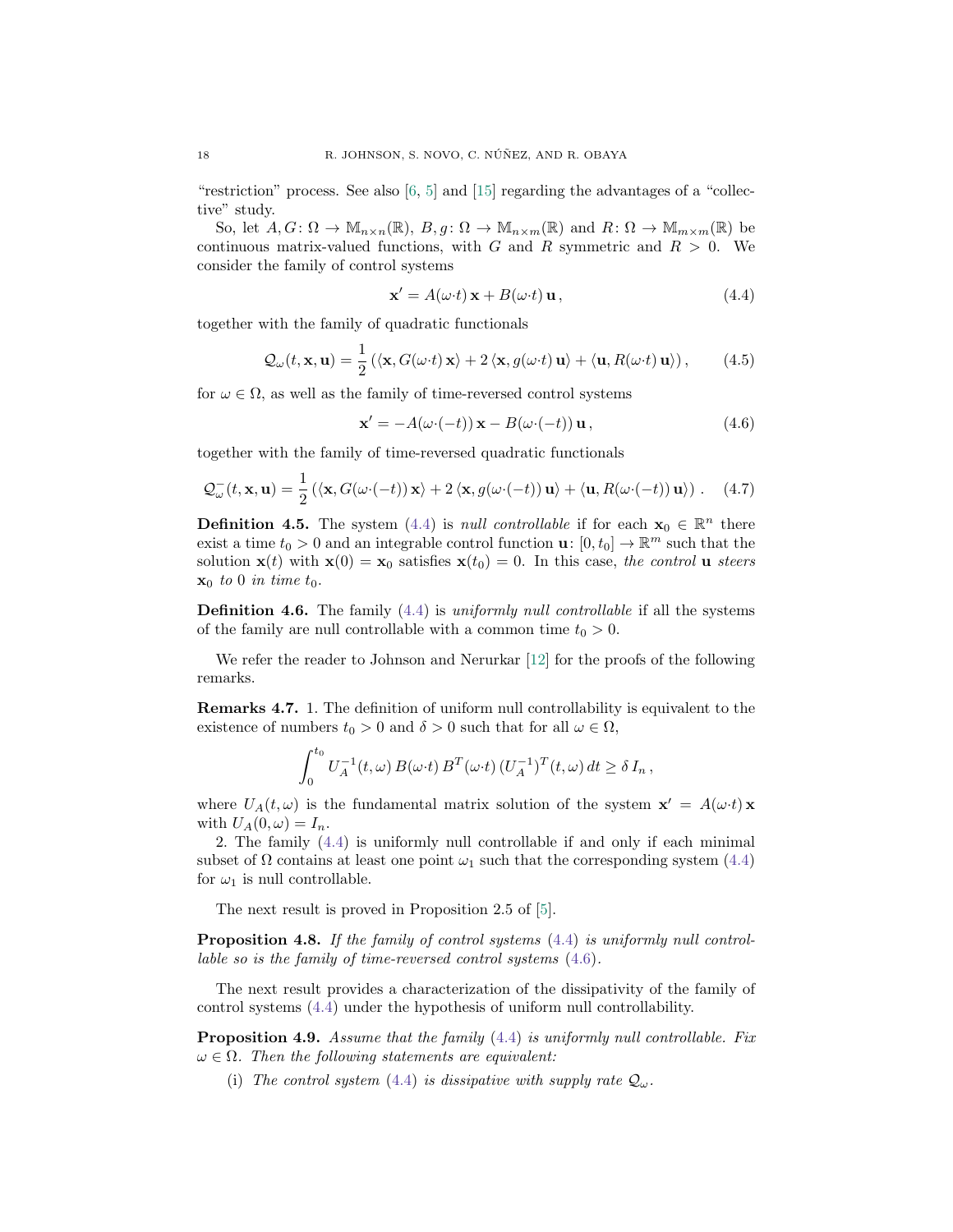(ii) For each pair  $t_1 < t_2$  and for each square integrable control  $\mathbf{u}: [t_1, t_2] \to \mathbb{R}^m$ , the solution  $\mathbf{x}(t)$  of [\(4.4\)](#page-17-0) satisfying  $\mathbf{x}(t_1) = 0$  has the property that

$$
\int_{t_1}^{t_2} \mathcal{Q}_{\omega}(s, \mathbf{x}(s), \mathbf{u}(s)) ds \ge 0.
$$

*Proof.* (i)  $\Rightarrow$  (ii) Let  $V^{\omega}$  be a storage function for [\(4.4\)](#page-17-0) with supply rate  $\mathcal{Q}_{\omega}$ . Then, for a pair  $(x, u)$  as in (ii),

$$
\int_{t_1}^{t_2} \mathcal{Q}_{\omega}(s,\mathbf{x}(s),\mathbf{u}(s)) ds \geq V^{\omega}(t_2,\mathbf{x}(t_2)) - V^{\omega}(t_1,\mathbf{x}(t_1)) = V^{\omega}(t_2,\mathbf{x}(t_2)) \geq 0,
$$

and (ii) is satisfied.

 $(ii) \Rightarrow (i)$  From Proposition [4.4](#page-15-2) it is enough to check that the available storage of the control system [\(4.4\)](#page-17-0)

$$
V_a^{\omega}(t, \mathbf{x}) = \sup_{h \ge 0} \left\{ -\int_t^{t+h} \mathcal{Q}_{\omega}(s, \mathbf{x}(s), \mathbf{u}(s)) ds \mid \mathbf{u} : [t, t+h] \to \mathbb{R}^m \text{ control and } \mathbf{x} \text{ solution of (4.4) with } \mathbf{x}(t) = \mathbf{x} \right\}
$$

satisfies  $V_a^{\omega}(t, \mathbf{x}) < \infty$ .

Fix  $(t, \mathbf{x}) \in \mathbb{R} \times \mathbb{R}^n$ . Proposition [4.8](#page-17-2) shows that the time-reversed problem [\(4.6\)](#page-17-1) is uniformly null controllable. It is easy to deduce that there exist a  $t_1 < t$  and a control  $\hat{\mathbf{u}}$ :  $[t_1, t] \to \mathbb{R}^n$  such that the solution  $\hat{\mathbf{x}}$ :  $[t_1, t] \to \mathbb{R}^n$  for [\(4.4\)](#page-17-0) for the control<br> $\hat{\mathbf{u}}$  and with  $\hat{\mathbf{x}}(t) = \mathbf{x}$  existence  $\hat{\mathbf{x}}(t) = 0$ . Now given any control  $\mathbf{u} \cdot [t_1 + b$  $\hat{\mathbf{u}}$  and with  $\hat{\mathbf{x}}(t) = \mathbf{x}$  satisfies  $\hat{\mathbf{x}}(t_1) = 0$ . Now, given any control  $\mathbf{u}: [t, t + h] \rightarrow \mathbb{R}^m$ ,<br>we define  $\mathbf{u}^* \cdot [t_1, t_2] \rightarrow \mathbb{R}^m$  connectending  $\hat{\mathbf{u}}$  with  $\mathbf{u}$  and denote by  $\mathbf{x}^*$ we define  $\mathbf{u}^* : [t_1, t+h] \to \mathbb{R}^m$  concatenating  $\hat{\mathbf{u}}$  with  $\mathbf{u}$  and denote by  $\mathbf{x}^*$  the solution of  $(A)$  for this control with  $\mathbf{x}^*(t_1) = 0$ . Note that  $\mathbf{x}^*$  arrow with  $\hat{\mathbf{x}}$  in solution of [\(4.4\)](#page-17-0) for this control with  $\mathbf{x}^*(t_1) = 0$ . Note that  $\mathbf{x}^*$  agrees with  $\hat{\mathbf{x}}$  in  $[t, t]$  and with the solution  $\mathbf{x}$  of (4.4) satisfying  $\mathbf{x}(t) = \mathbf{x}$  in  $[t, t+1]$ . In addition  $[t_1, t]$ , and with the solution **x** of [\(4.4\)](#page-17-0) satisfying  $\mathbf{x}(t) = \mathbf{x}$  in  $[t, t + h]$ . In addition, the assumption in (ii) ensures that

$$
\int_{t_1}^{t+h} \mathcal{Q}_{\omega}(s, \mathbf{x}^*(s), \mathbf{u}^*(s)) ds \ge 0,
$$

that is,

$$
\int_{t_1}^t \mathcal{Q}_{\omega}(s,\widehat{\mathbf{x}}(s),\widehat{\mathbf{u}}(s)) ds \geq -\int_{t}^{t+h} \mathcal{Q}_{\omega}(s,\mathbf{x}(s),\mathbf{u}(s)) ds,
$$

and hence,

$$
V_a^{\omega}(t, \mathbf{x}) \le \int_{t_1}^t \mathcal{Q}_{\omega}(s, \widehat{\mathbf{x}}(s), \widehat{\mathbf{u}}(s)) ds < \infty ,
$$
 as stated.

<span id="page-18-0"></span>Proposition 4.10. Assume that the family  $(4.4)$  is uniformly null controllable and let  $\omega_0 \in \Omega$  be such that the control system of the family [\(4.4\)](#page-17-0) for  $\omega = \omega_0$  is dissipative with supply rate  $\mathcal{Q}_{\omega_0}$ . Then for each  $\omega_1 \in \text{cls}\{\omega_0 \cdot t \mid t \in \mathbb{R}\}\)$  the control system of [\(4.4\)](#page-17-0) for  $\omega = \omega_1$  is dissipative with supply rate  $\mathcal{Q}_{\omega_1}$ .

*Proof.* Let  $\mathbf{u}: [t_1, t_2] \to \mathbb{R}^m$  be a square integrable control and let  $\mathbf{x}(t)$  be the solution of [\(4.4\)](#page-17-0) for **u** and  $\omega = \omega_1$  with  $\mathbf{x}(t_1) = 0$ . From Proposition [4.9](#page-17-3) it is enough to check that

$$
\int_{t_1}^{t_2} \mathcal{Q}_{\omega_1}(s, \mathbf{x}(s), \mathbf{u}(s)) ds \ge 0.
$$

Since  $\omega_1 \in \text{cls } \{\omega_0 \cdot t \mid t \in \mathbb{R}\},$  we can take a sequence  $(t_n)$  with  $\lim_{n \to \infty} \omega_0 \cdot t_n = \omega_1$ . Then

$$
\int_{t_1}^{t_2} \mathcal{Q}_{\omega_1}(s,\mathbf{x}(s),\mathbf{u}(s)) ds = \lim_{n \to \infty} \int_{t_1}^{t_2} \mathcal{Q}_{\omega_0 \cdot t_n}(s,\mathbf{x}_n(s),\mathbf{u}(s)) ds,
$$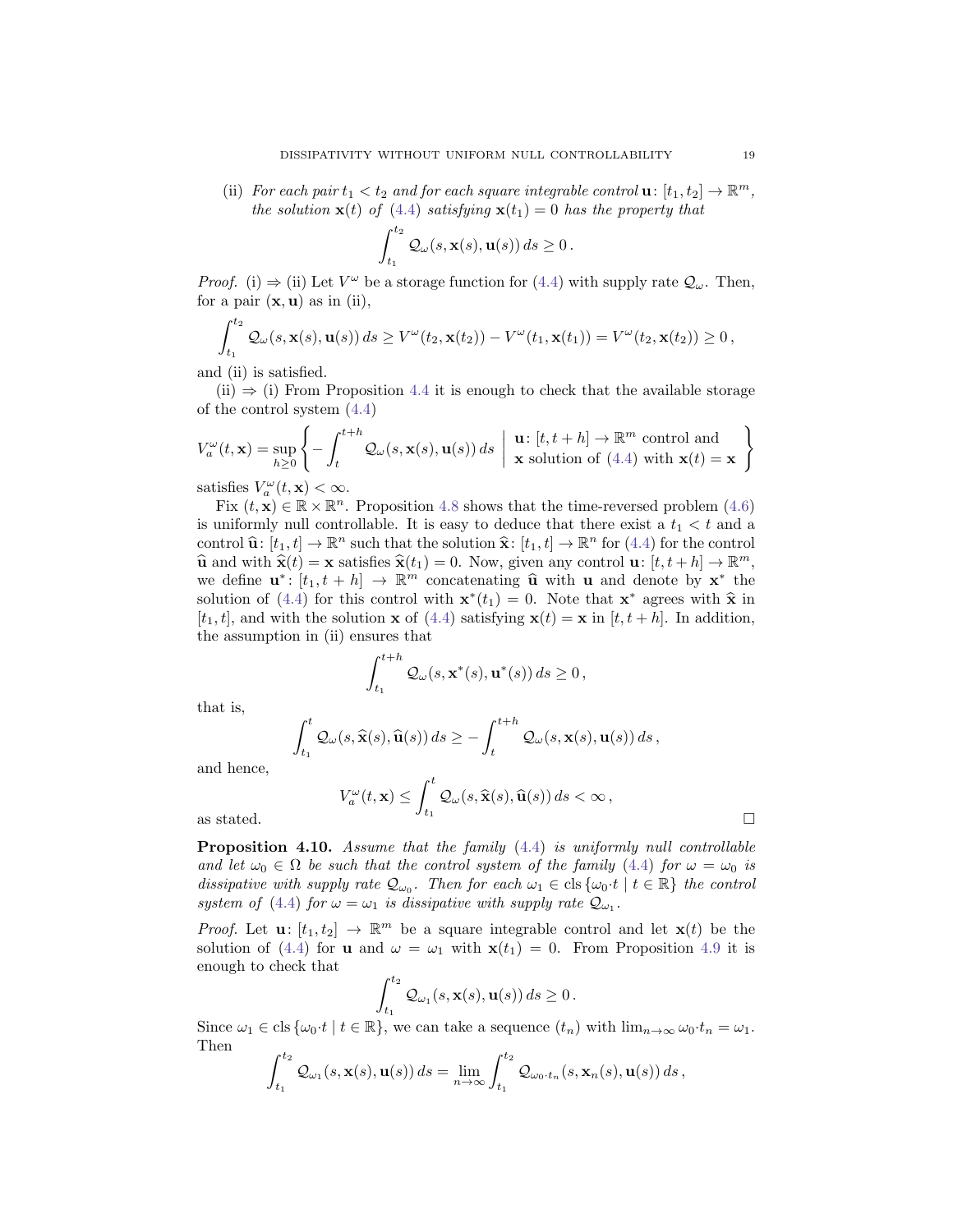where  $x_n$  is the solution of [\(4.4\)](#page-17-0) for **u** and  $\omega = \omega_0 \cdot t_n$  with  $x_n(t_1) = 0$ . Moreover, from  $(4.5)$ ,

$$
Q_{\omega_0 \cdot t_n}(s, \mathbf{x}_n(s), \mathbf{u}(s)) ds = Q_{\omega_0}(s + t_n, \mathbf{x}_n(s), \mathbf{u}(s)),
$$

and since for  $\omega_0$  the control system [\(4.4\)](#page-17-0) is dissipative with supply rate  $\mathcal{Q}_{\omega_0}$ , again from Proposition [4.9](#page-17-3) we deduce that

$$
\int_{t_1}^{t_2} \mathcal{Q}_{\omega_1}(s, \mathbf{x}(s), \mathbf{u}(s)) ds = \lim_{n \to \infty} \int_{t_1 + t_n}^{t_2 + t_n} \mathcal{Q}_{\omega_0}(s, \mathbf{x}_n(s - t_n), \mathbf{u}(s - t_n)) ds \ge 0,
$$
  
as stated.

It is not hard to check that the conclusions of Propositions [4.9](#page-17-3) and [4.10](#page-18-0) do not hold if the uniform null controllability is not assumed.

Definition 4.11. Assume that the family [\(4.4\)](#page-17-0) is uniformly null controllable. The *required supply* of the control system [\(4.4\)](#page-17-0) for  $\mathcal{Q}_{\omega}$  is the extended-real function  $V_r^{\omega}$ defined on  $\mathbb{R} \times \mathbb{R}^n$  by

$$
V_r^{\omega}(t, \mathbf{x}) = \inf_{h \ge 0} \left\{ \int_{t-h}^t \mathcal{Q}_{\omega}(s, \mathbf{x}(s), \mathbf{u}(s)) ds \; \middle| \; \begin{array}{l} \mathbf{u} \colon [t-h, t] \to \mathbb{R}^m \text{ control and } \mathbf{x} \\ \text{satisfies (4.4), } \mathbf{x}(t) = \mathbf{x}, \mathbf{x}(t-h) = 0 \end{array} \right\}.
$$

It is easy to deduce from Proposition [4.8](#page-17-2) that the set in which the infimum is taken is nonempty for all  $(t, \mathbf{x}) \in \mathbb{R} \times \mathbb{R}^n$ . The next result provides a nonautonomous version of Theorem 2 of [\[34\]](#page-28-0).

Proposition 4.12. Assume that the family  $(4.4)$  is uniformly null controllable. Fix  $\omega \in \Omega$ . Then the following statements are equivalent:

- (i) The control system [\(4.4\)](#page-17-0) is dissipative with supply rate  $Q_{\omega}$ .
- (ii) The required supply  $V_r^{\omega}$  satisfies  $V_r^{\omega}(t, \mathbf{x}) \geq 0$  for each  $(t, \mathbf{x}) \in \mathbb{R} \times \mathbb{R}^n$ .

Under these conditions,  $V_r^{\omega}$  is a storage function for [\(4.4\)](#page-17-0) with supply rate  $\mathcal{Q}_{\omega}$  and  $V^{\omega} \leq V_r^{\omega}$  for any other storage function  $V^{\omega}$ .

Proof. The equivalence of (i) and (ii) is an easy consequence of Proposition [4.9.](#page-17-3) Next we check that  $V_r^{\omega}$  is a storage function for [\(4.4\)](#page-17-0) with supply rate  $\mathcal{Q}_{\omega}$ .

Since we are assuming that  $V_r^{\omega}(t, \mathbf{x}) \geq 0$ , from the definition it is immediate to check that  $V_r^{\omega}(t,0) = 0$ . Next, take  $t_1 < t_2$ ,  $\mathbf{u}: [t_1, t_2] \to \mathbb{R}^m$  a square integrable control function and  $\mathbf{x}(t)$  a solution of [\(4.4\)](#page-17-0). Again, from the definition of  $V_r^{\omega}$ , for any control  $\widetilde{\mathbf{u}}$ :  $[t_1-h, t_1] \to \mathbb{R}^m$  and solution  $\widetilde{\mathbf{x}}$  with  $\widetilde{\mathbf{x}}(t_1) = \mathbf{x}(t_1)$  and  $\widetilde{\mathbf{x}}(t_1-h) = 0$ we have

$$
V_r^{\omega}(t_2, \mathbf{x}(t_2)) \leq \int_{t_1-h}^{t_1} \mathcal{Q}_{\omega}(s, \widetilde{\mathbf{x}}(s), \widetilde{\mathbf{u}}(s)) ds + \int_{t_1}^{t_2} \mathcal{Q}_{\omega}(s, \mathbf{x}(s), \mathbf{u}(s)) ds,
$$

and taking the infimum we deduce that

$$
V_r^{\omega}(t_2,\mathbf{x}(t_2)) \leq V_r^{\omega}(t_1,\mathbf{x}(t_1)) + \int_{t_1}^{t_2} \mathcal{Q}_{\omega}(s,\mathbf{x}(s),\mathbf{u}(s)) ds,
$$

that is,  $V_r^{\omega}$  is a storage function for [\(4.4\)](#page-17-0) with supply rate  $\mathcal{Q}_{\omega}$ . Finally, for any other storage function  $V^{\omega}$  for [\(4.4\)](#page-17-0) with supply rate  $\mathcal{Q}_{\omega}$ , and for any control  $\mathbf{u}: [t-h, t] \rightarrow$  $\mathbb{R}^m$  with solution  $\mathbf{x} : [t-h, t] \to \mathbb{R}^n$  of [\(4.4\)](#page-17-0) satisfying  $\mathbf{x}(t-h) = 0$  and  $\mathbf{x}(t) = \mathbf{x}$ , we deduce that

$$
\int_{t-h}^t \mathcal{Q}_{\omega}(s, \mathbf{x}(s), \mathbf{u}(s)) ds \ge V^{\omega}(t, \mathbf{x}(t)) - V^{\omega}(t-h, \mathbf{x}(t-h)) = V^{\omega}(t, \mathbf{x}),
$$

and taking the infimum we conclude that  $V_r^{\omega}(t, \mathbf{x}) \ge V^{\omega}(t, \mathbf{x})$ , as stated.  $\square$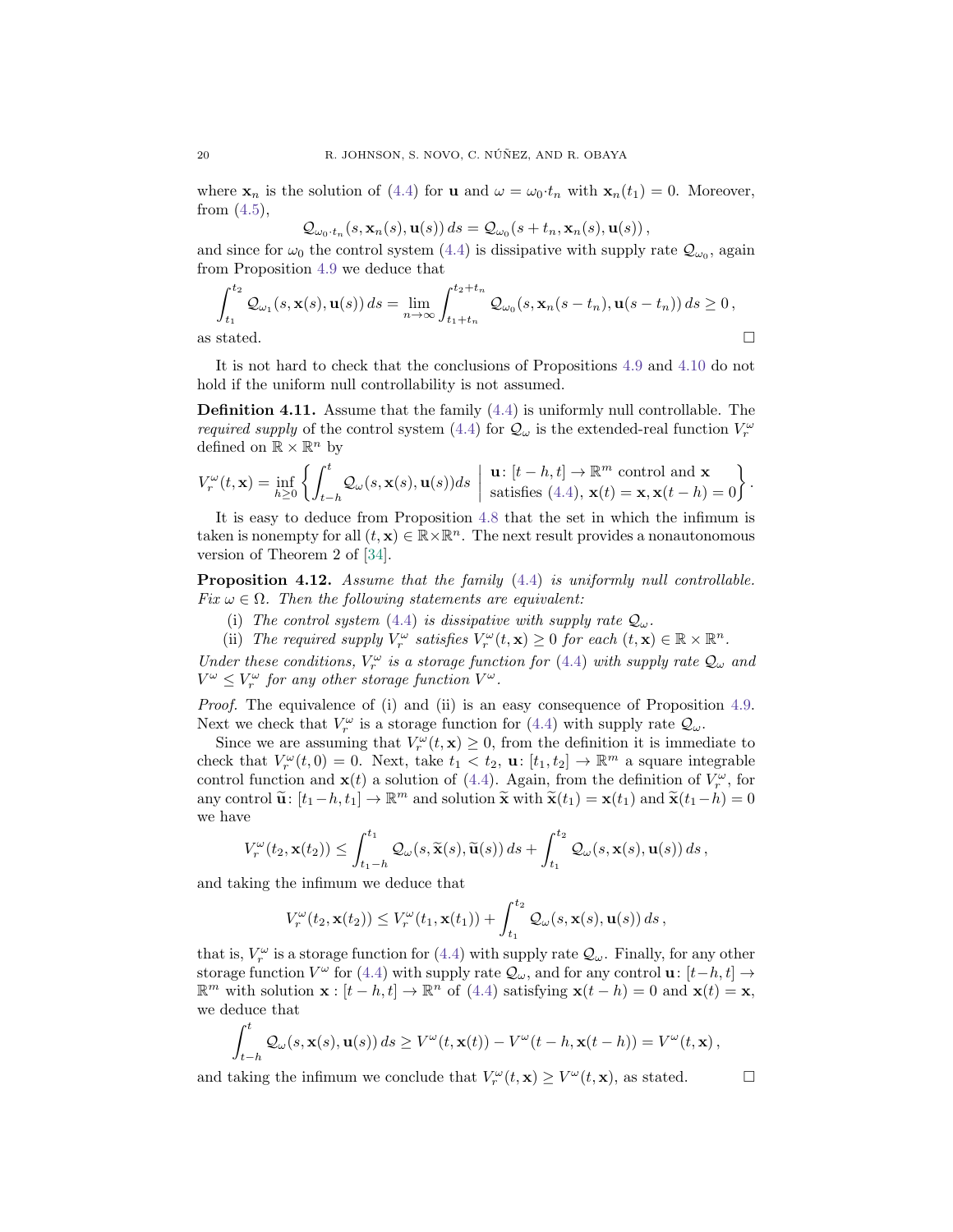4.1. Conditions for dissipativity without null controllability. Under the assumptions of uniform null controllability for the family [\(4.4\)](#page-17-0) and the existence of exponential dichotomy for the family [\(4.8\)](#page-20-0), necessary and sufficient conditions for its dissipative and strictly dissipative character with supply rate  $\mathcal{Q}_{\omega}$  were proved in [\[5\]](#page-27-0) and [\[15\]](#page-27-4). In this subsection we will obtain some characterizations omitting the condition of uniform null controllability.

As is discussed in [\[5\]](#page-27-0) and [\[15\]](#page-27-4), an appropriate application of the Pontryagin Maximum Principle relates  $(4.4)$  and  $(4.5)$  with the dynamical properties of the nonautonomous family of linear Hamiltonian systems

<span id="page-20-0"></span>
$$
\mathbf{z}' = H(\omega \cdot t) \mathbf{z} \tag{4.8}
$$

for  $\omega \in \Omega$ , where  $\mathbf{z} = \begin{bmatrix} \mathbf{x} \\ \mathbf{y} \end{bmatrix}$  for  $\mathbf{x}, \mathbf{y} \in \mathbb{R}^n$  and

$$
H(\omega) = \begin{bmatrix} A(\omega) - B(\omega)R^{-1}(\omega)g^{T}(\omega) & B(\omega)R^{-1}(\omega)B^{T}(\omega) \\ G(\omega) - g(\omega)R^{-1}(\omega)g^{T}(\omega) & -A^{T}(\omega) + g(\omega)R^{-1}(\omega)B^{T}(\omega) \end{bmatrix}.
$$

Analogously, the time-reversed control systems [\(4.6\)](#page-17-1) and [\(4.7\)](#page-17-5) lead to the family

$$
\mathbf{z}' = H^{-}(\omega \cdot (-t)) \mathbf{z}
$$
\n(4.9)

for  $\omega \in \Omega$ , where

$$
H^{-}(\omega) = \begin{bmatrix} -A(\omega) + B(\omega)R^{-1}(\omega)g^{T}(\omega) & B(\omega)R^{-1}(\omega)B^{T}(\omega) \\ G(\omega) - g(\omega)R^{-1}(\omega)g^{T}(\omega) & A^{T}(\omega) - g(\omega)R^{-1}(\omega)B^{T}(\omega) \end{bmatrix}.
$$

Note that no additional condition is needed to construct these families from the linear-quadratic control problems. We include a consequence of Lemma 3.4 of [\[6\]](#page-27-3) for completeness.

<span id="page-20-2"></span>**Lemma 4.13.** The system  $(4.4)$  is null controllable if and only if

<span id="page-20-1"></span>
$$
\mathbf{x}' = \widetilde{A}(\omega \cdot t) \mathbf{x} + \widetilde{B}(\omega \cdot t) \mathbf{u}
$$
 (4.10)

is null controllable, where  $\tilde{A} = A - BR^{-1}g^{T}$  and  $\tilde{B} = BR^{-1}B^{T}$ .

<span id="page-20-3"></span>Remark 4.14. It follows easily from Remark [4.7.](#page-17-6)1 (see Proposition 5.1 of [\[14\]](#page-27-11)) that the family [\(4.10\)](#page-20-1) is uniformly null controllable if and only if none of the systems of the family [\(4.8\)](#page-20-0) admits a nonzero solution of the form  $\mathbf{z}(t,\omega) = \begin{bmatrix} 0 \\ \mathbf{z}_2(t,\omega) \end{bmatrix}$  on  $[0, \infty)$ , i.e., if and only if  $d^+(\omega) = 0$  for all  $\omega \in \Omega$ . Consequently, Remark [4.7.](#page-17-6)2 and Lemma [4.13](#page-20-2) allow us to assert that the family [\(4.4\)](#page-17-0) is uniformly null controllable if and only if each minimal subset of  $\Omega$  contains at least one point  $\omega_1$  such that [\(4.8\)](#page-20-0) satisfies  $d^+(\omega_1)=0$ .

As explained in Subsection [2.3,](#page-5-1)  $M(t, \omega_0, M_0)$  denotes the solution of the corresponding Riccati equation  $(2.5)$  associated to  $(4.8)$ , that is

<span id="page-20-4"></span>
$$
M' = -M H_3(\omega \cdot t) M - M H_1(\omega \cdot t) - H_1^T(\omega \cdot t) M + H_2(\omega \cdot t)
$$
\n(4.11)

with  $H_1 = A - B R^{-1} g^T$ ,  $H_2 = G - g R^{-1} g^T$  and  $H_3 = B R^{-1} B^T$ , for  $\omega = \omega_0$  and  $M(0, \omega_0, M_0) = M_0.$ 

From Remark [4.14,](#page-20-3) when the family of control systems [\(4.4\)](#page-17-0) is not uniformly null controllable, there are minimal subsets of  $\Omega$  for which all the systems are abnormal at  $+\infty$ , and consequently, abnormal (see Theorem [3.1\)](#page-0-3). However, it is possible to have the coexistence of points  $\omega \in \Omega$  for which the corresponding control system  $(4.4)$  is dissipative with others for which this property does not hold, even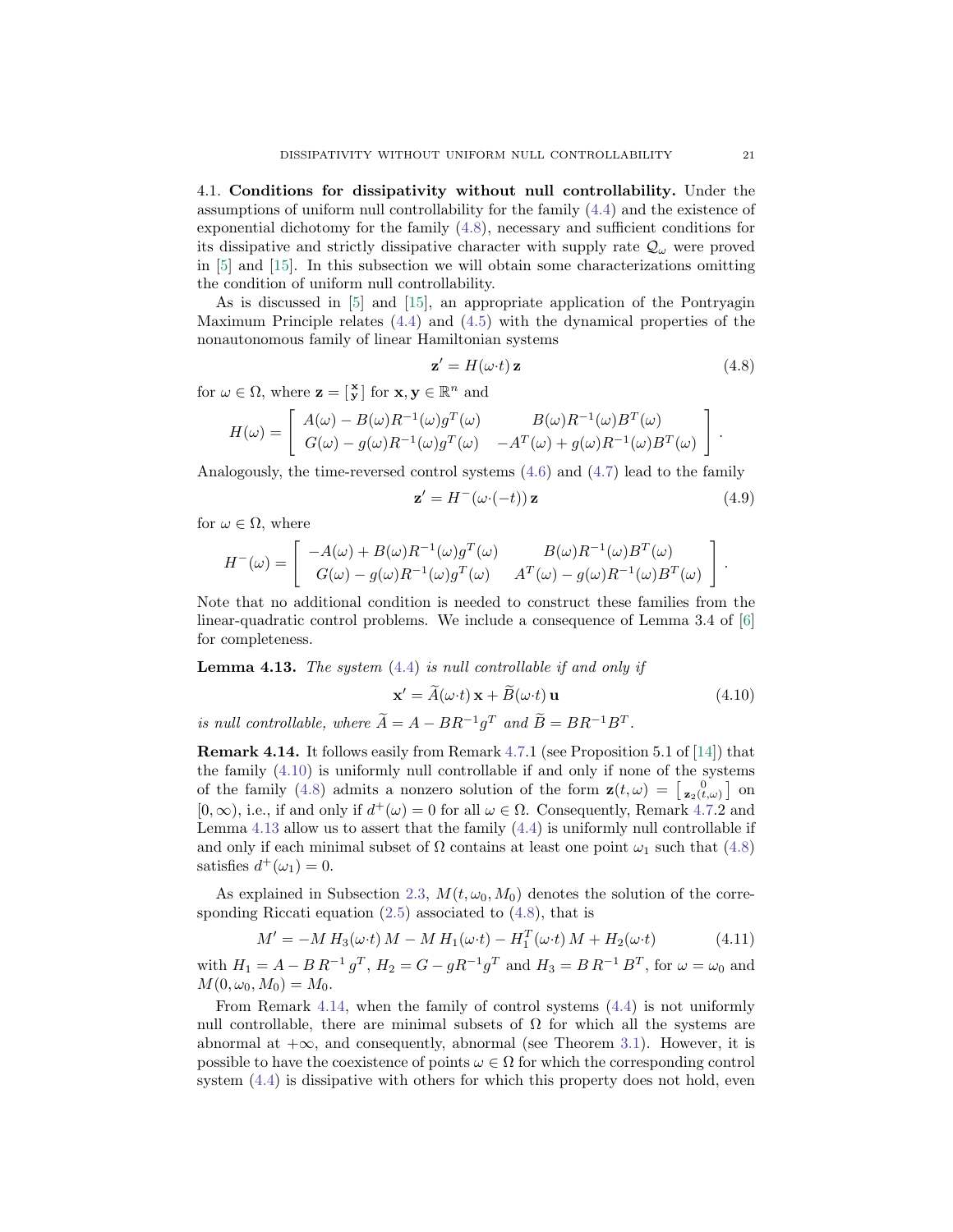in the same minimal subset. The next result provide conditions for the dissipativity of one particular system of the family. Note that the exponential dichotomy of the family [\(4.8\)](#page-20-0) is not assumed in this case.

- **Proposition 4.15.** (i) Assume that there is an  $\omega_0 \in \Omega$  and a positive semidefinite matrix  $M_0 \geq 0$  such that  $M(t, \omega_0, M_0)$  is globally defined and positive semidefinite for all  $t \in \mathbb{R}$ . Then the system [\(4.4\)](#page-17-0) for  $\omega_0$  is dissipative with supply rate  $\mathcal{Q}_{\omega_0}$ .
	- (ii) Assume that there is a  $\omega_0 \in \Omega$  with dense orbit, i.e.,  $\text{cls}\{\omega_0 \cdot t \mid t \in \mathbb{R}\}$  $\Omega$ , and a positive semidefinite matrix  $M_0 \geq 0$  such that  $M(t, \omega_0, M_0)$  is globally defined, bounded and positive semidefinite for all  $t \in \mathbb{R}$ . Then the system [\(4.4\)](#page-17-0) is dissipative with supply rate  $\mathcal{Q}_{\omega}$  for each  $\omega \in \Omega$ .

Proof. (i) We define

$$
V^{\omega_0}(t,\mathbf{x})=\frac{1}{2}\left\langle \mathbf{x},M(t,\omega_0,M_0)\,\mathbf{x}\right\rangle.
$$

Since  $M(t, \omega_0, M_0)$  is positive semidefinite we deduce that  $V^{\omega_0}(t, \mathbf{x}) \geq 0$ . As in [\[15\]](#page-27-4), a straightforward computation from the Riccati equation [\(4.11\)](#page-20-4) satisfied by  $M(t, \omega_0, M_0)$  shows that

<span id="page-21-0"></span>
$$
\frac{dV^{\omega_0}}{dt}(t, \mathbf{x}(t)) = \mathcal{Q}_{\omega_0}(t, \mathbf{x}(t), \mathbf{u}(t)) \n- \frac{1}{2} \langle \mathbf{u}(t) - K^{\omega_0}(t) \mathbf{x}(t), R(\omega_0 \cdot t) (\mathbf{u}(t) - K^{\omega_0}(t) \mathbf{x}(t)) \rangle,
$$
\n(4.12)

where  $K^{\omega_0}(t) = R^{-1}(\omega_0 \cdot t) \left( B^T(\omega_0 \cdot t) M(t, \omega_0, M_0) - g^T(\omega_0 \cdot t) \right)$  and  $\mathbf{x}(t)$  satisfies  $(4.4)$ . Therefore, since  $R > 0$ ,

$$
\int_{t_1}^{t_2} \mathcal{Q}_{\omega_0}(t,\mathbf{x}(t),\mathbf{u}(t)) dt \geq V^{\omega_0}(t_1,\mathbf{x}(t_2)) - V^{\omega_0}(t_1,\mathbf{x}(t_1)),
$$

that is,  $V^{\omega_0}$  is a storage function for the control system [\(4.4\)](#page-17-0) with supply rate  $\mathcal{Q}_{\omega_0}$ , which proves (i).

(ii) Let K be the closure of the trajectory of  $(\omega_0, M_0)$ . Since  $\omega_0$  has dense orbit, for each  $\omega \in \Omega$  we can find  $M_{\omega}$  such that  $(\omega, M_{\omega}) \in K$ . It is easy to deduce from the continuity of the Riccati flow [\(2.6\)](#page-5-2) that  $M(t, \omega, M_{\omega})$  is defined and positive semidefinite for all  $t \in \mathbb{R}$ . Once this has been established, (ii) follows from (i).  $\Box$ 

Remark 4.16. A similar result for the dissipativity of the time-reversed control system [\(4.6\)](#page-17-1) is obtained if the conditions

–  $M_0 \geq 0$  and  $M(t, \omega_0, M_0)$  is globally defined and positive semidefinite for all  $t \in \mathbb{R}$ 

in Proposition [4.15\(](#page-0-3)i) are modified to read

–  $M_0 \leq 0$  and  $M(t, \omega_0, M_0)$  is globally defined and negative semidefinite for all  $t \in \mathbb{R}$ .

Assume now that the family of control systems [\(4.4\)](#page-17-0) is not uniformly null controllable and the family [\(4.8\)](#page-20-0) admits exponential dichotomy. Applying Theorem [3.4](#page-11-0) to one of the minimal subsets  $\Omega^* \subset \Omega$  for which all the systems are abnormal, we deduce that  $d^+$  or  $d^-$  is strictly positive, that is, at least one of the associated Lagrange planes  $l^{\pm}(\omega)$  lies on the vertical Maslov cycle C, defined in Subsection [2.3,](#page-5-1) for all  $\omega \in \Omega^*$ . The next result provides conditions for the dissipativity of the family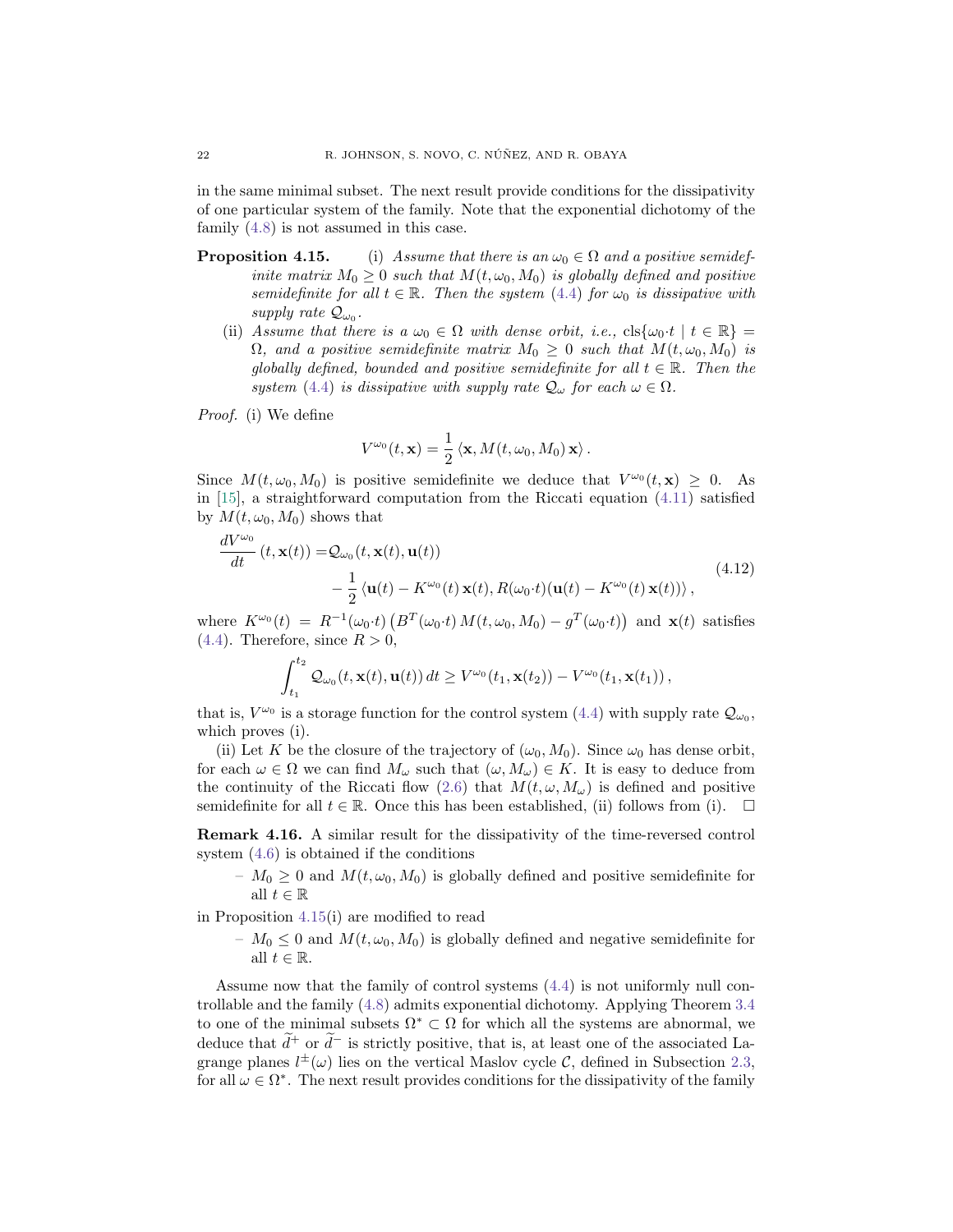of control systems  $(4.4)$  and the family of time-reversed control systems  $(4.6)$  when the other Lagrange plane lies in  $\mathcal{D} = \mathcal{L}_{\mathbb{R}} - \mathcal{C}$ .

Proposition 4.17. (i) Assume that the family [\(4.8\)](#page-20-0) admits exponential dichotomy with  $l^-(\omega) \in \mathcal{D}$  for all  $\omega \in \Omega$ . Represent  $l^-(\omega) \equiv \begin{bmatrix} I_n \\ M^-(\omega) \end{bmatrix} \in \mathcal{L}_{\mathbb{R}},$ and define

$$
V^{\omega}(t, \mathbf{x}) = \frac{1}{2} \langle \mathbf{x}, M^-(\omega \cdot t) \mathbf{x} \rangle.
$$

Then,

- $-$  if M<sup>−</sup>(ω) ≥ 0 for all ω ∈ Ω, then the control system [\(4.4\)](#page-17-0) is dissipative with supply rate  $\mathcal{Q}_{\omega}$  and storage function  $V^{\omega}$  for all  $\omega \in \Omega$ ;
- $-$  if M<sup>−</sup>(ω) > 0 for all ω ∈ Ω, then the control system [\(4.4\)](#page-17-0) is strictly dissipative with supply rate  $\mathcal{Q}_{\omega}$  and strong storage function  $V^{\omega}$  for all  $\omega \in \Omega$ .
- (ii) Assume that the family [\(4.8\)](#page-20-0) admits exponential dichotomy with  $l^+(\omega) \in \mathcal{D}$ . Represent  $l^+(\omega) \equiv \begin{bmatrix} I_n \\ M^+(\omega) \end{bmatrix} \in \mathcal{L}_{\mathbb{R}}$  for each  $\omega \in \Omega$ , and define

$$
\widetilde{V}^{\omega}(t, \mathbf{x}) = -\frac{1}{2} \langle \mathbf{x}, M^{+}(\omega \cdot t) \mathbf{x} \rangle.
$$

Then,

- $-$  if  $M^+(\omega) \leq 0$  for all  $\omega \in \Omega$ , then the time-reversed control system [\(4.6\)](#page-17-1) is dissipative with supply rate  $\mathcal{Q}^-_\omega$  and storage function  $\widetilde{V}^\omega$  for all  $\omega \in \Omega$ :
- $-$  if  $M^+(\omega) < 0$  for all  $\omega \in \Omega$ , then time-reversed control system [\(4.6\)](#page-17-1) is strictly dissipative with supply rate  $\mathcal{Q}^-_\omega$  and strong storage function  $\widetilde{V}^\omega$ for all  $\omega \in \Omega$ .

*Proof.* Since  $M(t, \omega, M-(\omega)) = M-(\omega \cdot t)$ , the first assertion in (i) follows from Proposition [4.15\(](#page-0-3)i). For the second one, if  $M^{-}(\omega) > 0$ , define

$$
G^{\delta}(\omega) = G(\omega) - \delta I_n, \quad R^{\delta}(\omega) = R(\omega) - \delta I_m
$$

where  $\delta > 0$  is chosen so that  $R^{\delta} > 0$ , and consider the family of systems

<span id="page-22-0"></span>
$$
\mathbf{z}' = H^{\delta}(\omega \cdot t) \mathbf{z} \tag{4.13}
$$

for  $\omega \in \Omega$ , obtained by substituting G and R by  $G^{\delta}$  and  $R^{\delta}$  in [\(4.8\)](#page-20-0). The robustness of the exponential dichotomy ensures that, for  $\delta > 0$  small enough, the family [\(4.13\)](#page-22-0) admits exponential dichotomy over  $\Omega$ ; that the corresponding Lagrange plane  $l^{-}_{\delta}(\omega)$ belongs to D for all  $\omega \in \Omega$ :  $l_{\delta}^{-}(\omega) = \begin{bmatrix} I_n \\ M_{\delta}^{-}(\omega) \end{bmatrix}$ ; and that  $M_{\delta}^{-}(\omega) \geq 0$ . Consequently, the control system [\(4.4\)](#page-17-0) is dissipative with supply rate  $\mathcal{Q}_{\omega}^{\delta}$ , where

$$
\mathcal{Q}_{\omega}^{\delta}(t, \mathbf{x}, \mathbf{u}) = \mathcal{Q}_{\omega}(t, \mathbf{x}, \mathbf{u}) - \delta(\|\mathbf{x}\|^2 + \|\mathbf{u}\|^2),
$$

and hence the control system [\(4.4\)](#page-17-0) is strictly dissipative with supply rate  $\mathcal{Q}_{\omega}$ , as stated. Finally, since  $V^{\omega}(t, \mathbf{x}) > 0$  for all  $\mathbf{x} \neq 0$  and  $t \in \mathbb{R}$ , the storage function  $V^{\omega}$ is strong.

We omit the proof of (ii), which is analogous.

$$
\qquad \qquad \Box
$$

The following result is a version of Proposition 5.9 of [\[16\]](#page-27-9) when both Lagrange planes associated to the exponential dichotomy lie in the Maslov cycle  $\mathcal{C}$ . Note that the existence of an ergodic measure with full topological support is assumed in order to keep control of the disconjugacy of the perturbed family of Hamiltonian systems in terms of the exponential dichotomy property.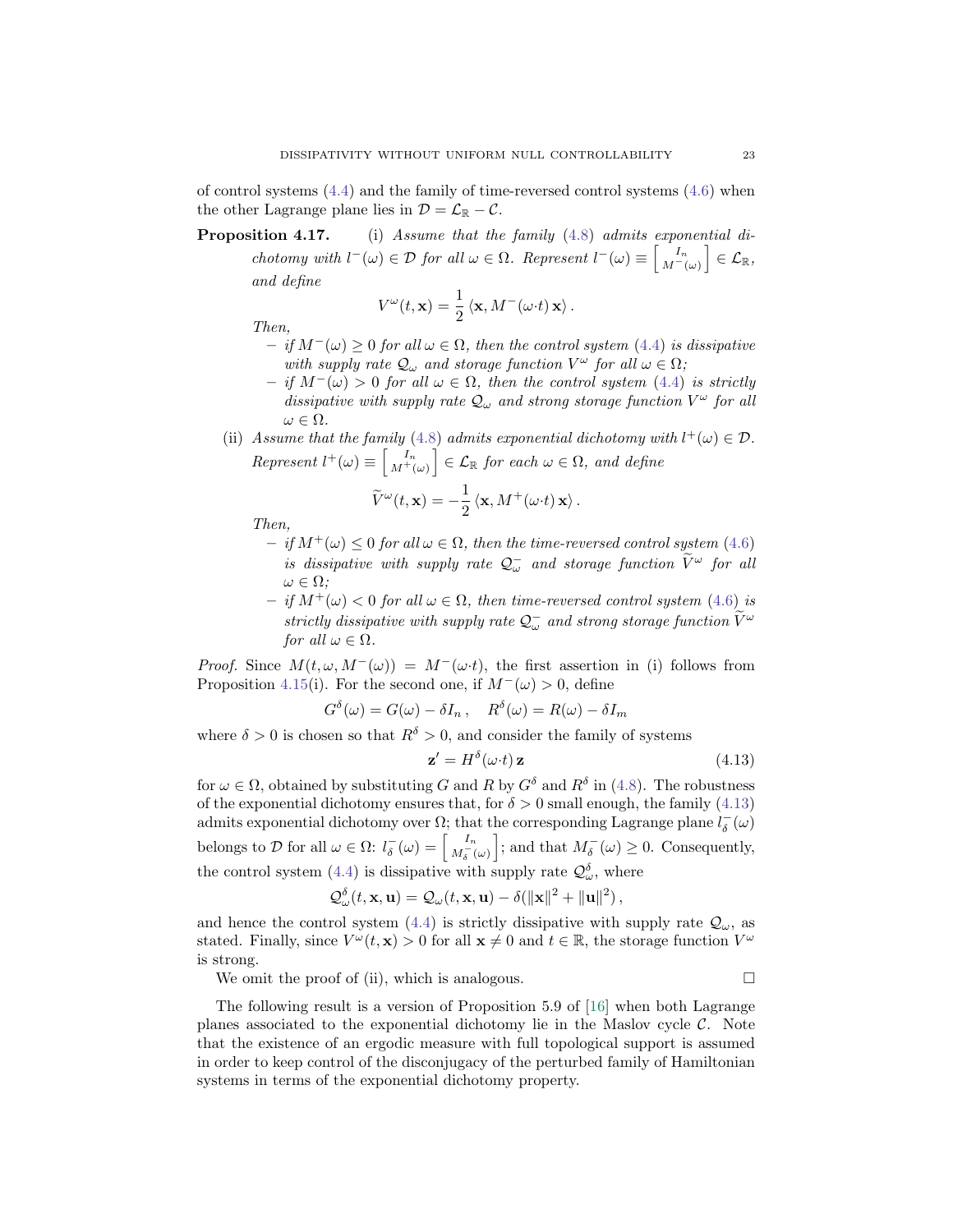<span id="page-23-1"></span>**Theorem 4.18.** Assume that there is a  $\sigma$ -ergodic measure m<sub>0</sub> on  $\Omega$  with full topological support; that the family [\(4.8\)](#page-20-0) admits an exponential dichotomy; and that its rotation number with respect to  $m_0$  is  $\alpha = 0$ .

Then there is a  $\rho > 0$ , such that, for each  $\varepsilon \in (0, \rho)$ , the family

<span id="page-23-0"></span>
$$
\mathbf{z}' = H_{\varepsilon}(\omega \cdot t) \mathbf{z} = \begin{bmatrix} H_1(\omega \cdot t) & H_3(\omega \cdot t) + \varepsilon I_n \\ H_2(\omega \cdot t) & -H_1^T(\omega \cdot t) \end{bmatrix} \mathbf{z}
$$
(4.14)

has exponential dichotomy over  $\Omega$ . Moreover, the Lagrange planes  $l^{\pm}_{\varepsilon}(\omega)$  lie in  $\mathcal D$ and if we represent  $l_{\varepsilon}^{\pm}(\omega) \equiv \begin{bmatrix} I_n \\ M_{\varepsilon}^{\pm}(\omega) \end{bmatrix} \in \mathcal{L}_{\mathbb{R}}$  for each  $\omega \in \Omega$ , then we have

$$
M_{\varepsilon_1}^+(\omega) \le M_{\varepsilon_2}^+(\omega) < M_{\varepsilon_2}^-(\omega) \le M_{\varepsilon_1}^-(\omega)
$$

whenever  $0 < \varepsilon_1 < \varepsilon_2 < \rho$ .

*Proof.* The robustness of the exponential dichotomy provides a  $\rho > 0$  such that the family [\(4.14\)](#page-23-0) admits an exponential dichotomy for  $\varepsilon \in (0, \rho)$ . In addition, its rotation number  $\alpha_{\varepsilon}$  with respect to  $m_0$ , which is a fixed constant on  $[0, \rho]$ (see [\[10\]](#page-27-5)), vanishes. Since  $H_3(\omega t) + \varepsilon I_n$  is positive definite for each  $\varepsilon > 0$  (and hence the family  $\mathbf{x}' = H_1(\omega \cdot t) \mathbf{x} + (H_3(\omega \cdot t) + \varepsilon I_n) \mathbf{u}$  is uniformly null controllable), Theorem 2 of [\[7\]](#page-27-14) ensures that each of the systems of the family [\(4.14\)](#page-23-0) is weakly disconjugate, i.e., there is a  $t_0(\omega)$  such that for every nonzero solution  $\mathbf{z}(t) = \begin{bmatrix} z_1(t) \\ z_2(t) \end{bmatrix}$  $\left[\begin{matrix} \mathbf{z}_1(t) \ \mathbf{z}_2(t) \end{matrix} \right]$ with  $\mathbf{z}_1(0) = 0$ , there holds  $\mathbf{z}_1(t) \neq 0$  for all  $t > t_0(\omega)$ . Moreover, since Supp  $m_0 = \overline{\Omega}$ and consequently there is a dense semiorbit in  $\Omega$ , this  $t_0(\omega)$  can be taken to be the same for all the systems; that is, the family  $(4.14)$  is uniformly weakly disconjugate, as is shown in Theorem 5.5 of [\[14\]](#page-27-11).

Finally, Theorem 5.7 of [\[16\]](#page-27-9) proves that  $l_{\varepsilon}^{\pm}(\omega)$  lie in  $\mathcal D$  for each  $\omega \in \Omega$ , and the comparison result given in Proposition 5.5 together with Theorem 5.6 of [\[16\]](#page-27-9) provide  $M_{\varepsilon_1}^+(\omega) \leq M_{\varepsilon_2}^+(\omega) < M_{\varepsilon_2}^-(\omega) \leq M_{\varepsilon_1}^-(\omega)$  whenever  $0 < \varepsilon_1 < \varepsilon_2 < \rho$ , as stated.

Notice that, since  $H_3(\omega t) + \varepsilon I_n > 0$ , Remark 5.6 of [\[14\]](#page-27-11) ensures that all the systems of the family [\(4.14\)](#page-23-0) are in fact disconjugate, i.e., for every nonzero solution  $\mathbf{z}(t) = \begin{bmatrix} \mathbf{z}_1(t) \\ \mathbf{z}_2(t) \end{bmatrix}$  $\left[\mathbf{z}_{\mathbf{z}}(t)\right]$ , the vector  $\mathbf{z}_{1}(t)$  vanishes at most once in  $\mathbb{R}$ .

The next result provides conditions for dissipativity of the family of control systems [\(4.4\)](#page-17-0) and the family of time-reversed control systems [\(4.6\)](#page-17-1) in terms of the perturbed family of Hamiltonian systems [\(4.14\)](#page-23-0). This applies to the case in which the family [\(4.8\)](#page-20-0) admits an exponential dichotomy but one or both of the associated Lagrange planes lie in the Maslov cycle  $\mathcal C$  and Proposition [4.17](#page-0-3) cannot be applied.

<span id="page-23-2"></span>Theorem 4.19. With the same hypotheses and notation of Theorem [4.18](#page-23-1):

(i) Define

$$
V_{\varepsilon}^{\omega}(t, \mathbf{x}) = \frac{1}{2} \langle \mathbf{x}, M_{\varepsilon}^-(\omega \cdot t) \mathbf{x} \rangle
$$

for each  $\varepsilon \in (0, \rho)$ . Then,

- $-$  if there is an ε ∈ (0, ρ) such that  $M_{\varepsilon}$  (ω) ≥ 0 for all ω ∈ Ω, then the control system [\(4.4\)](#page-17-0) is dissipative with supply rate  $\mathcal{Q}_{\omega}$  and storage function  $V_{\varepsilon}^{\omega}$  for all  $\omega \in \Omega$ ;
- $-$  if there is an ε ∈ (0, ρ) such that  $M_{\varepsilon}$  (ω) > 0 for all ω ∈ Ω, then the control system [\(4.4\)](#page-17-0) is strictly dissipative with supply rate  $\mathcal{Q}_{\omega}$  and strong storage function  $V_{\varepsilon}^{\omega}$  for all  $\omega \in \Omega$ .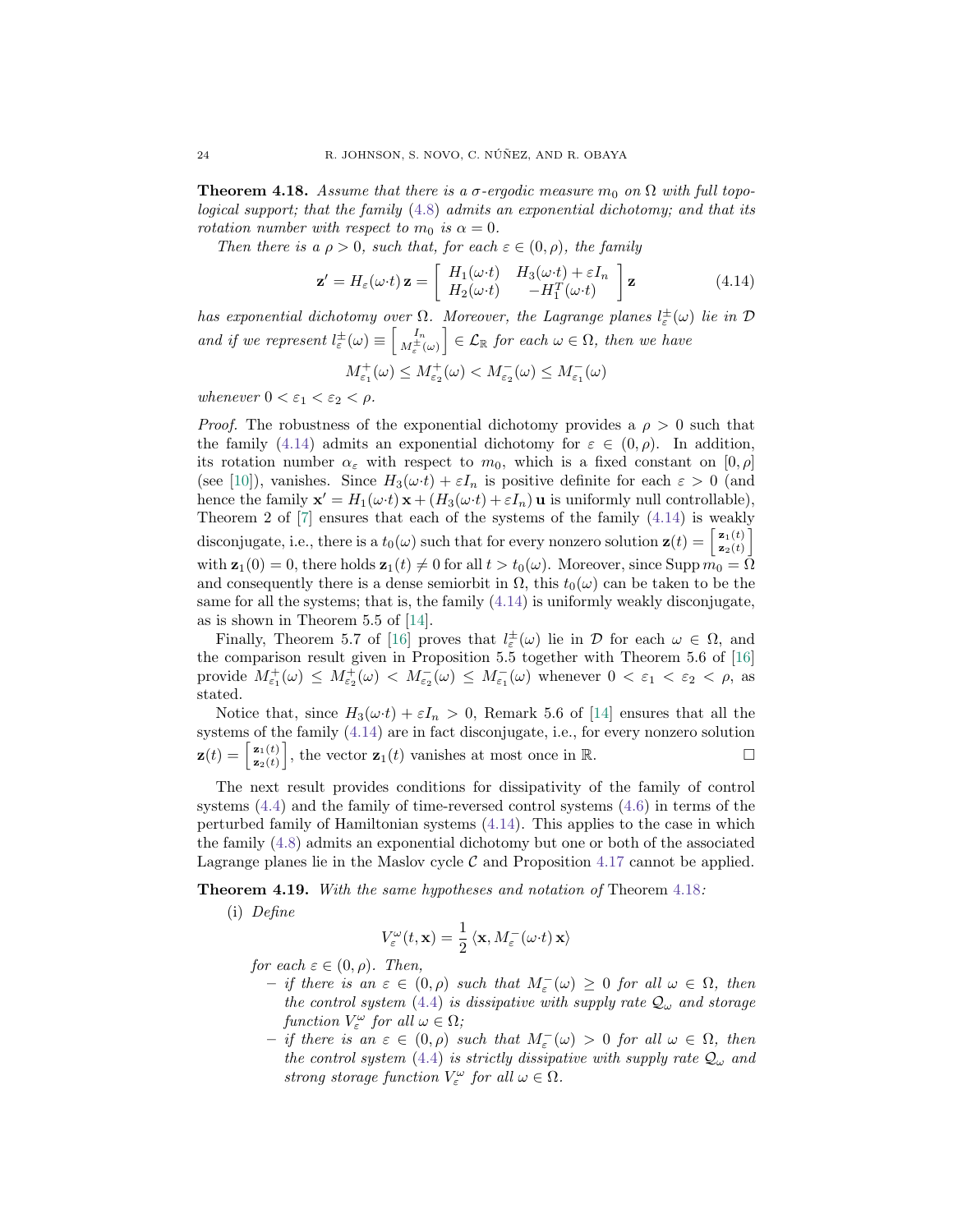(ii) Define

$$
\widetilde{V}_{\varepsilon}^{\omega}(t,\mathbf{x}) = -\frac{1}{2} \left\langle \mathbf{x}, M_{\varepsilon}^{+}(\omega \cdot t) \mathbf{x} \right\rangle
$$

for each  $\varepsilon \in (0, \rho)$ . Then,

- $-$  if there is an  $\varepsilon \in (0, \rho)$  such that  $M_{\varepsilon}^{+}(\omega) \leq 0$  for all  $\omega \in \Omega$ , then the time-reversed control system [\(4.6\)](#page-17-1) is dissipative with supply rate  $\mathcal{Q}^$ and storage function  $\widetilde{V}^{\omega}_{\varepsilon}$  for all  $\omega \in \Omega$ ;
- $-$  if there is an  $\varepsilon \in (0, \rho)$  such that  $M_{\varepsilon}^{+}(\omega) < 0$  for all  $\omega \in \Omega$ , then the time-reversed control system [\(4.6\)](#page-17-1) is strictly dissipative with supply rate  $\mathcal{Q}^-_{\omega}$  and strong storage function  $V^{\omega}_{\varepsilon}$  for all  $\omega \in \Omega$ .

*Proof.* (i) Assume that there is an  $\varepsilon \in (0, \rho)$  such that  $M_{\varepsilon}(\omega) \geq 0$  for all  $\omega \in \Omega$ . We claim that for each  $t \geq 0$ ,

<span id="page-24-0"></span>
$$
\frac{d}{dt}V_{\varepsilon}^{\omega}(t, \mathbf{x}(t)) \leq \mathcal{Q}_{\omega}(t, \mathbf{x}(t), \mathbf{u}(t)) \n- \frac{1}{2} \langle \mathbf{u}(t) - K_{\varepsilon}(\omega \cdot t) \mathbf{x}(t), R(\omega \cdot t) (\mathbf{u}(t) - K_{\varepsilon}(\omega \cdot t) \mathbf{x}(t)) \rangle,
$$
\n(4.15)

where  $K_{\varepsilon}(\omega) = R^{-1}(\omega)(B^T(\omega) M_{\varepsilon}(\omega) - g(\omega)^T)$  and  $\mathbf{x}(t)$  satisfies [\(4.4\)](#page-17-0).

Using the action of the flow on  $\Omega$  and an appropriate time translation of the con-trol, it is enough to check [\(4.15\)](#page-24-0) at  $t = 0$ . As before, we denote by  $M(t, \omega, M_{\varepsilon}^{-}(\omega))$ the solution of the Riccati equation associated to [\(4.8\)](#page-20-0) (that is,  $\varepsilon = 0$ ) with initial data  $M_{\varepsilon}^-(\omega)$ . Since  $M_{\varepsilon}^-(\omega \cdot t)$  is the solution of the Riccati equation associated to [\(4.14\)](#page-23-0) with the same initial data, it is easy to check that

$$
\left. \frac{d}{dt} M_{\varepsilon}^{-}(\omega \cdot t) \right|_{t=0} \leq M'(t, \omega, M_{\varepsilon}^{-}(\omega)) \big|_{t=0} ,
$$

and hence, as in  $(4.12)$ ,

$$
\frac{d}{dt}V_{\varepsilon}^{\omega}(t, \mathbf{x}(t))\Big|_{t=0} \leq \frac{1}{2} \frac{d}{dt} \langle \mathbf{x}(t), M(t, \omega, M_{\varepsilon}^{-}(\omega)) \mathbf{x}(t) \rangle \Big|_{t=0} = \mathcal{Q}_{\omega}(t, \mathbf{x}(t), \mathbf{u}(t))|_{t=0}
$$

$$
-\frac{1}{2} \langle \mathbf{u}(t) - K_{\varepsilon}^{\omega}(t) \mathbf{x}(t), R(\omega \cdot t) (\mathbf{u}(t) - K_{\varepsilon}^{\omega}(t) \mathbf{x}(t)) \rangle \Big|_{t=0}
$$

where  $K_{\varepsilon}^{\omega}(t) = R^{-1}(\omega \cdot t) (B^T(\omega \cdot t) M(t, \omega, M_{\varepsilon}(\omega)) - g^T(\omega \cdot t))$ . This proves the claim for  $t = 0$  because  $K_{\varepsilon}^{\omega}(0) = K_{\varepsilon}(\omega)$ . Integrating [\(4.15\)](#page-24-0) in [t<sub>1</sub>, t<sub>2</sub>] and having in mind that  $R > 0$  we obtain

$$
\int_{t_1}^{t_2} \mathcal{Q}_{\omega}(t, \mathbf{x}(t), \mathbf{u}(t)) dt \geq V_{\varepsilon}^{\omega}(t_2, \mathbf{x}(t_2)) - V_{\varepsilon}^{\omega}(t_1, \mathbf{x}(t_1)),
$$

that is,  $V_{\varepsilon}^{\omega}$  is a storage function for the control system [\(4.4\)](#page-17-0) with supply rate  $\mathcal{Q}_{\omega}$ and the control system [\(4.4\)](#page-17-0) is dissipative with supply rate  $\mathcal{Q}_{\omega}$ , as stated. Finally, as in the proof of Proposition [4.17\(](#page-0-3)i), the storage function  $V_{\varepsilon}^{\omega}$  is strong if  $M_{\varepsilon} > 0$ .

We omit the proof of (ii) which is analogous to the proof of (i).  $\Box$ 

4.2. Examples. We next describe two examples showing the applicability of Theorem [4.19](#page-23-2) to study the dissipativity of some nonautonomous systems without uniform null controllability.

Johnson and Núñez [\[15\]](#page-27-4) construct an almost-periodic uniformly null controllable LQ family of dissipative systems for which the associated family of linear Hamiltonian system is uniformly weakly disconjugate, has positive upper Lyapunov exponent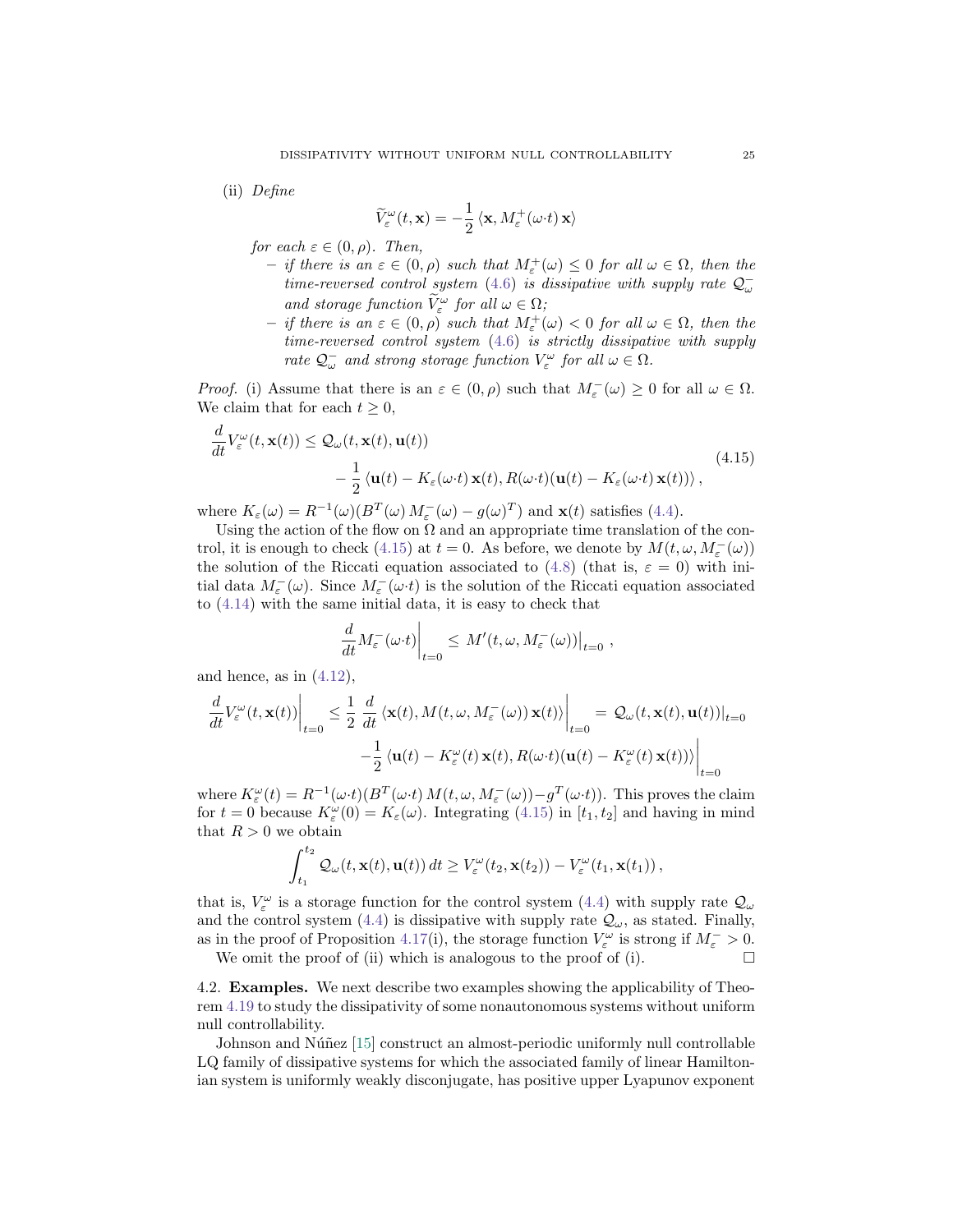and does not have exponential dichotomy. We show that such a situation can also occur when the LQ family of control systems is not null controllable and its dissipativity can be analyzed by a modified version of Theorem [4.19.](#page-23-2)

Using a method due to Millionscikov and Vinograd, they obtain a family of limit-periodic linear Hamiltonian systems

<span id="page-25-0"></span>
$$
\mathbf{z}' = \begin{bmatrix} -1 - \widetilde{g}(\omega \cdot t) & 1 \\ -1 & 1 + \widetilde{g}(\omega \cdot t) \end{bmatrix} \mathbf{z},
$$
(4.16)

with Lyapunov exponent  $\gamma > 0$  and Sacker-Sell spectrum  $[-\gamma, \gamma]$ . The family [\(4.16\)](#page-25-0) is disconjugate and the principal solutions determine the Lagrange planes  $l_0^+(\omega) \equiv$ is disconfluent and the principal solutions determine the Lagrange planes  $t_0$  ( $\omega$ ) =  $\begin{bmatrix} 1 \\ n^+(\omega) \end{bmatrix}$ ,  $l_0^-(\omega) \equiv \begin{bmatrix} 1 \\ n^-(\omega) \end{bmatrix}$  associated to the negative and positive Lyapunov exponents respectively. Moreover,

$$
2 - \sqrt{3} \le n^+(\omega) \le n^-(\omega) \le 2 + \sqrt{3}
$$

for each  $\omega \in \Omega$ . From Theorem 4.4 of [\[13\]](#page-27-15) and Theorem 5.6 of [\[16\]](#page-27-9) we deduce that for each  $\lambda \in (-\infty, 0)$  the family of linear Hamiltonian systems

<span id="page-25-3"></span>
$$
\mathbf{z}' = \begin{bmatrix} -1 - \widetilde{g}(\omega \cdot t) & 1 \\ -1 - \lambda & 1 + \widetilde{g}(\omega \cdot t) \end{bmatrix} \mathbf{z},
$$
(4.17)

has exponential dichotomy with corresponding Lagrange planes  $l^+_\lambda(\omega) \equiv \begin{bmatrix} 1 \\ n^+(\omega,\lambda) \end{bmatrix}$ ,  $l_{\lambda}^{-}(\omega) \equiv \begin{bmatrix} 1 \\ n^{-}(\omega,\lambda) \end{bmatrix}$  satisfying

<span id="page-25-1"></span>
$$
n^{+}(\omega,\lambda_2) \le n^{+}(\omega,\lambda_1) < n^{-}(\omega,\lambda_1) \le n^{-}(\omega,\lambda_2) \tag{4.18}
$$

whenever  $\lambda_2 < \lambda_1 < 0$ , and

<span id="page-25-2"></span>
$$
\lim_{\lambda \to 0^{-}} n^{\pm}(\omega, \lambda) = n^{\pm}(\omega).
$$
\n(4.19)

If we fix  $\lambda < 0$ , the robustness of the exponential dichotomy ensures that for  $\varepsilon > 0$ small enough the family of linear Hamiltonian systems

$$
\mathbf{z}' = \begin{bmatrix} -1 - \widetilde{g}(\omega \cdot t) & 1 + \varepsilon \\ -1 - \lambda & 1 + \widetilde{g}(\omega \cdot t) \end{bmatrix} \mathbf{z}
$$

also admits an exponential dichotomy with associated Lagrange planes  $\begin{bmatrix} 1 \\ n_{\varepsilon}^{\pm}(\omega,\lambda) \end{bmatrix}$ , and from [\(4.18\)](#page-25-1) and [\(4.19\)](#page-25-2) we deduce that  $0 < n^+(\omega) < n^-(\omega, \lambda)$ , and hence for  $\varepsilon$ small enough  $n_{\varepsilon}(\omega,\lambda) > 0$ .

Next we consider  $R = I_3$ ,  $\widetilde{G}(\omega) = \widetilde{g}^2(\omega) - 1$ , the diagonal matrices  $A =$  $\lceil$  $\overline{\phantom{a}}$ −1 −1 1 1  $\Big\vert \, , \quad B =$  $\lceil$  $\overline{\phantom{a}}$ 1 0 0 1  $\Big\}, \quad G_{\lambda}(\omega) = G(\omega) B - \lambda I_3, \quad g(\omega) = \widetilde{g}(\omega) B,$ 

and the family of linear control systems

<span id="page-25-4"></span>
$$
\mathbf{x}' = A\,\mathbf{x} + B\,\mathbf{u}\,,\tag{4.20}
$$

with family of quadratic functionals

<span id="page-25-5"></span>
$$
\mathcal{Q}^{\lambda}_{\omega}(t, \mathbf{x}, \mathbf{u}) = \frac{1}{2} \left( \langle \mathbf{x}, G_{\lambda}(\omega \cdot t) \mathbf{x} \rangle + 2 \langle \mathbf{x}, g(\omega \cdot t) \mathbf{u} \rangle + \langle \mathbf{u}, \mathbf{u} \rangle \right). \tag{4.21}
$$

The associated family of linear Hamiltonian systems is

$$
\mathbf{z}' = \begin{bmatrix} A - \widetilde{g}(\omega \cdot t) B & B \\ -B - \lambda I_3 & -A + \widetilde{g}(\omega \cdot t) B \end{bmatrix} \mathbf{z}.
$$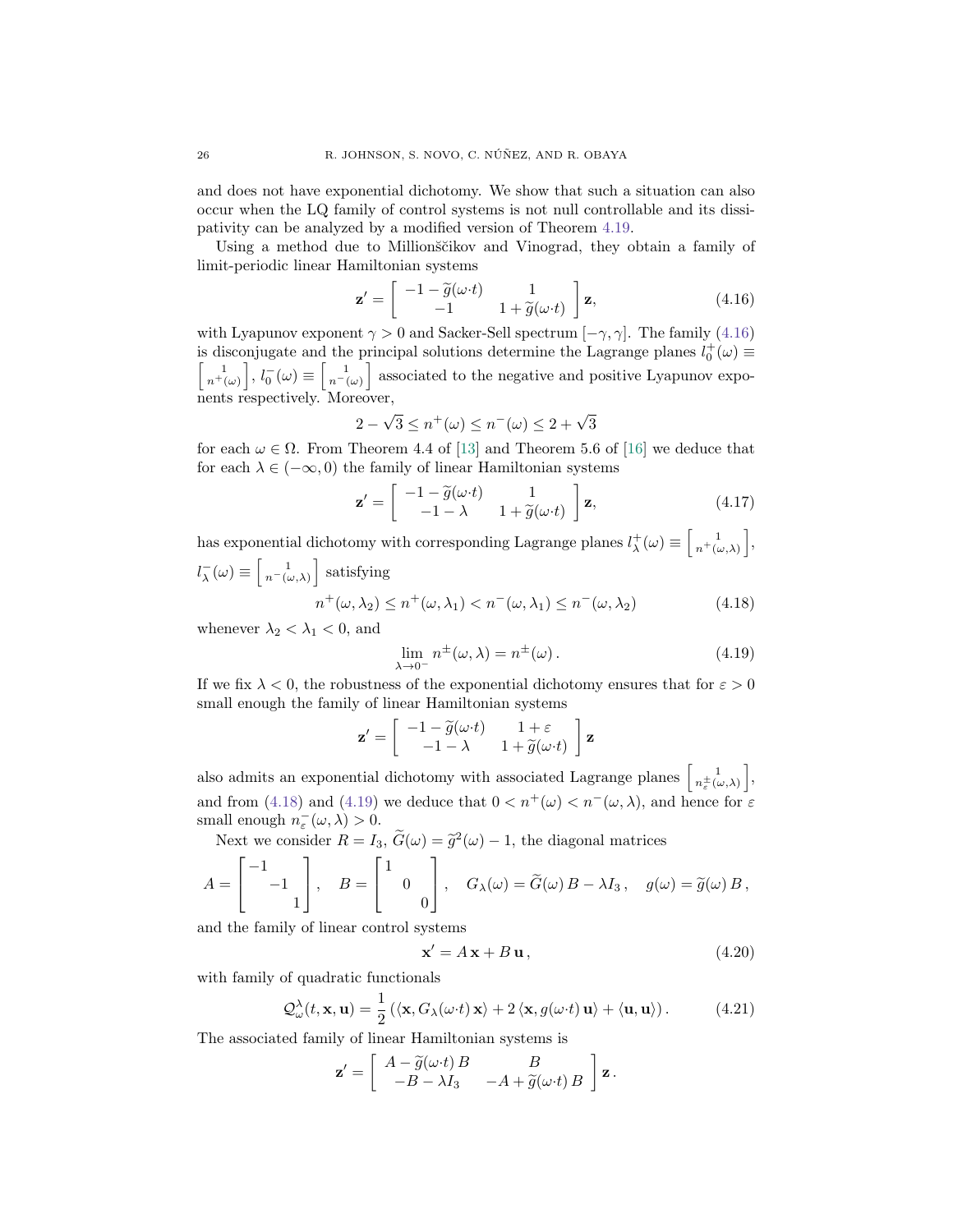Now we fix  $\lambda < 0$ . Taking into account that this family uncouples into three two-dimensional families: the family [\(4.17\)](#page-25-3) and the constant coefficient ones

$$
\mathbf{z}' = \begin{bmatrix} -1 & 0 \\ -\lambda & 1 \end{bmatrix} \mathbf{z} \text{ and } \mathbf{z}' = \begin{bmatrix} 1 & 0 \\ -\lambda & -1 \end{bmatrix} \mathbf{z},
$$

we deduce that it admits exponential dichotomy with Lagrange planes

$$
l^{+}(\omega,\lambda) \equiv \begin{bmatrix} 1 & 0 & 0 \\ 0 & 1 & 0 \\ 0 & 0 & 0 \\ n^{+}(\omega,\lambda) & 0 & 0 \\ 0 & \lambda/2 & 0 \\ 0 & 0 & 1 \end{bmatrix} \text{ and } l^{-}(\omega,\lambda) \equiv \begin{bmatrix} 1 & 0 & 0 \\ 0 & 0 & 0 \\ 0 & 0 & 1 \\ n^{-}(\omega,\lambda) & 0 & 0 \\ 0 & 1 & 0 \\ 0 & 0 & -\lambda/2 \end{bmatrix}
$$

with indices  $d^+(\omega) = d^-(\omega) = 1$  for every  $\omega \in \Omega$ . Again, for  $\varepsilon > 0$  small enough the family of perturbed systems

$$
\mathbf{z}' = \begin{bmatrix} A - \widetilde{g}(\omega \cdot t) B & B + \varepsilon I_3 \\ -B - \lambda I_3 & -A + \widetilde{g}(\omega \cdot t) B \end{bmatrix} \mathbf{z}
$$

also admits an exponential dichotomy with Lagrange planes  $\begin{bmatrix} I_3 \\ N_{\epsilon}^{\pm}(\omega,\lambda) \end{bmatrix}$ , where

$$
N_{\varepsilon}^{+}(\omega,\lambda) = \begin{bmatrix} n_{\varepsilon}^{+}(\omega,\lambda) & 0 & 0 \\ 0 & \frac{1-\sqrt{1-\varepsilon\,\lambda}}{\varepsilon} & 0 \\ 0 & 0 & \frac{-1-\sqrt{1-\varepsilon\,\lambda}}{\varepsilon} \end{bmatrix} \text{ and }
$$

$$
N_{\varepsilon}^{-}(\omega,\lambda) = \begin{bmatrix} n_{\varepsilon}^{-}(\omega,\lambda) & 0 & 0 \\ 0 & \frac{1+\sqrt{1-\varepsilon\,\lambda}}{\varepsilon} & 0 \\ 0 & 0 & \frac{-1+\sqrt{1-\varepsilon\,\lambda}}{\varepsilon} \end{bmatrix}.
$$

Hence  $N_{\varepsilon}(\omega,\lambda) > 0$  for  $\varepsilon > 0$  small enough, and Theorem [4.19](#page-23-2) shows that the control system [\(4.20\)](#page-25-4) is strictly dissipative with supply rate  $\mathcal{Q}^{\lambda}_{\omega}$  given by [\(4.21\)](#page-25-5).

As a second example, consider the family of perturbed linear Hamiltonian systems

<span id="page-26-0"></span>
$$
\mathbf{z}' = \begin{bmatrix} A - \tilde{g}(\omega \cdot t)B & B + \varepsilon(I_3 - B) \\ -B - \lambda I_3 & -A + \tilde{g}(\omega \cdot t)B \end{bmatrix} \mathbf{z},
$$
(4.22)

which for  $\lambda < 0$  and each  $\varepsilon > 0$  admit an exponential dichotomy with Lagrange planes  $\begin{bmatrix} I_3 \\ \tilde{N}_{\varepsilon}^{\pm}(\omega,\lambda) \end{bmatrix}$ , where

$$
\widetilde{N}_{\varepsilon}^{+}(\omega,\lambda) = \begin{bmatrix} n^{+}(\omega,\lambda) & 0 & 0 \\ 0 & \frac{1-\sqrt{1-\varepsilon\,\lambda}}{\varepsilon} & 0 \\ 0 & 0 & \frac{-1-\sqrt{1-\varepsilon\,\lambda}}{\varepsilon} \end{bmatrix},
$$
\n
$$
\widetilde{N}_{\varepsilon}^{-}(\omega,\lambda) = \begin{bmatrix} n^{-}(\omega,\lambda) & 0 & 0 \\ 0 & \frac{1+\sqrt{1-\varepsilon\,\lambda}}{\varepsilon} & 0 \\ 0 & 0 & \frac{-1+\sqrt{1-\varepsilon\,\lambda}}{\varepsilon} \end{bmatrix},
$$

and hence, since  $B + \varepsilon (I_3 - B) > 0$  implies that the systems are identically normal, the systems are disconjugate, as shown in Chapter 2.1 of Coppel [\[1\]](#page-27-16). As a conse-quence, as in the proof of Theorem 4.4 of [\[13\]](#page-27-15) we check that for  $\lambda = 0$  and for each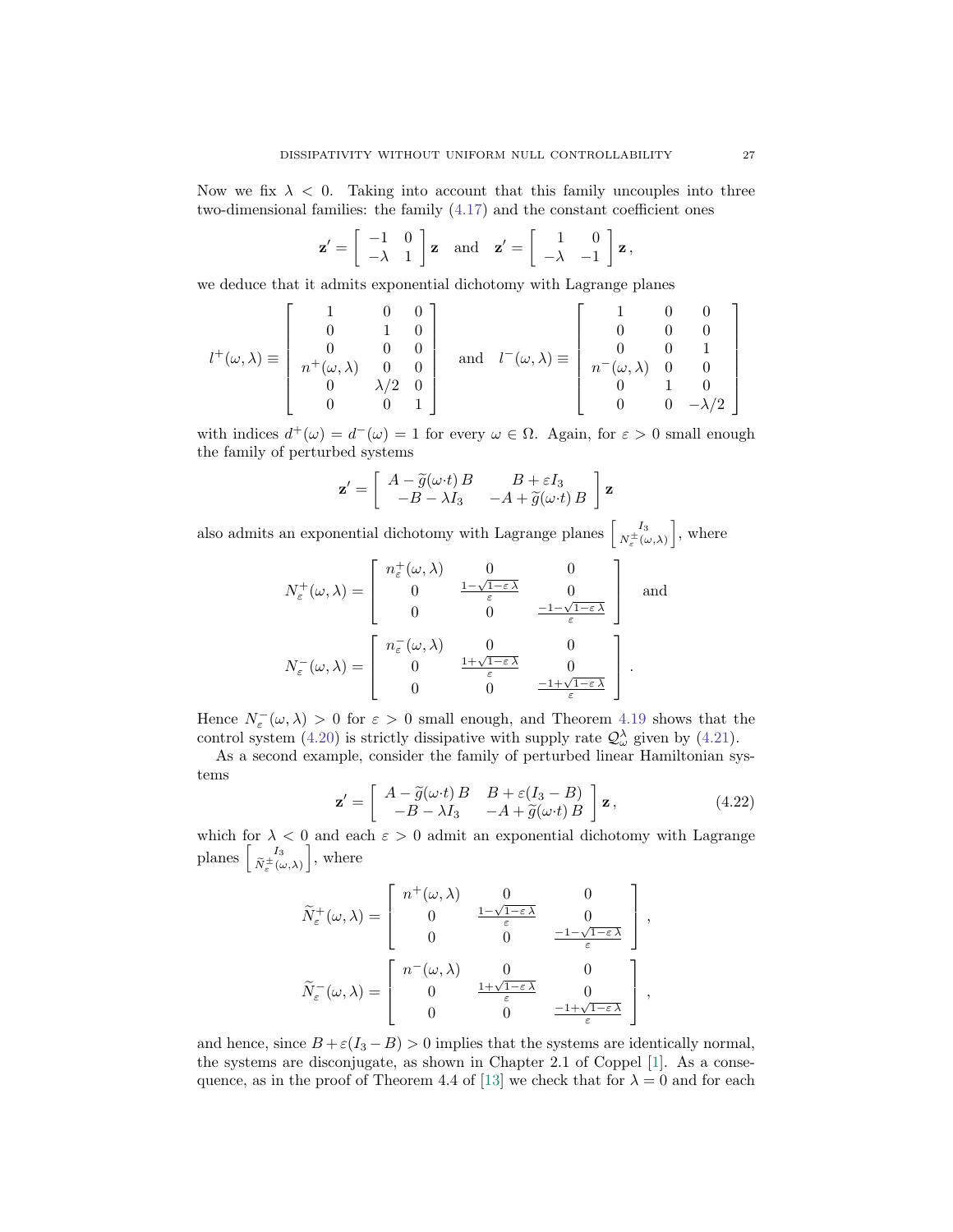$\varepsilon > 0$ , the family [\(4.22\)](#page-26-0) is disconjugate with principal solutions  $\tilde{N}_{\varepsilon}^{\pm}(\omega)$  given by

$$
\widetilde{N}_{\varepsilon}^{+}(\omega) = \lim_{\lambda \to 0^{-}} \widetilde{N}_{\varepsilon}^{+}(\omega, \lambda) = \begin{bmatrix} n^{+}(\omega) & 0 & 0 \\ 0 & 0 & 0 \\ 0 & 0 & -2/\varepsilon \end{bmatrix},
$$

$$
\widetilde{N}_{\varepsilon}^{-}(\omega) = \lim_{\lambda \to 0^{-}} \widetilde{N}_{\varepsilon}^{-}(\omega, \lambda) = \begin{bmatrix} n^{-}(\omega) & 0 & 0 \\ 0 & 2/\varepsilon & 0 \\ 0 & 0 & 0 \end{bmatrix} \ge 0,
$$

for each  $\omega \in \Omega$ . Finally, although the family [\(4.22\)](#page-26-0) does not have an exponential dichotomy for  $\lambda = 0$ , the same arguments used in the proof of Theorem [4.19](#page-23-2) with

$$
V_{\varepsilon}^{\omega}(t,\mathbf{x}) = \frac{1}{2} \langle \mathbf{x}, \widetilde{N}_{\varepsilon}^-(\omega \cdot t) \mathbf{x} \rangle
$$

show that, if  $\lambda = 0$ , then the control system [\(4.20\)](#page-25-4) is dissipative with supply rate  $\mathcal{Q}^0_\omega$  given by [\(4.21\)](#page-25-5).

#### **REFERENCES**

- <span id="page-27-16"></span>[1] W.A. Coppel, Disconjugacy, Lecture Notes in Mathematics 220, Springer-Verlag, Berlin, Heidelberg, New York, 1971.
- <span id="page-27-8"></span>[2] I.P. Cornfeld, S.V. Fomin, Ya.G. Sinai, Ergodic Theory, Springer-Verlag, Berlin, Heidelberg, New York, 1982.
- <span id="page-27-7"></span>[3] R. Ellis, Lectures on Topological Dynamics, Benjamin, New York, 1969.
- <span id="page-27-12"></span>[4] R. Fabbri, R. Johnson, S. Novo, C. Núñez, Some remarks concerning weakly disconjugate linear Hamiltonian systems, J. Math. Anal. Appl. 380 (2011), 853–864.
- <span id="page-27-0"></span>[5] R. Fabbri, R. Johnson, S. Novo, C. Núñez, On linear-quadratic dissipative control processes with time-varying coefficients, *Discrete Contin. Dynam. Systems, Ser. A*, **33** (1) (2013), 193–210.
- <span id="page-27-3"></span>[6] R. Fabbri, R. Johnson, C. Núñez, On the Yakubovich Frequency Theorem for linear nonautonomous control processes, Discrete Contin. Dynam. Systems, Ser. A 9 (3) (2003), 677–704.
- <span id="page-27-14"></span>[7] R. Fabbri, R. Johnson, C. Núñez, Disconjugacy and the rotation number for linear, nonautonomous Hamiltonian systems, Ann. Mat. Pura App. 185 (2006), S3–S21.
- <span id="page-27-1"></span>[8] D.J. Hill, Dissipative nonlinear systems: basic properies and stability analysis, Proc. 31st IEEE Conference on Decision and Control, Vol. 4 (1992), 3259–3264.
- <span id="page-27-2"></span>[9] D.J. Hill, P.J. Moylan, Dissipative dynamical systems: Basic input-output and state properties, J. Franklin Inst., Vol. 309, No. 5 (1980), 327–357.
- <span id="page-27-5"></span>[10] R. Johnson, m-functions and Floquet exponents for linear differential systems, Ann. Mat. Pura Appl. 147 (1987), 211–248.
- <span id="page-27-6"></span>[11] R. Johnson, M. Nerurkar, Exponential dichotomy and rotation number for linear Hamiltonian systems, J. Differential Equations 108 (1994), 201–216.
- <span id="page-27-13"></span>[12] R. Johnson, M. Nerurkar, Controllability, stabilization, and the regulator problem for random differential systems, Mem. Amer. Math. Soc. 646, Amer. Math. Soc., Providence, 1998.
- <span id="page-27-15"></span>[13] R. Johnson, S. Novo, R. Obaya, An ergodic and topological approach to disconjugate linear Hamiltonian systems, Illinois J. Math. 45 (2001), 1045–1079.
- <span id="page-27-11"></span>[14] R. Johnson, S. Novo, C. Núñez, R. Obaya, Uniform weak disconjugacy and principal solutions for linear Hamiltonian systems, in: Recent Advances in Delay Differential and Difference Equations, Springer Proceedings in Mathematics & Statistics 94, Springer International Publishing Switzerland 2014, 131–159.
- <span id="page-27-4"></span>[15] R. Johnson, C. Núñez, Remarks on linear-quadratic dissipative control systems, *Discr. Cont.* Dyn. Sys. B 20 (3) (2015), 889–914.
- <span id="page-27-9"></span>[16] R. Johnson, C. Núñez, R. Obaya, Dynamical methods for linear Hamiltonian systems with applications to control processes, J. Dynam. Differential Equations  $25$  (3) (2013), 679–713.
- <span id="page-27-10"></span>[17] T. Kato, Perturbation Theory for Linear Operators, Corrected Printing of the Second Edition, Springer-Verlag, Berlin, Heidelberg 1995.